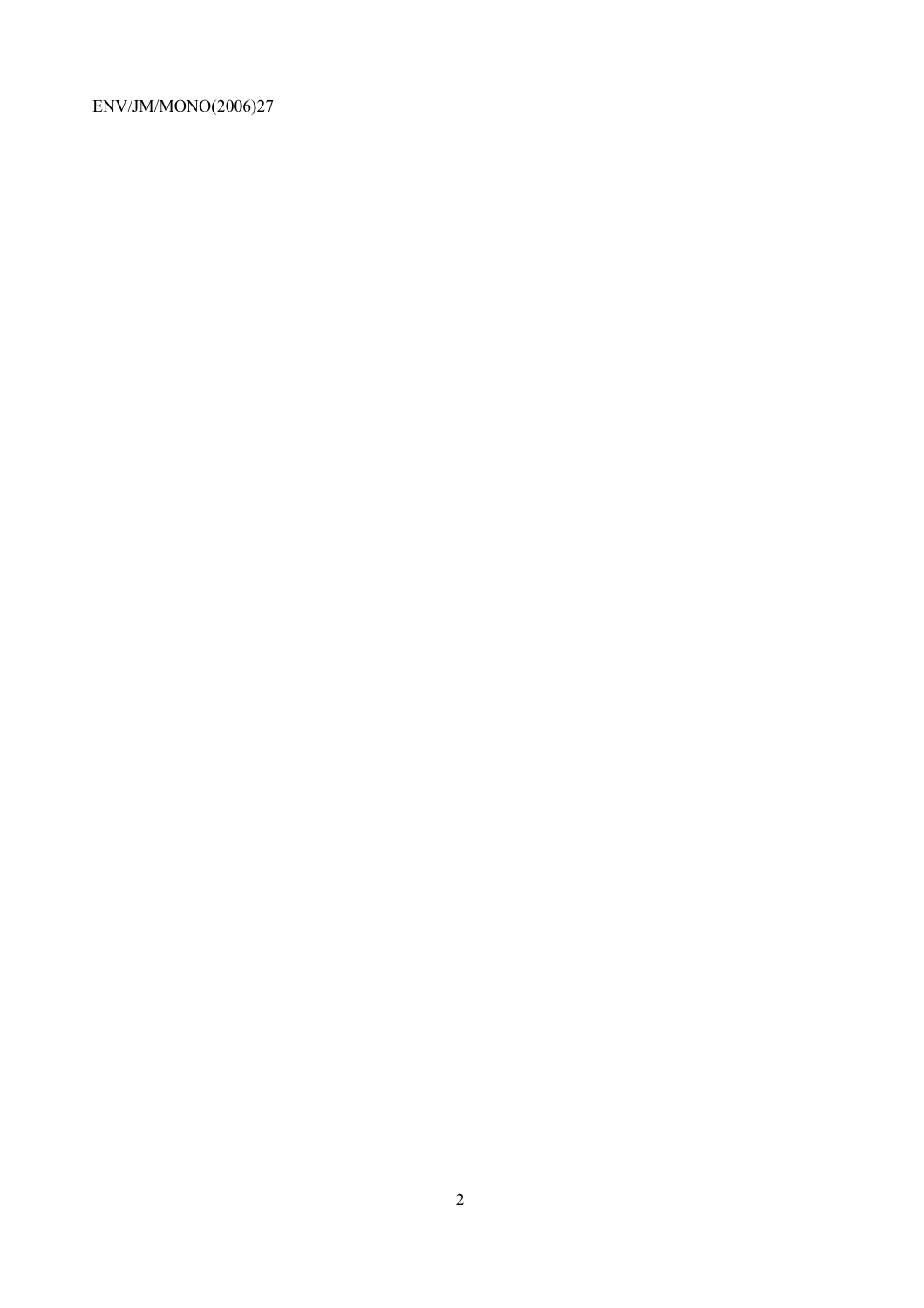### **OECD Environment Health and Safety Publications**

## **Series on Testing and Assessment**

**No. 60** 

### **REPORT OF THE INITIAL WORK TOWARDS THE VALIDATION OF THE 21-DAY FISH SCREENING ASSAY FOR THE DETECTION OF ENDOCRINE ACTIVE SUBSTANCES**

**(PHASE 1A)** 

### **Environment Directorate ORGANISATION FOR ECONOMIC CO-OPERATION AND DEVELOPMENT**

**Paris** 

**September 2006**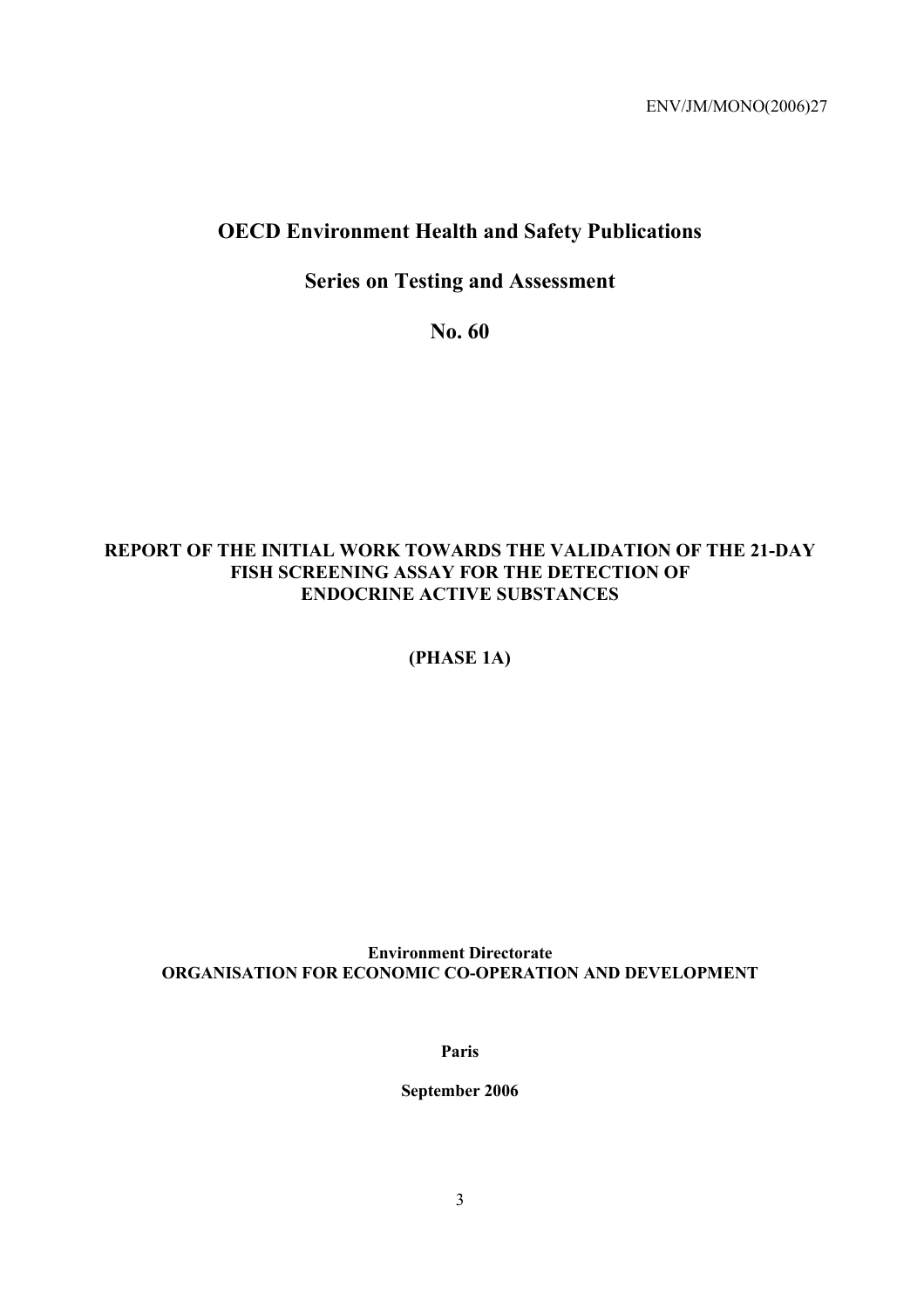### **Also published in the Series on Testing and Assessment:**

No. 1, *Guidance Document for the Development of OECD Guidelines for Testing of Chemicals (1993; reformatted 1995, revised 2006)*

No. 2, *Detailed Review Paper on Biodegradability Testing (1995)*

No. 3, *Guidance Document for Aquatic Effects Assessment (1995)* 

No. 4, *Report of the OECD Workshop on Environmental Hazard/Risk Assessment (1995)*

No. 5, *Report of the SETAC/OECD Workshop on Avian Toxicity Testing (1996)*

No. 6, *Report of the Final Ring-test of the Daphnia magna Reproduction Test (1997)*

No. 7, *Guidance Document on Direct Phototransformation of Chemicals in Water (1997)* 

No. 8, *Report of the OECD Workshop on Sharing Information about New Industrial Chemicals Assessment (1997)*

No. 9, *Guidance Document for the Conduct of Studies of Occupational Exposure to Pesticides during Agricultural Application (1997)*

No. 10, *Report of the OECD Workshop on Statistical Analysis of Aquatic Toxicity Data (1998)*

No. 11, *Detailed Review Paper on Aquatic Testing Methods for Pesticides and industrial Chemicals (1998)*

No. 12, *Detailed Review Document on Classification Systems for Germ Cell Mutagenicity in OECD Member Countries (1998)*

No. 13, *Detailed Review Document on Classification Systems for Sensitising Substances in OECD Member Countries 1998)*

No. 14, *Detailed Review Document on Classification Systems for Eye Irritation/Corrosion in OECD Member Countries (1998)*

No. 15, *Detailed Review Document on Classification Systems for Reproductive Toxicity in OECD Member Countries (1998)*

No. 16, *Detailed Review Document on Classification Systems for Skin Irritation/Corrosion in OECD Member Countries (1998)*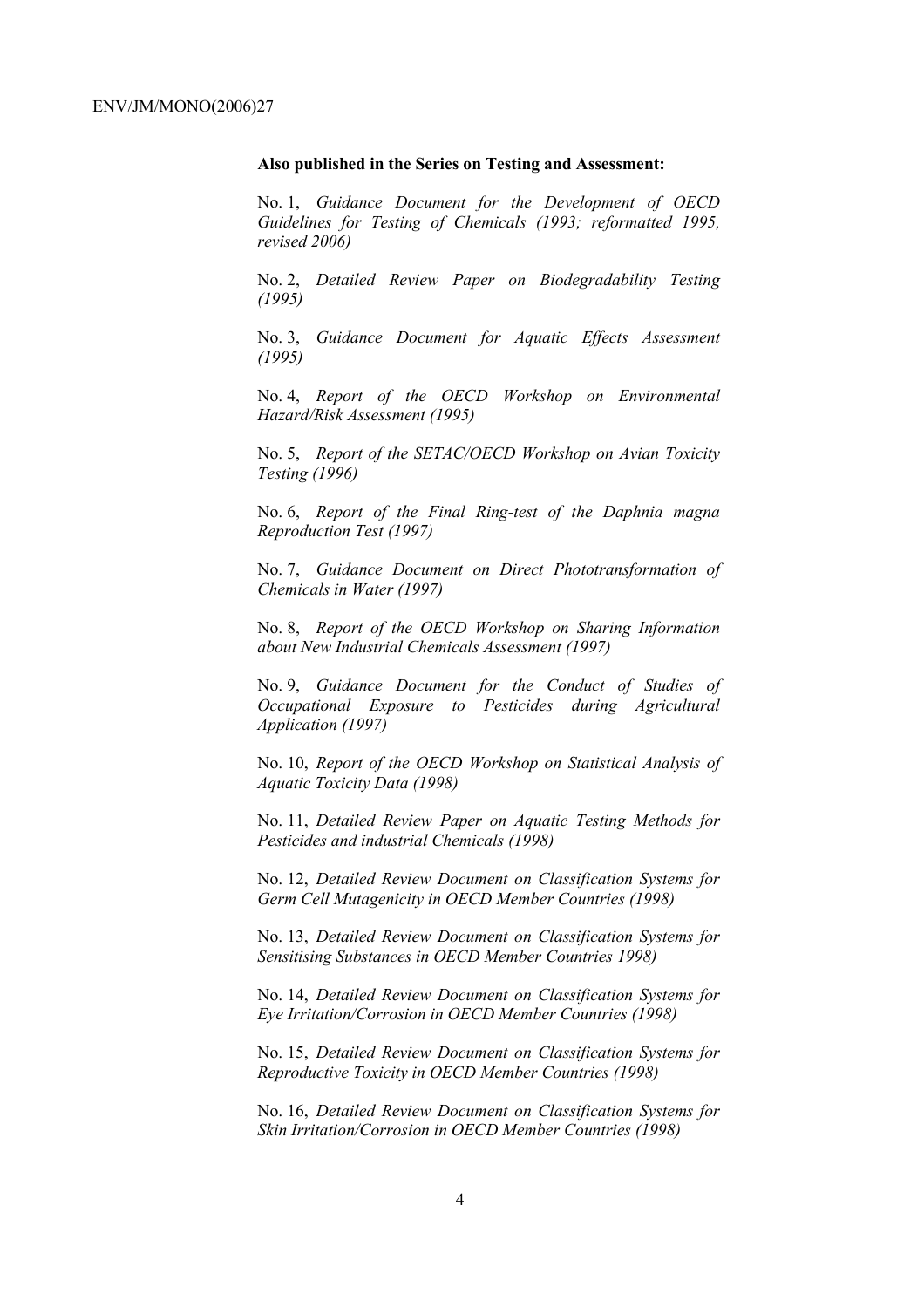No. 17, *Environmental Exposure Assessment Strategies for Existing Industrial Chemicals in OECD Member Countries (1999)*

No. 18, *Report of the OECD Workshop on Improving the Use of Monitoring Data in the Exposure Assessment of Industrial Chemicals (2000)*

No. 19, *Guidance Document on the Recognition, Assessment and Use of Clinical Signs as Humane Endpoints for Experimental Animals used in Safety Evaluation (1999)*

No. 20, *Revised Draft Guidance Document for Neurotoxicity Testing (in approval)*

No. 21, *Detailed Review Paper: Appraisal of Test Methods for Sex Hormone Disrupting Chemicals (2000)*

No. 22, *Guidance Document for the Performance of Out-door Monolith Lysimeter Studies (2000)*

No. 23, *Guidance Document on Aquatic Toxicity Testing of Difficult Substances and Mixtures (2000)*

No. 24, *Guidance Document on Acute Oral Toxicity Testing (2001)*

No. 25, *Detailed Review Document on Hazard Classification Systems for Specifics Target Organ Systemic Toxicity Repeated Exposure in OECD Member Countries (2001)*

No. 26, *Revised Analysis of Responses Received from Member Countries to the Questionnaire on Regulatory Acute Toxicity Data Needs (2001)*

No 27, *Guidance Document on the Use of the Harmonised System for the Classification of Chemicals Which are Hazardous for the Aquatic Environment (2001)*

No 28, *Guidance Document for the Conduct of Skin Absorption Studies (2004)*

No 29, *Guidance Document on Transformation/Dissolution of Metals and Metal Compounds in Aqueous Media (2001)*

No 30, *Detailed Review Document on Hazard Classification Systems for Mixtures (2001)*

No 31, *Detailed Review Paper on Non-Genotoxic Carcinogens Detection: The Performance of In-Vitro Cell Transformation Assays (draft)*

No. 32, *Guidance Notes for Analysis and Evaluation of Repeat-*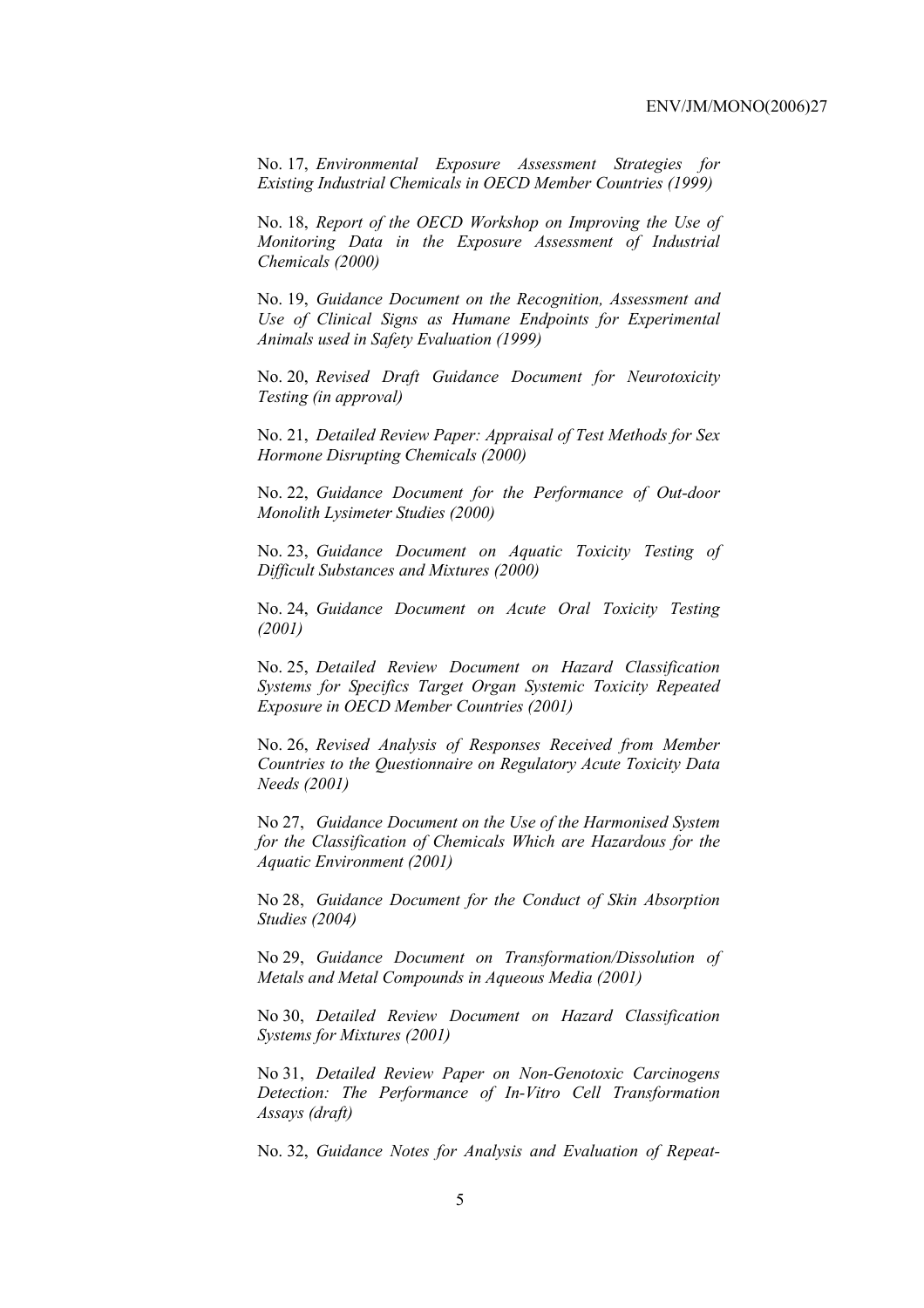*Dose Toxicity Studies (2000)*

No. 33, *Harmonised Integrated Classification System for Human Health and Environmental Hazards of Chemical Substances and Mixtures (2001)*

No. 34, *Guidance Document on the Development, Validation and Regulatory Acceptance of New and Updated Internationally Acceptable Test Methods in Hazard Assessment (in preparation)*

No. 35, *Guidance notes for analysis and evaluation of chronic toxicity and carcinogenicity studies (2002)*

No. 36, *Report of the OECD/UNEP Workshop on the use of Multimedia Models for estimating overall Environmental Persistence and long range Transport in the context of PBTS/POPS Assessment (2002)*

No. 37, *Detailed Review Document on Classification Systems for Substances Which Pose an Aspiration Hazard (2002)*

No. 38, *Detailed Background Review of the Uterotrophic Assay Summary of the Available Literature in Support of the Project of the OECD Task Force on Endocrine Disrupters Testing and Assessment (EDTA) to Standardise and Validate the Uterotrophic Assay (2003)*

No. 39, *Guidance Document on Acute Inhalation Toxicity Testing (in preparation)*

No. 40, *Detailed Review Document on Classification in OECD Member Countries of Substances and Mixtures Which Cause Respiratory Tract Irritation and Corrosion (2003)*

No. 41, *Detailed Review Document on Classification in OECD Member Countries of Substances and Mixtures which in Contact with Water Release Toxic Gases (2003)*

No. 42, *Guidance Document on Reporting Summary Information on Environmental, Occupational and Consumer Exposure (2003)*

No. 43, *Draft Guidance Document on Reproductive Toxicity Testing and Assessment (in preparation)*

No. 44, *Description of Selected Key Generic Terms Used in Chemical Hazard/Risk Assessment (2003)* 

No. 45, *Guidance Document on the Use of Multimedia Models for Estimating Overall Environmental Persistence and Long-range Transport (2004)*

No. 46, *Detailed Review Paper on Amphibian Metamorphosis*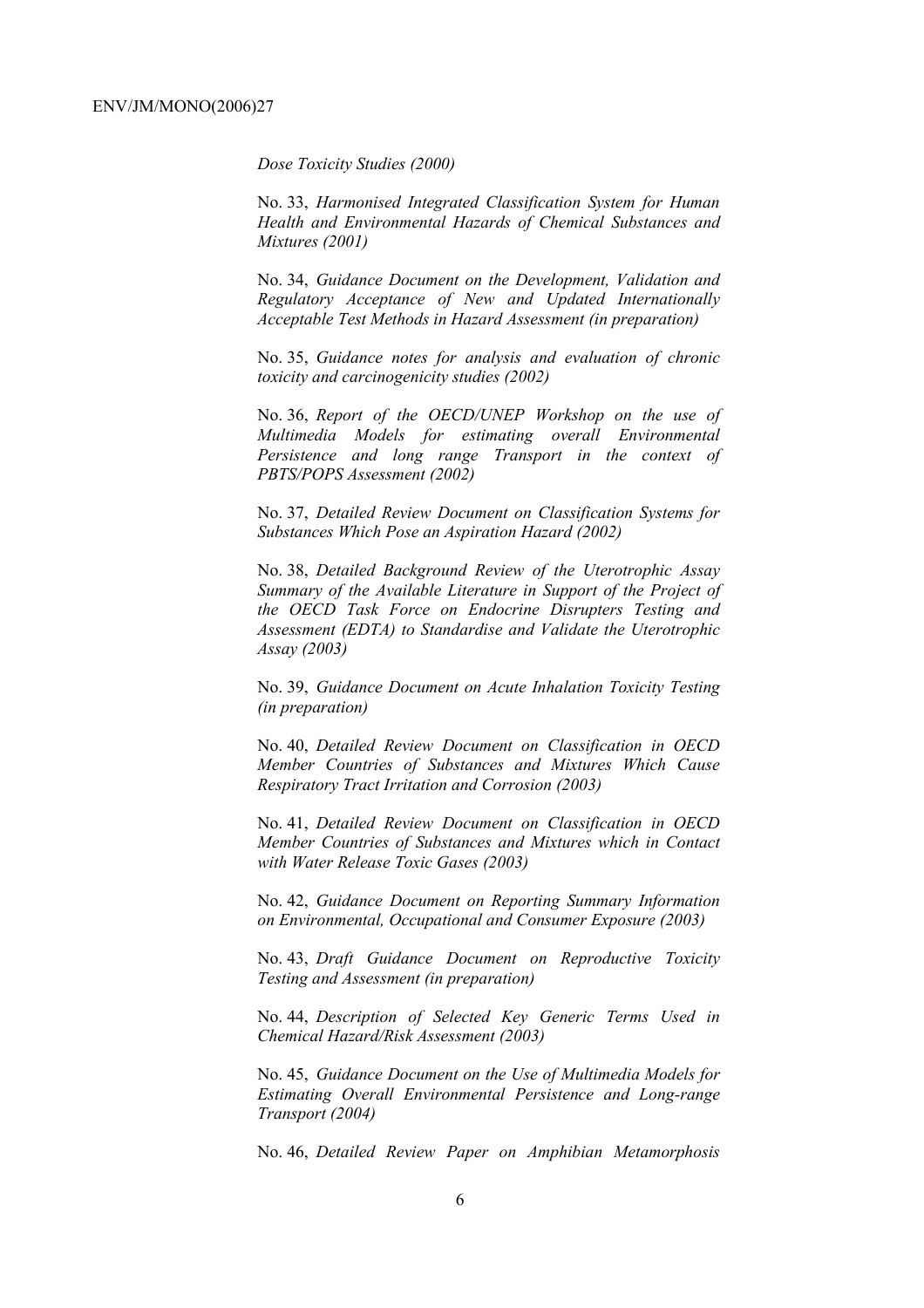*Assay for the Detection of Thyroid Active Substances (2004)* 

No. 47, *Detailed Review Paper on Fish Screening Assays for the Detection of Endocrine Active Substances (2004)* 

*No. 48, New Chemical Assessment Comparisons and Implications for Work sharing (2004)* 

*No. 49, Report from the Expert Group on (Q)SARs on the Principles for the Validation of (Q)SARs (2004)* 

No. 50*, Report of the OECD/IPCS Workshop on Toxicogenomics (2005)* 

No. 51*, Approaches to Exposure Assessment in OECD Member Countries: Report from the Policy Dialogue on Exposure Assessment in June 2005 (2006)* 

No. 52*, Comparison of emission estimation methods used in Pollutant Release and Transfer Registers (PRTRs) and Emission Scenario Documents (ESDs): Case study of pulp and paper and textile sectors (2006)* 

No. 53*, Guidance Document on Simulated Freshwater Lentic Field Tests (Outdoor Microcosms and Mesocosms) (2006)* 

No. 54*, Current Approaches in the Statistical Analysis of Ecotoxicity Data: A Guidance to Application (2006)* 

No. 55*, Detailed Review Paper on Aquatic Arthropods in Life Cycle Toxicity Tests with an Emphasis on Developmental, Reproductive and Endocrine Disruptive Effects (2006)* 

No. 56, *Guidance Document on the Breakdown of Organic Matter in Litter Bags (2006)* 

No. 57, *Detailed Review Paper on Thyroid Hormone Disruption Assays (2006)* 

No. 58, *Report on the Regulatory Uses and Applications in OECD Member Countries of (Quantitative) Structure-Activity Relationship [(Q)SAR] Models in the Assessment of New and Existing Chemicals (2006)* 

No. 59, *Report of the Validation of the Updated Test Guideline 407: Repeat Dose 28-Day Oral Toxicity Study in Laboratory Rats (2006)* 

No. 60, *Report of the Initial Work Towards the Validation of the 21-Day Fish Screening Assay for the Detection of Endocrine Active Substances (Phase 1A) (2006)*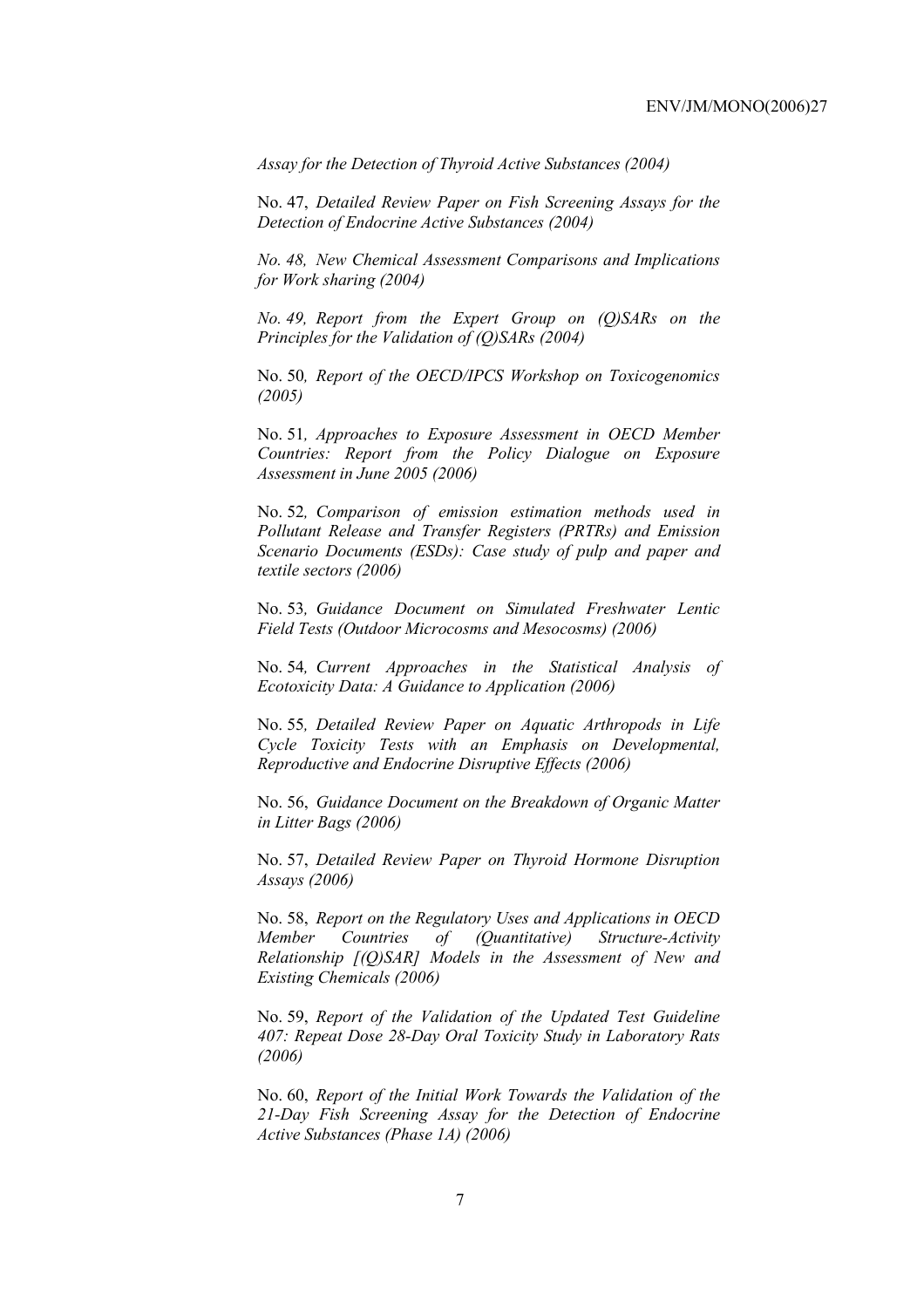No. 61, *Report of the Validation of the 21-Day Fish Screening Assay fort he Detection of Endocrine Active Substances (Phase 1B) (2006)* 

### **© OECD 2006**

Applications for permission to reproduce or translate all or part of this material should be made to: Head of Publications Service, OECD, 2 rue André-Pascal, 75775 Paris Cedex 16, France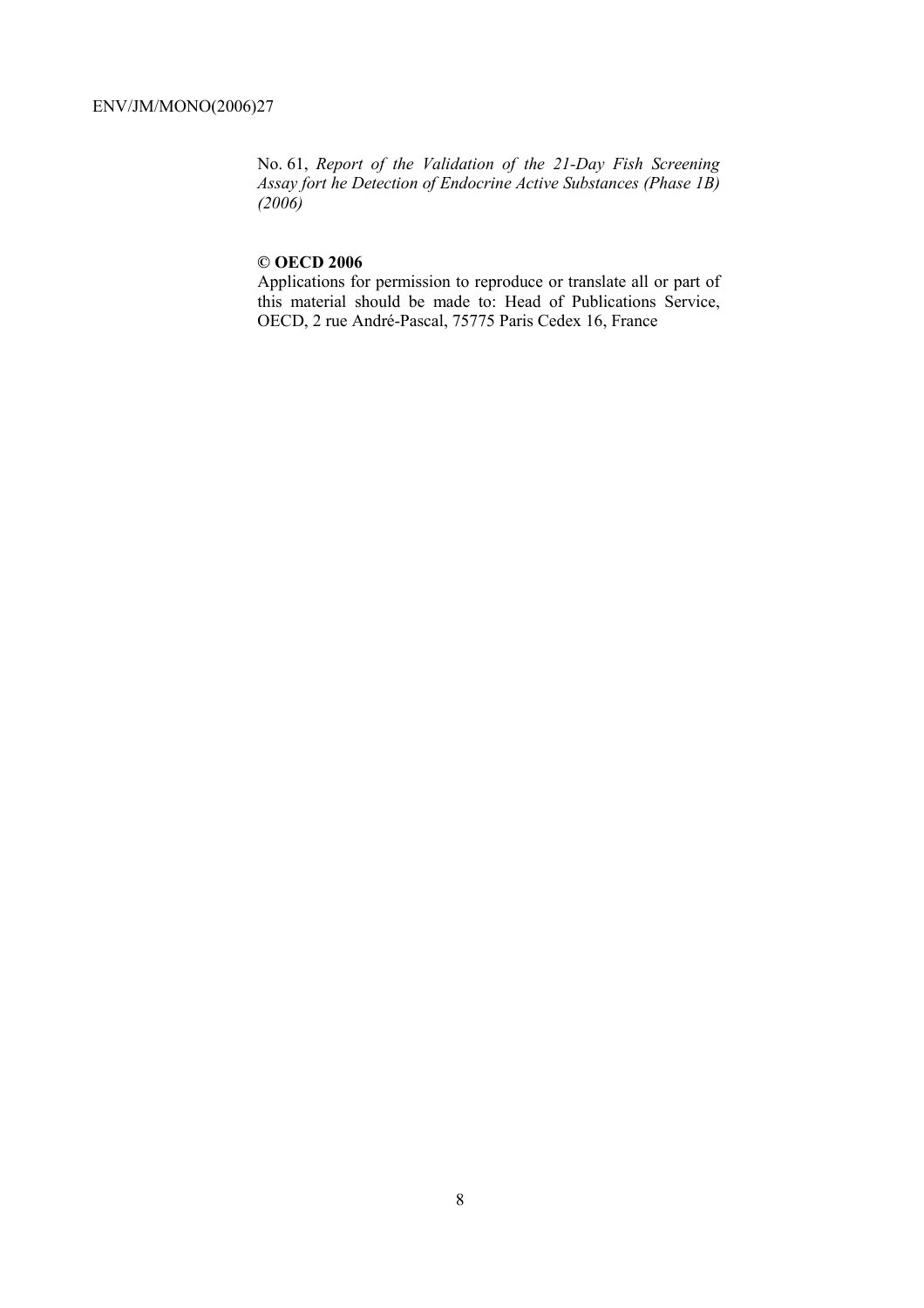### **About the OECD**

The Organisation for Economic Co-operation and Development (OECD) is an intergovernmental organisation in which representatives of 30 industrialised countries in North America, Europe and the Asia and Pacific region, as well as the European Commission, meet to co-ordinate and harmonise policies, discuss issues of mutual concern, and work together to respond to international problems. Most of the OECD's work is carried out by more than 200 specialised committees and working groups composed of member country delegates. Observers from several countries with special status at the OECD, and from interested international organisations, attend many of the OECD's workshops and other meetings. Committees and working groups are served by the OECD Secretariat, located in Paris, France, which is organised into directorates and divisions.

The Environment, Health and Safety Division publishes free-of-charge documents in ten different series: **Testing and Assessment**; **Good Laboratory Practice and Compliance Monitoring**; **Pesticides and Biocides**; **Risk Management**; **Harmonisation of Regulatory Oversight in Biotechnology**; **Safety of Novel Foods and Feeds; Chemical Accidents; Pollutant Release and Transfer Registers; Emission Scenario Documents; and the Safety of Manufactured Nanomaterials.** More information about the Environment, Health and Safety Programme and EHS publications is available on the OECD's World Wide Web site (http://www.oecd.org/ehs/).

### *This publication was produced within the framework of the Inter-Organisation Programme for the Sound Management of Chemicals (IOMC).*

**The Inter-Organisation Programme for the Sound Management of Chemicals (IOMC) was established in 1995 following recommendations made by the 1992 UN Conference on Environment and Development to strengthen co-operation and increase international coordination in the field of chemical safety. The participating organisations are FAO, ILO, OECD, UNEP, UNIDO, UNITAR and WHO. The World Bank and UNDP are observers. The purpose of the IOMC is to promote co-ordination of the policies and activities pursued by the Participating Organisations, jointly or separately, to achieve the sound management of chemicals in relation to human health and the environment.**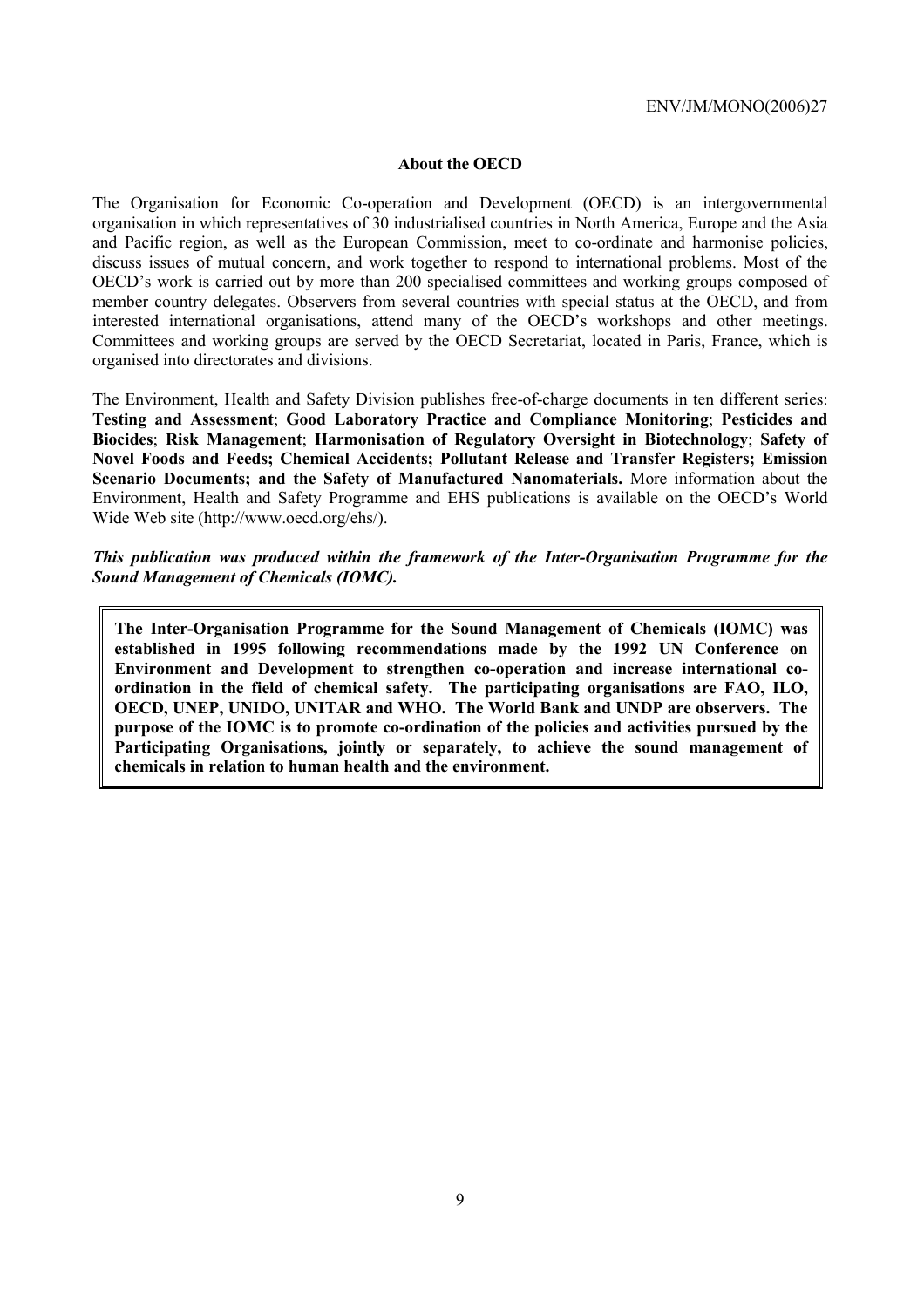**This publication is available electronically, at no charge.** 

**For this and many other Environment, Health and Safety publications, consult the OECD's World Wide Web site (www.oecd.org/ehs/)** 

**or contact:** 

**OECD Environment Directorate, Environment, Health and Safety Division 2 rue André-Pascal 75775 Paris Cedex 16 France** 

> **Fax: (33-1) 44 30 61 80 E-mail: ehscont@oecd.org**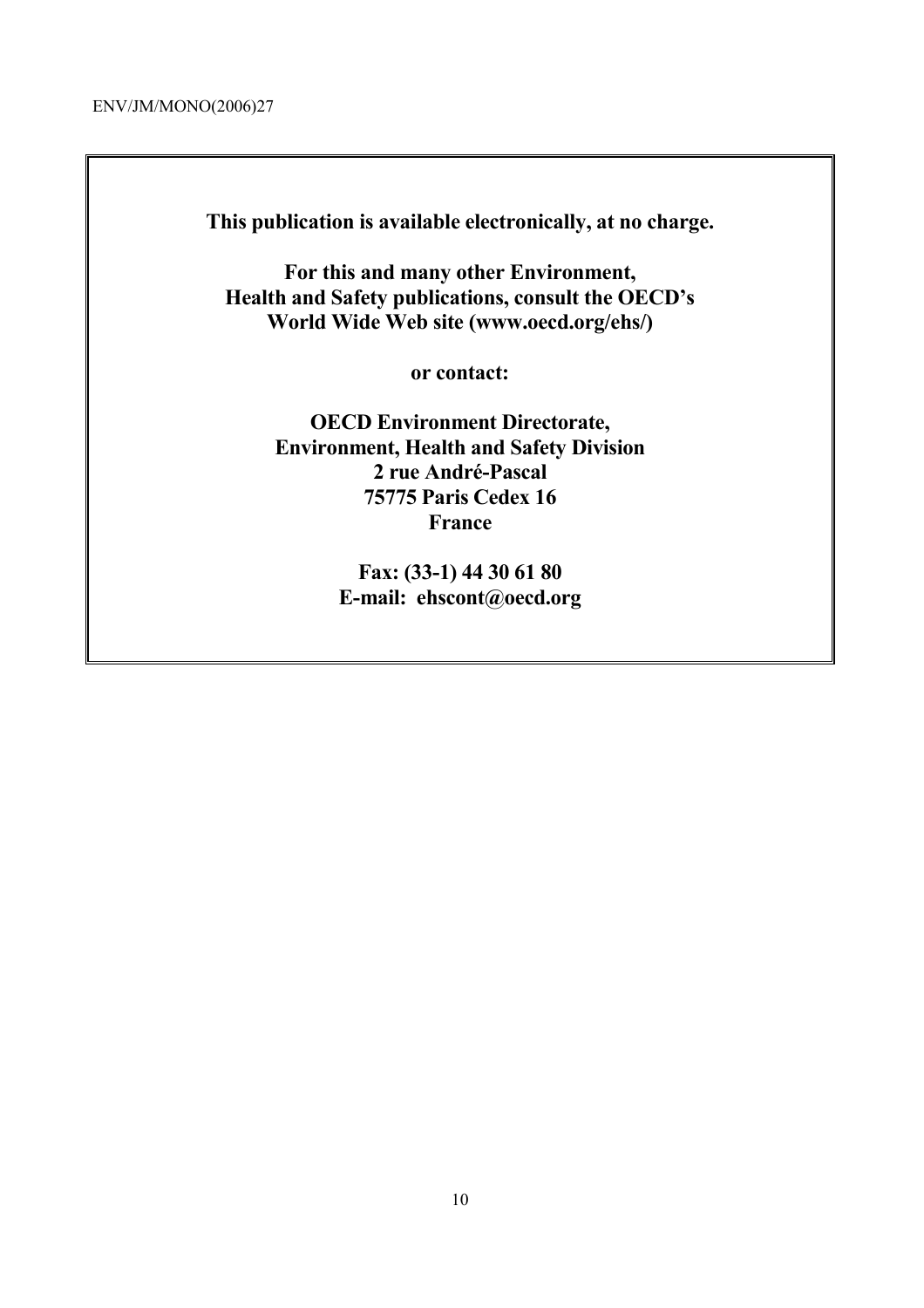### **FOREWORD**

 This document is the report of the OECD Phase 1A study to validate the 21-day Fish Screening Assay for the detection of some endocrine active substances. The Phase 1A was an investigation of the feasibility of a protocol using adult male and female fish for the detection of strong estrogen and androgen; to that end, three core endpoints were measured and subsequently evaluated in this report. Three laboratories agreed to take part in this study and performed the assay with two or three of the fish species proposed. Each laboratory used the two test chemicals: 17beta-estradiol and 17beta-trenbolone. The test substances were distributed from a central chemical repository, situated at the United States Environmental Protection Agency. A total of twenty experiments took place between January and May 2003 for this Phase 1A.

 The proposed studies, the model protocol, the test substances and the concentrations were agreed by the Fish Drafting Group and approved by the Validation Management Group for Ecotoxicity Testing (VMG-eco). Each of the three laboratories submitted the raw data to the lead laboratory for analysis and to the OECD Secretariat for archiving. Dr. Masanori Seki from the lead laboratory (CERI, Japan) prepared the initial draft of the report, and checked the accuracy of the data with the participating laboratories. Comments and input to the draft report were also contributed from the participating laboratories and from members of the VMG.

 The VMG approved the draft report in February 2004. The Task Force on Endocrine Disrupters Testing and Assessment (EDTA) then endorsed the Phase 1A report, together with the Phase 1B report which constitutes a separate document, in January 2006. At its 18<sup>th</sup> Meeting, the Working Group of the National Coordinators of the Test Guidelines Programme agreed to the submission of the report to the Joint Meeting with a view to its declassification. This document is published on the responsibility of the Joint Meeting of the Chemicals Committee and Working Party on Chemicals, Pesticides and Biotechnology.

### Contact for further details

Environment, Health and Safety Division Environment Directorate Organisation for Economic Cooperation and Development 2, rue André-Pascal 75775 Paris Cédex 16, France

Tel : +33 1 45 24 1674 or 9843 Fax : +33 1 45 24 1675 Email: env.edcontact@oecd.org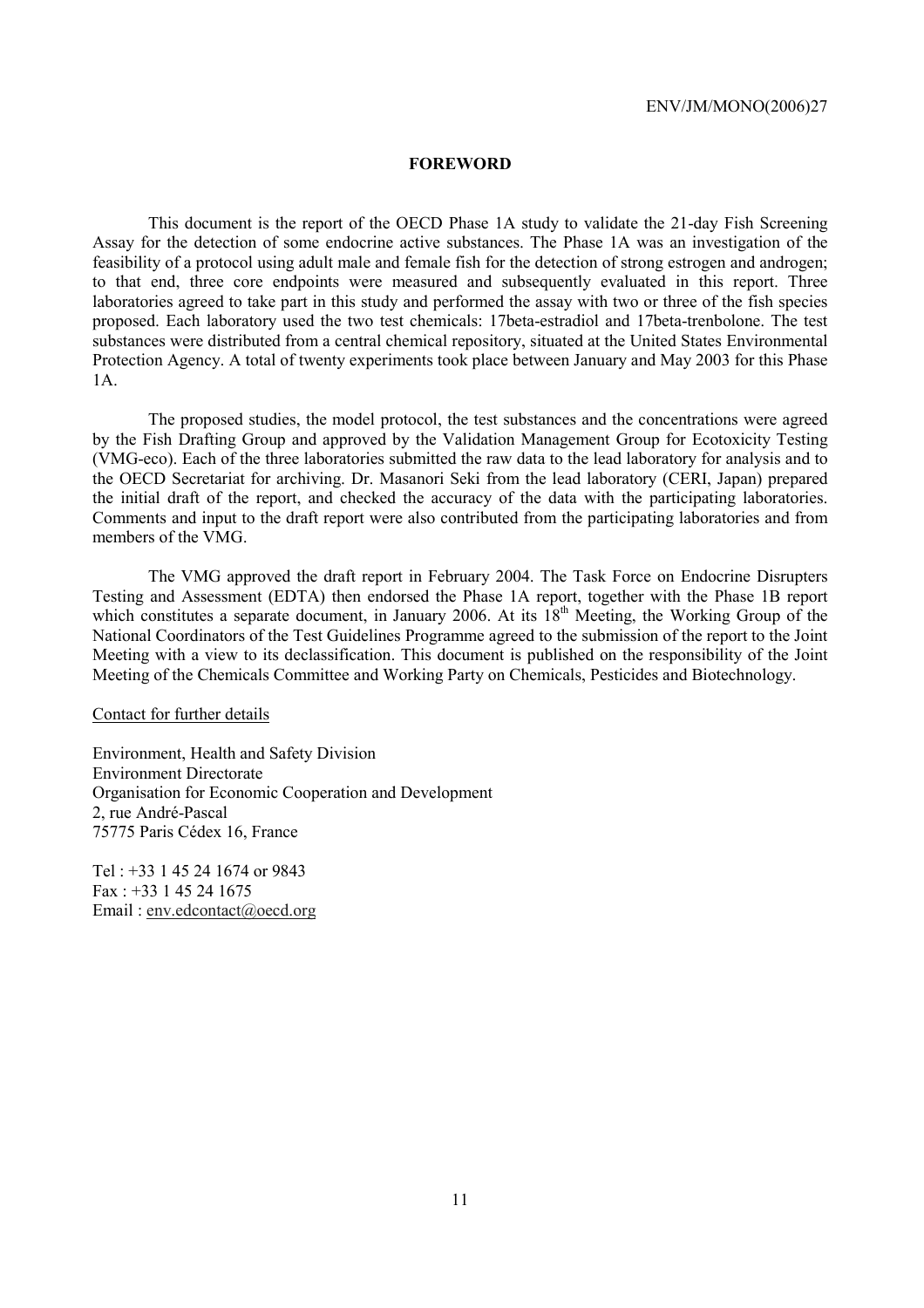### **TABLE OF CONTENTS**

| PURPOSE OF THE FISH SCREENING ASSAY AND OBJECTIVES OF PHASE 1 OF THE                        |  |
|---------------------------------------------------------------------------------------------|--|
|                                                                                             |  |
|                                                                                             |  |
|                                                                                             |  |
|                                                                                             |  |
|                                                                                             |  |
|                                                                                             |  |
|                                                                                             |  |
|                                                                                             |  |
|                                                                                             |  |
|                                                                                             |  |
|                                                                                             |  |
|                                                                                             |  |
|                                                                                             |  |
|                                                                                             |  |
|                                                                                             |  |
|                                                                                             |  |
|                                                                                             |  |
|                                                                                             |  |
|                                                                                             |  |
|                                                                                             |  |
|                                                                                             |  |
|                                                                                             |  |
| Secondary sex characteristics (number of papillary processes in medaka, number and index of |  |
|                                                                                             |  |
|                                                                                             |  |
|                                                                                             |  |
|                                                                                             |  |
|                                                                                             |  |
| Secondary sex characteristics (number of papillary processes in medaka, number and index of |  |
|                                                                                             |  |
|                                                                                             |  |
|                                                                                             |  |
|                                                                                             |  |
|                                                                                             |  |
|                                                                                             |  |
|                                                                                             |  |
|                                                                                             |  |
|                                                                                             |  |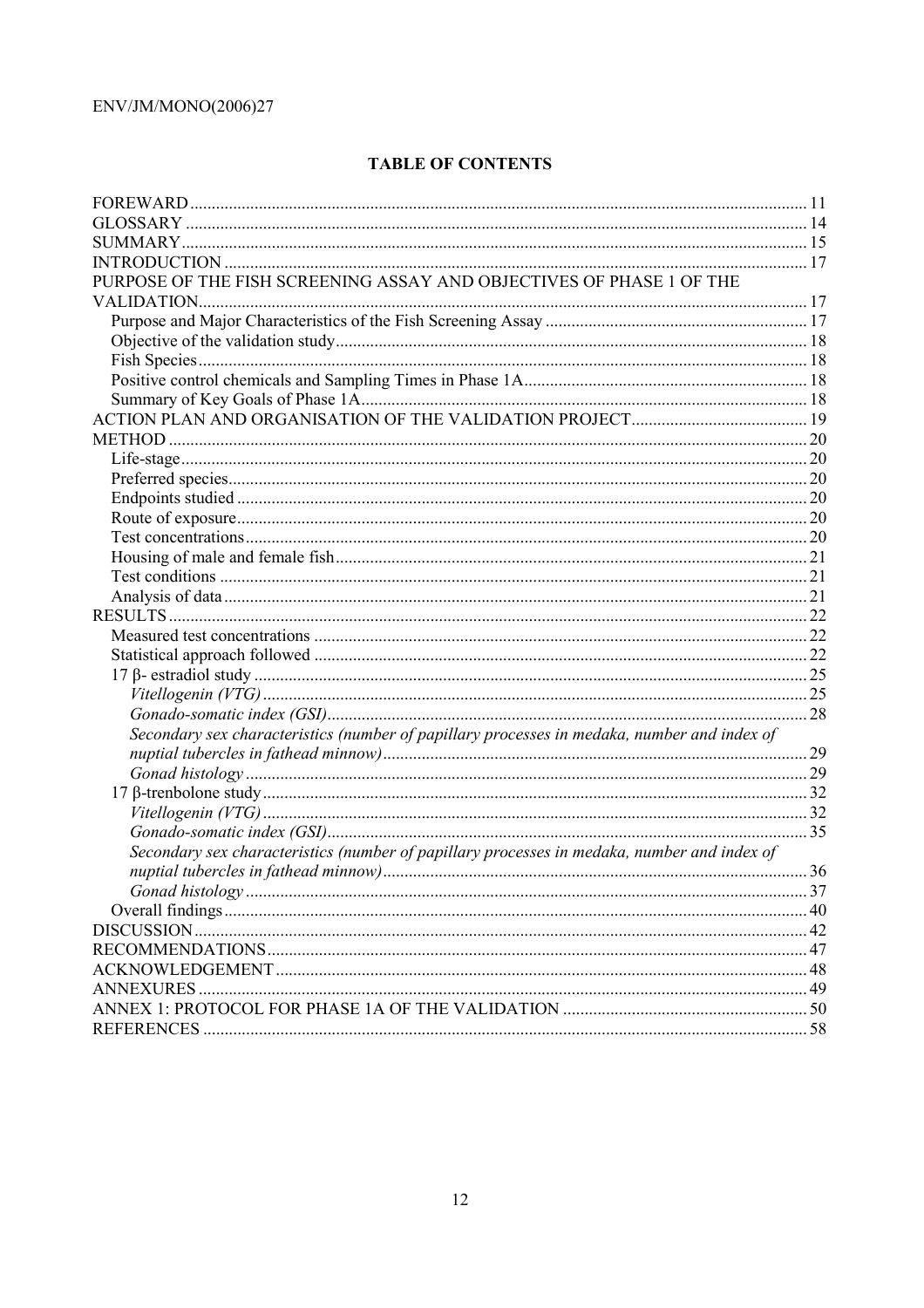### **LIST OF FIGURES**

| Figure 1:   | Statistic flow-chart 1                                                       |
|-------------|------------------------------------------------------------------------------|
| Figure 2:   | Statistic flow-chart 2                                                       |
| Figure 3a:  | VTG in males fathead minnow at d-14                                          |
| Figure 3b:  | VTG in females fathead minnow at d-14                                        |
| Figure 3c:  | VTG in males fathead minnow at d-21                                          |
| Figure 3d:  | VTG in females fathead minnow at d-21                                        |
| Figure 4a:  | VTG in males medaka at d-14                                                  |
| Figure 4b:  | VTG in femals medaka at d-14                                                 |
| Figure 4c:  | VTG in males medaka at d-21                                                  |
| Figure 4d:  | VTG in females medaka at d-21                                                |
| Figure 5a:  | VTG in males zebrafish at d-14                                               |
| Figure 5b:  | VTG in females zebrafish at d-14                                             |
| Figure 5c:  | VTG in males zebrafish at d-21                                               |
| Figure 5d:  | VTG in females zebrafish at d-21                                             |
| Figure 6a:  | GSI in males fathead minnow at d-21                                          |
| Figure 6b:  | GSI in females fathead minnow at d-21                                        |
| Figure 6c:  | GSI in males medaka at d-21                                                  |
| Figure 6d:  | GSI in females medaka at d-21                                                |
| Figure 6e:  | GSI in males zebrafish at d-21                                               |
| Figure 6f:  | GSI in females zebrafish at d-21                                             |
| Figure 7a:  | VTG in males fathead minnow at d-14                                          |
| Figure 7b:  | VTG in females fathead minnow at d-14                                        |
| Figure 7c:  | VTG in males fathead minnow at d-21                                          |
| Figure 7d:  | VTG in females fathead minnow at d-21                                        |
| Figure 8a:  | VTG in males medaka at d-14                                                  |
| Figure 8b:  | VTG in females medaka at d-14                                                |
| Figure 8c:  | VTG in males medaka at d-21                                                  |
| Figure 8d:  | VTG in females medaka at d-21                                                |
| Figure 9a:  | VTG in males zebrafish d-14                                                  |
| Figure 9b:  | VTG in females zebrafish at d-14                                             |
| Figure 9c:  | VTG in males zebrafish at d-21                                               |
| Figure 9d:  | VTG in females zebrafish at d-21                                             |
| Figure 10a: | GSI in males fathead minnow at d-21                                          |
| Figure 10b: | GSI in females fathead minnow at d-21                                        |
| Figure 10c: | GSI in males medaka at d-21                                                  |
| Figure 10d: | GSI in females medaka at d-21                                                |
| Figure 10e: | GSI in males zebrafish at d-21                                               |
| Figure 10f: | GSI in females zebrafish at d-21                                             |
| Figure 11a: | Number of nuptial tubercles in females fathead minnow after 14 days exposure |
| Figure 11b: | Number of nuptial tubercles in females fathead minnow after 21 days exposure |
| Figure 12a: | Number of papillary processes in females medaka after 14 days exposure       |
| Figure 12b: | Number of papillary processes in females medaka after 21 days exposure       |

### **LIST OF TABLES**

| Table 1:   | List of participating laboratories                                                                                                             |
|------------|------------------------------------------------------------------------------------------------------------------------------------------------|
| Table 2:   | Measured test concentrations of 17- $\beta$ estradiol                                                                                          |
| Table 3:   | Measured test concentrations of $17-\beta$ trenbolone                                                                                          |
| Table 4:   | Summary of the study with $17 \beta$ -estradiol                                                                                                |
| Table 5:   | Summary of the study with $17 \beta$ -trenbolone                                                                                               |
| Table 6:   | Summary of the evaluation of the gonad histopathology after $17 \beta$ -estradiol exposure in all<br>laboratories and for all fish species     |
| Table $7:$ | Summary of the evaluation of the gonad histopathology after $17 \beta$ -trenbolone exposure in all<br>laboratories for all three fish species. |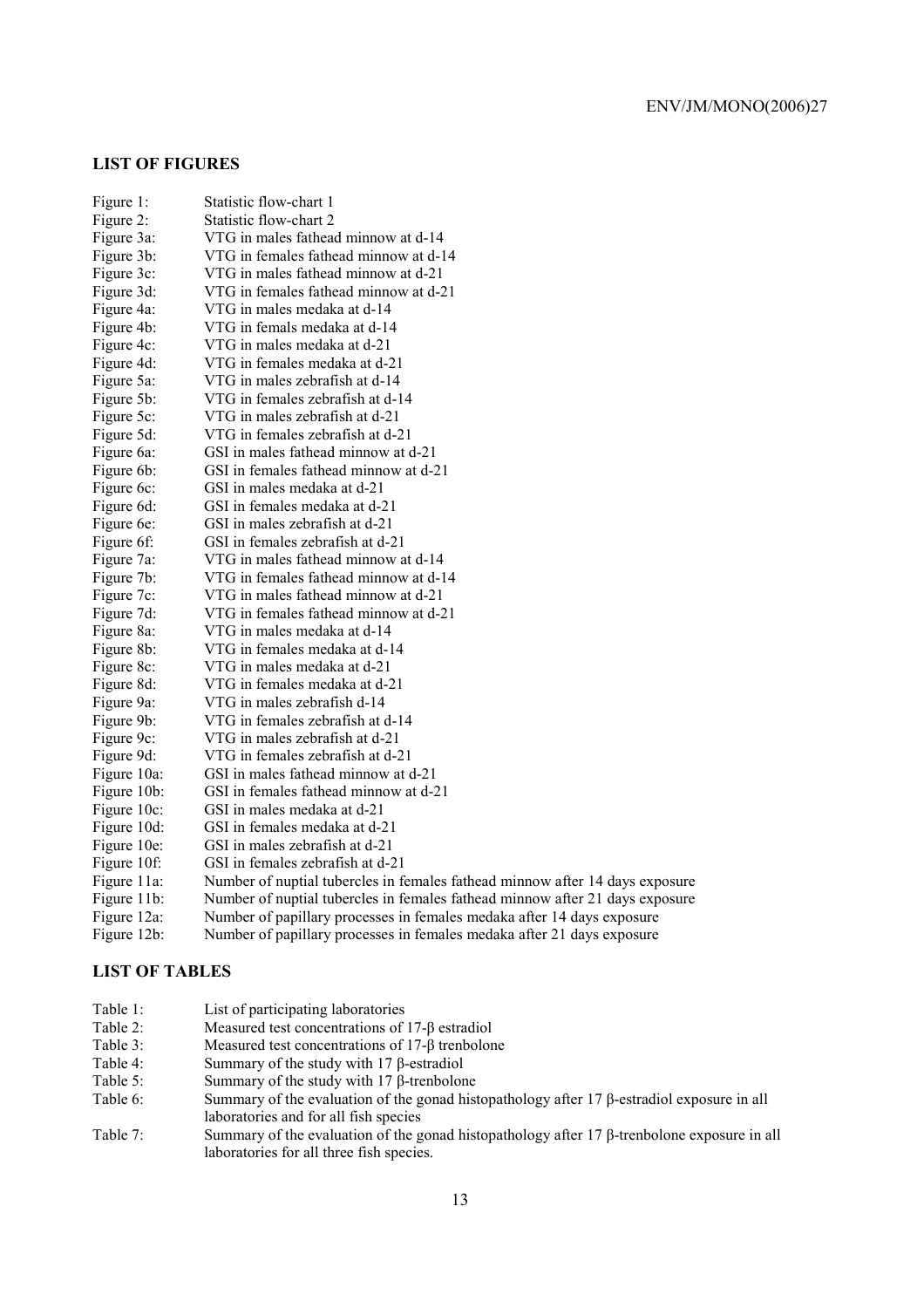### **GLOSSARY**

**Relevance:** description of the relationship of the test to the effect of interest and whether it is meaningful and useful for a particular purpose. It is the extent to which the test correctly measures or predicts the biological effect and species of interest.

**Reproducibility:** the agreement among results obtained from testing the same substance using the same test protocol. (see Reliability).

**Reliability:** extent of reproducibility of results from a test over time within and among laboratories, when performed using the same protocol**.**

**Robust(ness):** the insensitivity of a test to departure from the specified test conditions. The ability of a test to provide similar results over a range of test conditions under which the test may be used in different laboratories.

**Transferability:** the ability of a test method or procedure to be accurately and reliably performed in independent, competent laboratories.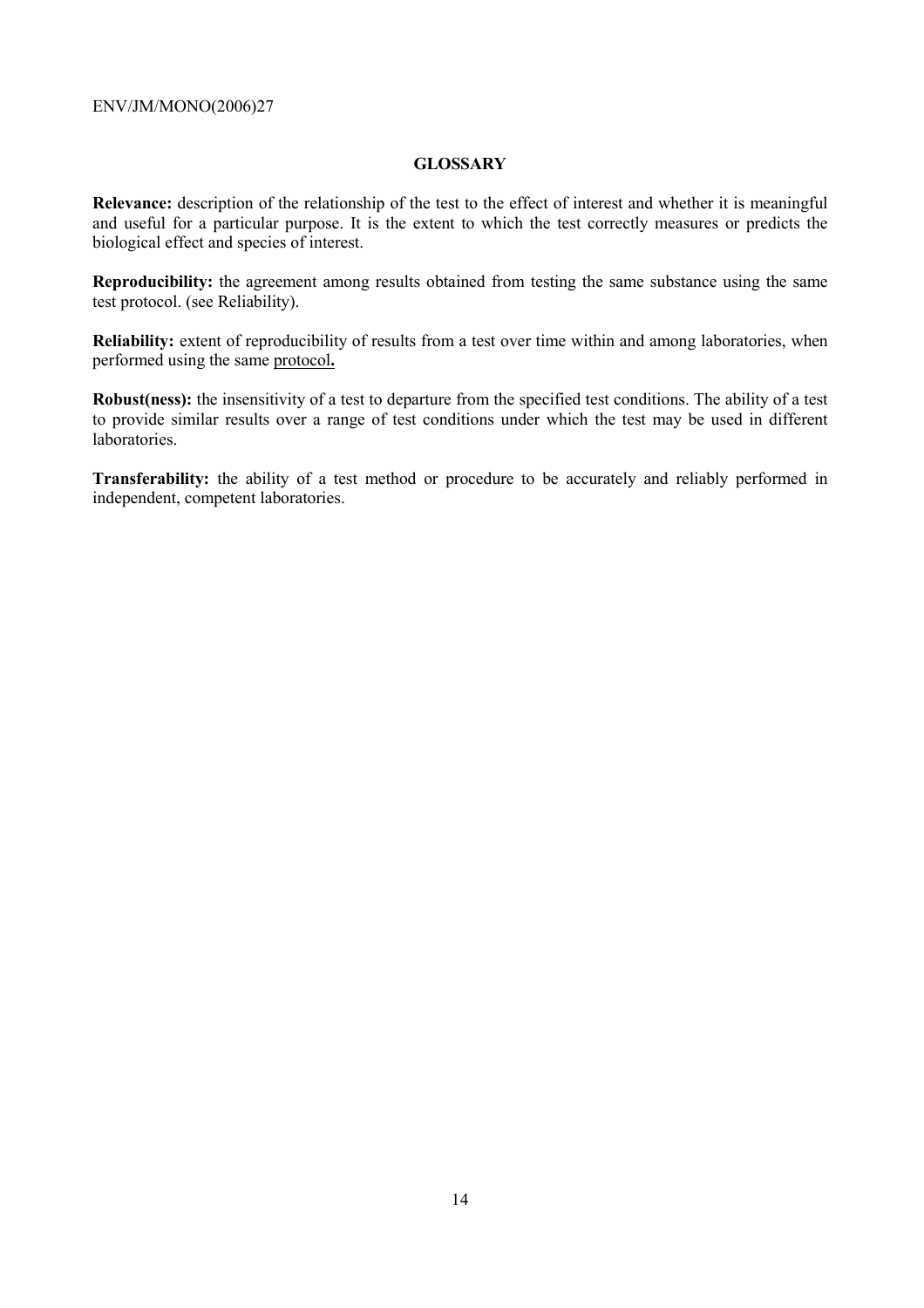### **SUMMARY**

i) This report provides the results from an OECD inter-laboratory study conducted in 2003 to examine the relevance and transferability of a standardized OECD protocol for the fish screening assay. This work is considered the first step in a process to validate at the international level the fish screening assay for the detection of endocrine active substances.

ii) The need to develop and validate the fish screening assay originates from the concerns that environmental levels of chemicals may be causing adverse effects in both humans and wildlife due to the interaction of these chemicals with the endocrine system. Several cases were reported where high level exposures have resulted in effects in wildlife, and in particular in fish. In 1997, the OECD concluded that existing test methods were insufficient to identify such effects. As part of the OECD Test Guidelines Programme a *Special Activity on the Testing and Assessment of Endocrine Disrupters* was initiated to revise existing, and develop new OECD Test Guidelines for the testing of potential endocrine disrupters. A Task Force on Endocrine Disrupters Testing and Assessment was subsequently established to provide a focal point within OECD to consider and recommend priorities for the development of testing methods for endocrine disrupters.

iii) Although the need for that assay was identified earlier in the scope of the EDTA Task force, existing Test Guidelines were not suitable for that purpose. Therefore, international fish experts met in two occasions in London in 1998 and in Tokyo in 2000 to review the state-of -the-art in the area of fish screening and fish testing in relation to endocrine disrupters. The outcome of these Expert Consultations was an agreement on three promising core endpoints that should be part of the future fish screening assay. These endpoints were the vitellogenin level, the gross morphology (including secondary sex characteristics and the gonado-somatic index) and gonad histology. However, no protocol was yet existing that encompassed these core endpoints. It is only in 2001, during the First Meeting of the Validation Management Group for Ecotoxicity Testing (VMG-eco) that proposals were made for candidate protocols.

iv) A Fish Drafting Group was established to follow-up on the elaboration of a protocol and was responsible of preparing a proposal to the VMG-eco for validation of the test method selected. One major constraint in the task was that the protocol should fit the three fish species commonly used in regulatory testing: fathead minnow, medaka and zebrafish. In December 2002, the Secretariat transmitted the proposal to the VMG-eco. The protocol proposed exposes adult fish for a period of 14 and 21 days. Fish are sampled at 14 days and at 21 days where core endpoints are measured. Males and females are analysed separately.

v) In Phase 1A, two test compounds were used: 17 β-estradiol as an estrogen agonist (CAS. No. 50- 28-2) and 17 β-trenbolone as an androgen agonist (CAS No. 10161-33-8). In order to have a sufficient number of repeats of tests by fish species across laboratories, all laboratories were required to use at least two fish species and both test substances. In the end, zebrafish was tested in all four laboratories, and fathead minnow and medaka in three laboratories. Data were collected from one laboratory in Germany and three laboratories in Japan.

vi) At 14 days and 21 days after exposure, almost all laboratories were successful in detecting an increase in vitellogenin production in males following 17 β-estradiol exposure in all species. There were differences in the lowest observed effect concentration among the laboratories, but in average, all laboratories were able to detect a difference at 32 ng/l at 14-days.

vii) At 14 days and 21 days after exposure, almost all laboratories were successful in detecting a decrease in vitellogenin production in females following 17 β-trenbolone exposure in all species. There were differences in the lowest observed effect concentration (50 ng/l in fathead minnow and 500 ng/l in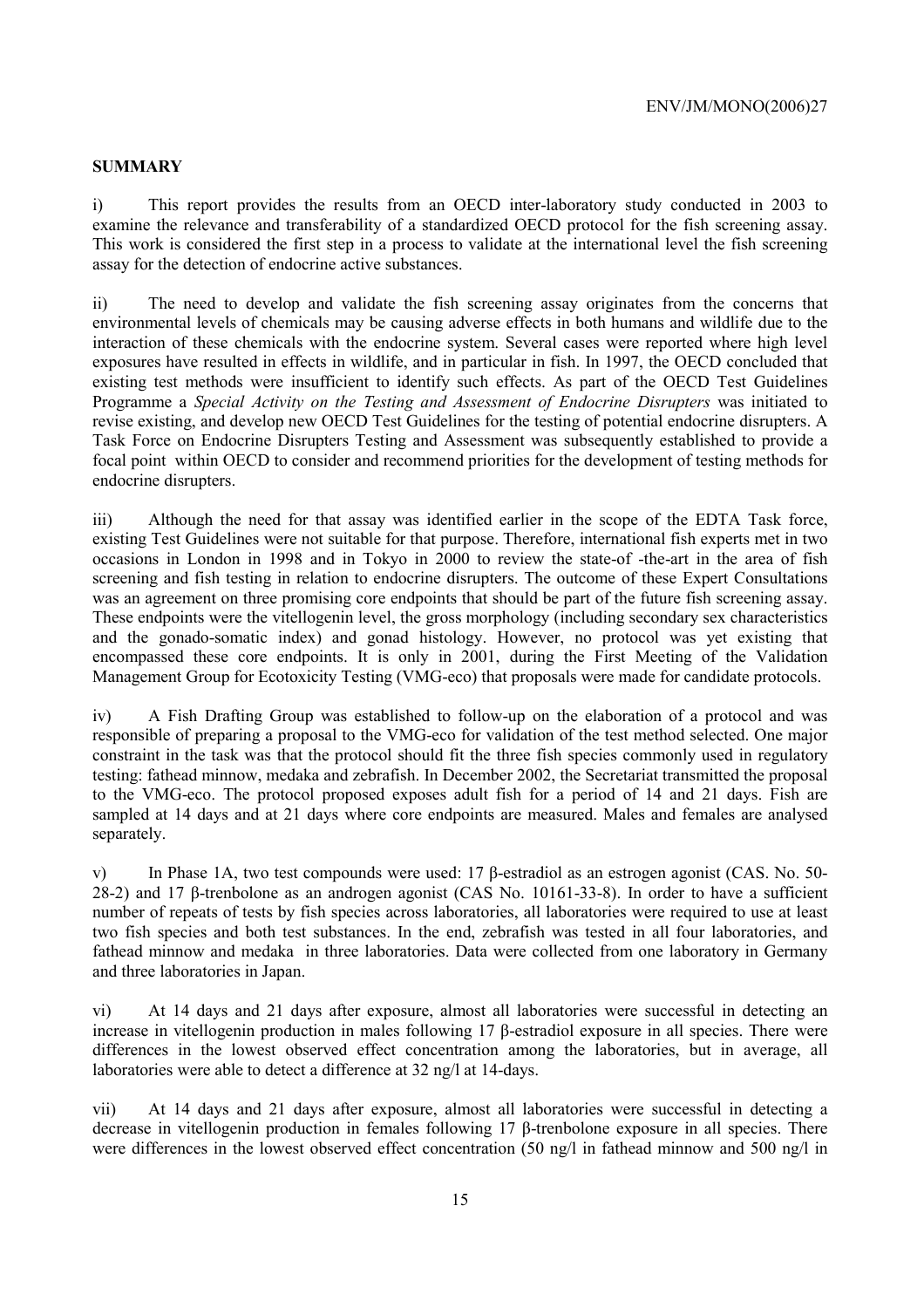zebrafish and medaka at 14-days).

viii) The gonado-somatic index poorly responded to both trenbolone and estradiol in both sexes at 14 and 21 days after exposure. Whenever a significant level was observed, the trends were not always consistent across laboratories.

ix) Secondary sex characteristics, which are responsive to endocrine active substances, are measurable in fathead minnow and medaka. Following trenbolone exposure, the number of papillary processes in medaka increased significantly after trenbolone exposure in females at both 14 and 21 days. Nuptial tubercles number in female fathead minnow was slightly affected after trenbolone exposure.

x) Histology evaluation demonstrated that gonads were responsive to both androgenic and estrogenic exposures in most of the laboratories (LAB 4, LAB 1 and LAB 3). However, one laboratory (LAB 2) never found any change, except for hermaphroditic gonad, induced by either of the chemical. Evaluation criteria were not harmonized at this early stage of endpoint standardisation. Reproducibility of findings was not checked *sensu stricto*, but observations tended to show a serious lack of consistency.

xi) The feasibility of the assay in detecting changes caused by 17-βestradiol, an estrogen agonist and 17-β trenbolone, an androgen agonist was successfully demonstrated through respectively an increase in males and a decrease in females in vitellogenin production.

xii) A number of protocol refinements and additional guidance will be necessary to improve the performance of the assay before starting Phase 1B, where a few compounds with different modes of action will be added. These refinements include standardization of vitellogenin measurement (through blood or plasma and liver sampling procedures and harmonization of measurement method); allotment of fish in test vessels in a biological relevant way; standard operating procedures for secondary sex characteristics and gonad fixation and sectioning; improvement of the guidance for the evaluation of gonad histology with the inclusion of evaluation criteria; and the definition of an appropriate sample size or replication design.

xiii) Overall, it can be concluded from Phase 1A that the current assay is relevant and reproducible for the detection of strong estrogenic and androgenic compounds. Separate analysis of females and males for vitellogenin measurement as indicators of estrogenic exposure (and maybe other modes of action), secondary sex characteristics in medaka and fathead minnow as indicators of androgenic exposure and probably also gonad histology are relevant in this assay.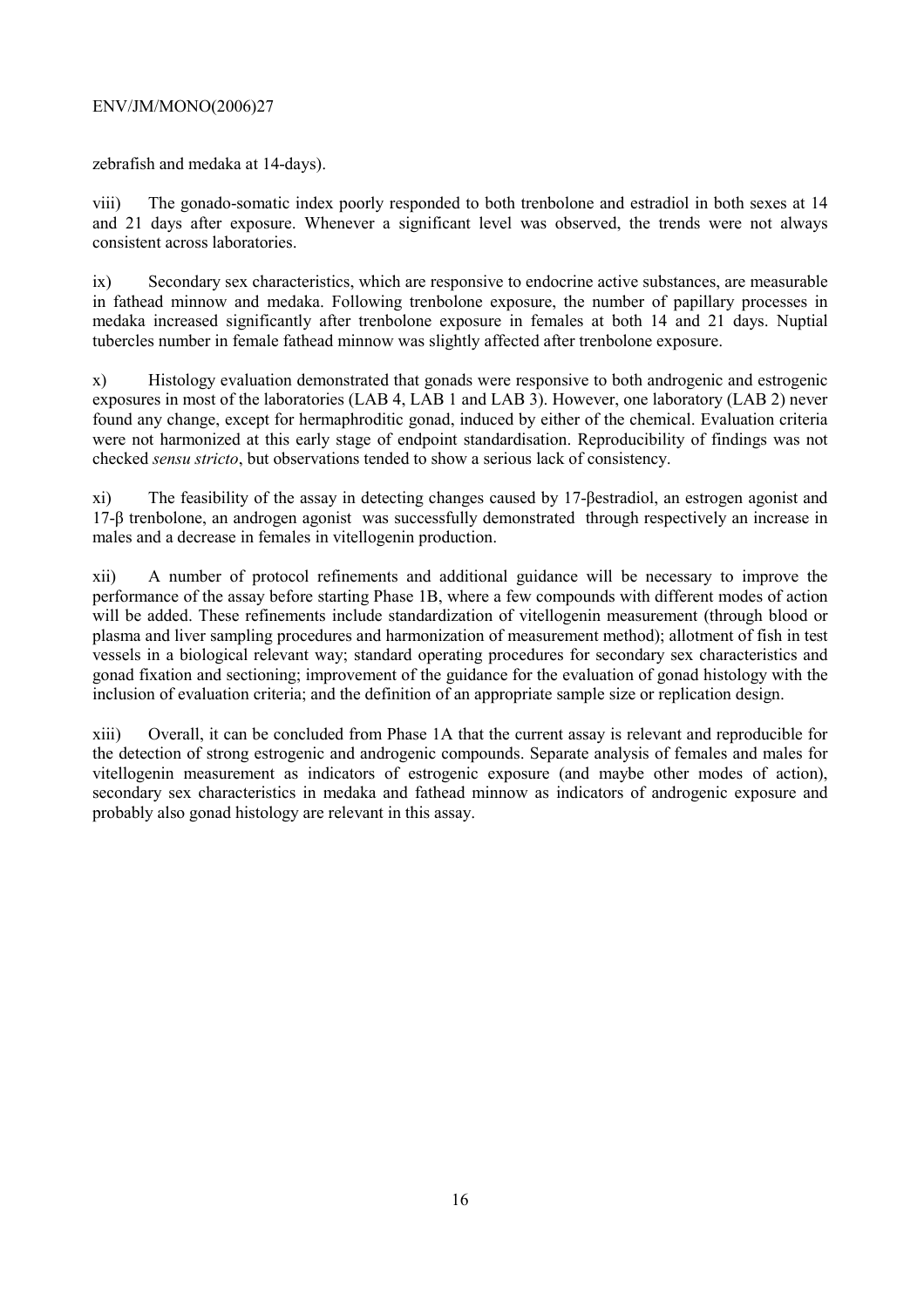### **INTRODUCTION**

1. A conceptual framework was developed already at the first meeting of the EDTA Task Force in 1998. This framework was aiming at the identification of short-term screening assays and long-term tests of increasing complexity to gather information on potential endocrine disrupters. The range of assays and tests spans from (quantitative) structure activity relationships, *in vitro* assays (e.g. receptor binding assays), short-term *in vivo* assays to longer-term assays involving different life-stages of the animal.

2. This framework was amended several times and it is considered as a flexible toolbox where, depending on the needs, tools can be picked up at different levels to provide the information needed. The fish screening assay, once validated will be added to the framework as a short-term *in vivo* assay.

3. The fish screening assay is based on the principle that the egg-yolk precursor protein, called vitellogenin, normally produced by female fish, is also produced by male exposed to estrogenic substances. In addition, other sex hormone sensitive parameters are incorporated in the assay (secondary sex characteristics, the gonado-somatic index and gonad histology) as potential indicators of exposure to estrogen (ant-) agonists and androgen (ant-) agonists. A separate analysis of males and females is possible in adults and enables sex dependant features to be interpreted for each sex.

4. The aim of the validation of the fish screening assay is to develop a robust, relevant and reliable test method for the detection of chemicals that have the potential to act as (anti-)androgens or (anti-) estrogens and interfere with males and females sex hormone systems. It is also the purpose of the validation to understand the possibilities for application of the assay, and any limitations to its use.

### **PURPOSE OF THE FISH SCREENING ASSAY AND OBJECTIVES OF PHASE 1 OF THE VALIDATION**

### **Purpose and Major Characteristics of the Fish Screening Assay**

5. The *in vivo* fish screening assay is intended to detect chemicals that affect androgenic or estrogenic activity in adult fish exposed during a limited part of their life-cycle. The assay is not designed to identify specific mechanisms of hormonal disruption (such as hormone receptor agonistic or antagonistic effects, or disturbance of hormone synthesis or metabolism). The use of adult fish allows simultaneous measurements of core endpoints in each individual, thus reducing the total number of animals needed in the assay.

6. The fish screening assay addresses three core biological endpoints: i) gross morphology, including secondary sexual characteristics and gonado-somatic index (GSI); ii) plasma or liver vitellogenin levels; and iii) histopathology of gonads.

7. With respect to vitellogenin determinations, measurements are species-specific and could be done either in plasma or in liver homogenates. Works conducted in the United States on the fathead minnow, the medaka and the zebrafish, and in France on the zebrafish were completed at the same time as Phase 1A of the Validation. All results, including Phase 1A of the Validation, were discussed in a meeting of fish experts in October 2003 resulting in recommendations to use homologous ELISA methods (homologous VTG standard and antibodies) with demonstrated detection capabilities in the order of ng/ml. Additional guidance on vitellogenin measurement, including standard operating procedures for sample preparation and details of the method used, will be provided for Phase 1B of the Validation.. In Phase 1A, laboratories had the choice of the ELISA methods they used for all three species. In addition, it was recognized that standard operating procedures would facilitate a harmonized evaluation of secondary sex characteristics in medaka and fathead minnow in future validation exercise. One of the most challenging endpoint in the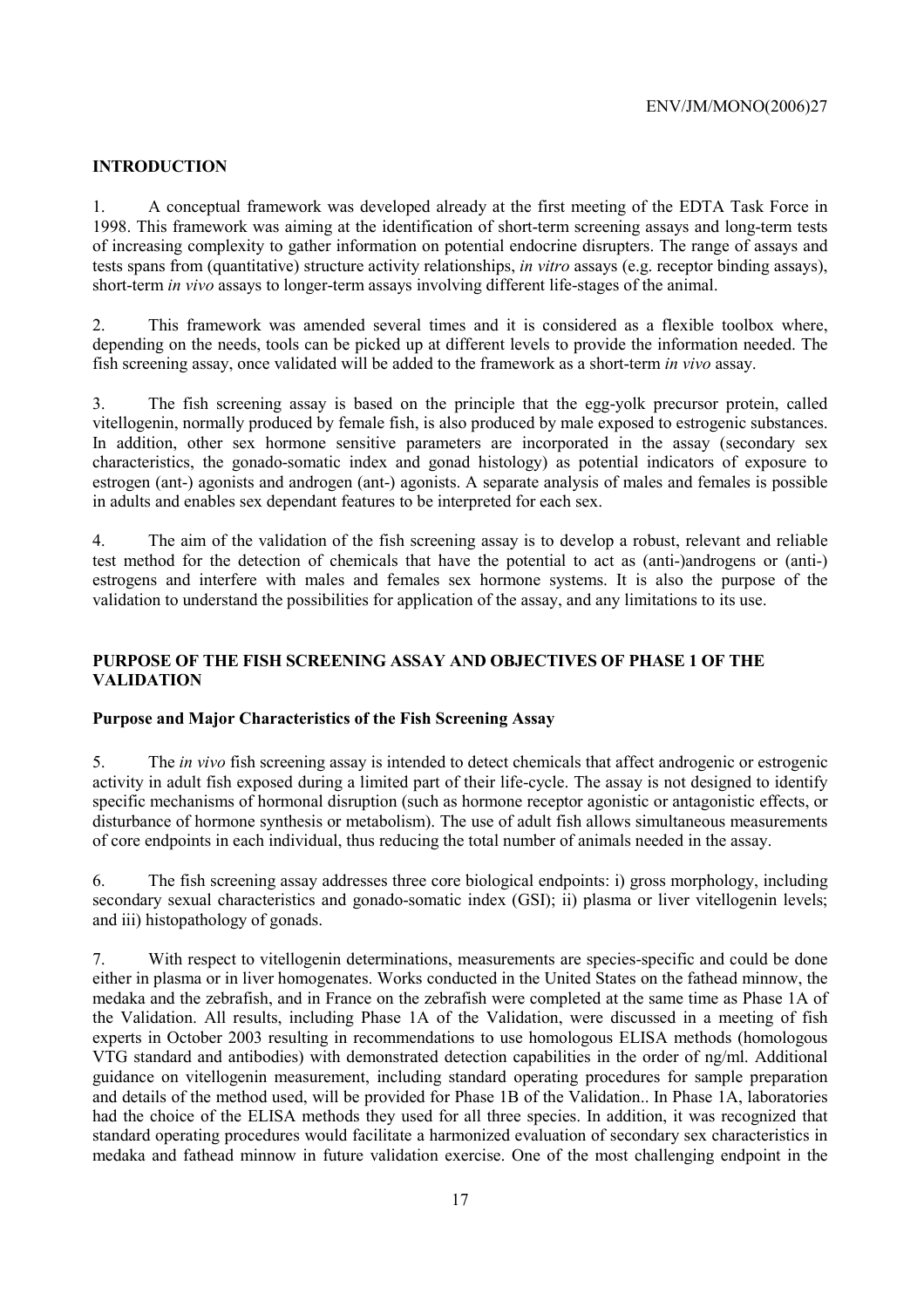assay is the evaluation of gonadal histopathology. Experience gained in Phase 1A showed that a guidance document building consensus on the evaluation of gonad histology (gonad staging and on severity scoring systems) is highly needed. A draft of the guidance document was available on time for the start of Phase 1B. This helped to reduce a subjective interpretation, leading to observer to observer differences.

### **Objective of the validation study**

8. The objective of the validation study is to experimentally establish the relevance of the assay, when conducted in a choice of three generally used OECD fish species, to detect weak and strong estrogenic and androgenic effects of chemicals and to assess the reliability (reproducibility) of the assay by comparing test results obtained by a variety of laboratories in geographical diverse locations. Robustness, relevance and reliability have been defined in the draft OECD Guidance Document no. 34, based on the Solna Workshop Report on the Validation and International Acceptance of New or Updated Test Methods for Hazard Assessment. Definitions can also be found in the Glossary of this Report.

9. The specific objective of the Phase 1A of the validation study is to experimentally assess the feasibility of a test design, developed by an international group of experts that is built of components which are considered sensitive to endocrine disruption. The aim of phase 1A is to obtain initial information on: i) the relevance of the endpoints used in terms of their sensitivity and (species) specificity and ii) the reproducibility of test results in a limited number of laboratories. To that end, Phase 1 has been divided in Phase 1A and Phase 1B. In Phase 1A, two known endocrine disrupting chemicals (a strong estrogen and a strong androgen) were tested to check the feasibility, relevance of endpoints and to enable necessary refinements to the protocol before Phase 1B. In Phase 1B, three weakly active endocrine disrupting chemicals are used to check whether the assay is able to detect weak compounds as well. A Phase 2 will include negative substances for an evaluation of the specificity of the assay (i.e. the possibility to have false positive outcomes).

### **Fish Species**

10. Three species are used in the validation study: fathead minnow (*Pimephales promelas*), Japanese medaka (*Oryzias latipes*) and zebrafish (*Danio rerio*).

### **Positive control chemicals and Sampling Times in Phase 1A**

11. Phase 1A includes the use of two positive test substances: the estrogen 17β-estradiol (CAS number 50-28-2) and the androgen 17β-trenbolone (CAS number 10161-33-8).

12. In Phase 1A of the validation, two sampling points are defined (at day-14 and at day-21 after exposure via the water), in recognition that certain effects may take more than 14 days of exposure to be detectable (e.g. change in gonad histology).

### **Summary of Key Goals of Phase 1A**

- Demonstrate the overall feasibility of the fish endocrine screening assay test design;
- Obtain initial information on the relevance of endpoints and in particular their ability to respond to 17β-estradiol and 17β-trenbolone exposures in the context of this screening assay.
- Collect a set of data for two reference test substances:
- Obtain initial information on possible differences in species sensitivity to androgen and estrogen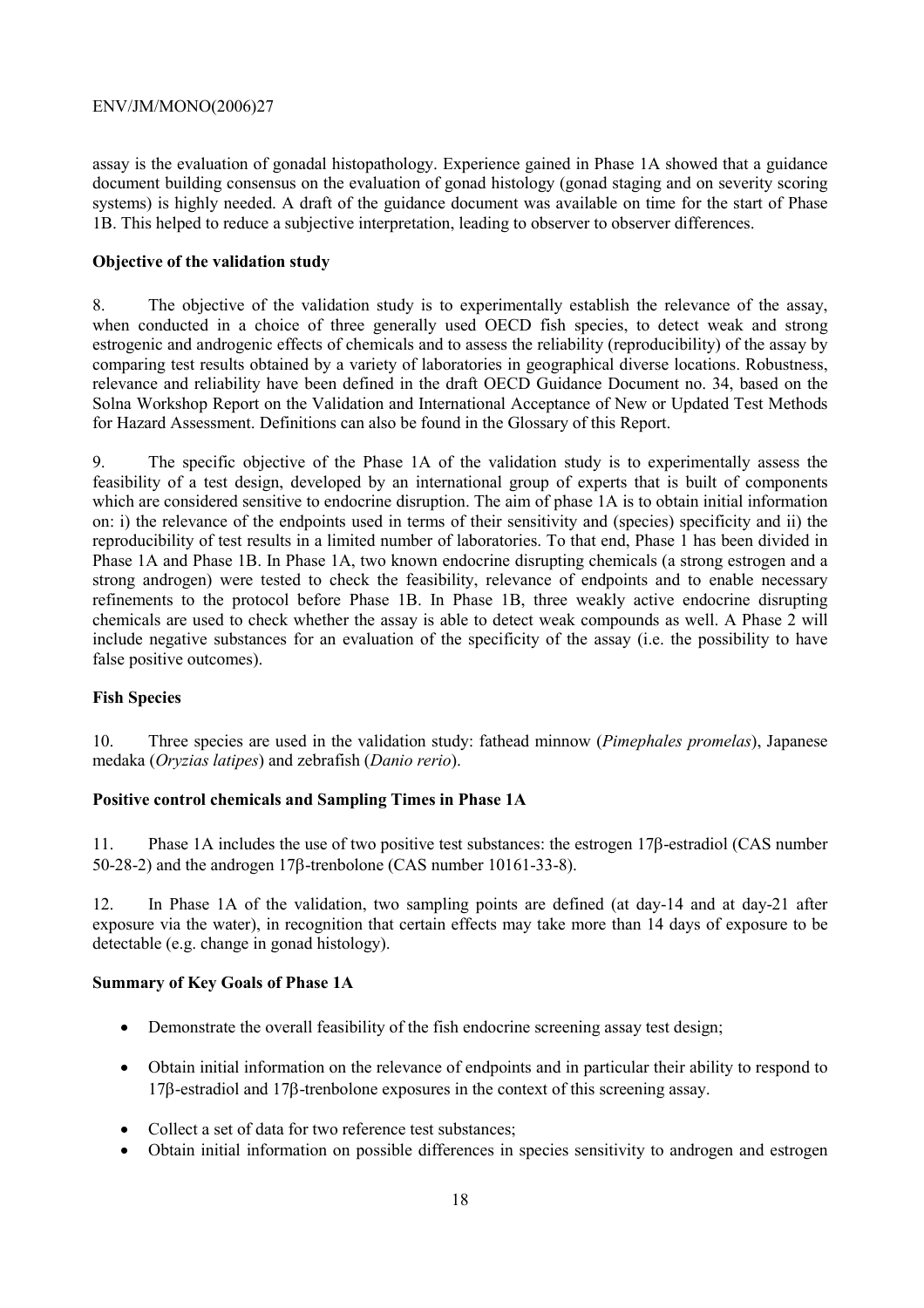agonist activity;

- Obtain information on adequate exposure durations to observe significant changes of endpoints in the three fish species;
- Collect sufficient information to enable protocol optimization and other refinements, especially as regards gonad histology procedures; VTG measurement methods and optimization of the number of fish used.

### **ACTION PLAN AND ORGANISATION OF THE VALIDATION PROJECT**

13. Upon agreement by the Fish Drafting Group on a preferred protocol for the fish screening assay, expressions of interest were sought from laboratories to participate in the practical validation work. They were explained that Phase 1 was divided in two steps, the first step (Phase 1A) with only a limited number of laboratory (3 to 4) for an evaluation of the feasibility of the protocol and the second step (Phase 1B) with possibly a few more laboratories once the feasibility and transferability of the protocol would be ascertained. A selection had to be made for Phase 1A and three Japanese laboratories and a German laboratory conducted the assay. Table 1 presents the list of laboratories.

14. It was required from the laboratories that each of them uses at least two of the three fish species. This was important in order to ensure comparability of data across laboratories. One laboratory was identified as the lead co-ordinating laboratory for the validation study; it was LAB 1 in Japan. LAB 1 coordinated the practical details of the protocol, the exchange of technical advice, the collection of results, the statistical analysis and the preparation of a preliminary report. The assay was conducted under full GLP compliance in LAB 4, but not in the other three laboratories.

15. The OECD Secretariat co-ordinated the overall project, assisted in the preparation of Excel spreadsheets, in the co-ordination of the supply of test compounds to the laboratories and in the preparation of the report. Due to restrictions in import and export of the androgenic substance, 17 β-trenbolone, it was not possible for the laboratories to all use substance from the same lot number. The estrogen 17 β-estradiol was supplied from a single lot by Battelle in the United States who acted as a chemical repository.

16. Only LAB 4 in Germany wrote detailed experimental procedures, based on the common agreed OECD protocol, in compliance with GLP, and submitted it to the OECD Secretariat prior to the start of the study**.** 

17. The experimental work started shortly after approval of the study design by the VMG-eco in March 2003. The in-life part of Phase 1A work was completed at the end of June 2003. Provisional results were made available to the 2nd meeting of the VMG-eco on 2nd May 2003, but the quantity of information was still limited at that time to enable a comprehensive discussion..

| Laboratory              | Country |
|-------------------------|---------|
| .AB 1                   | Japan   |
| AB2                     | Japan   |
| AB3                     | Japan   |
| AB4                     | Germany |
| $-11$ $-11$ $-11$ $-11$ |         |

Table 1: list of laboratories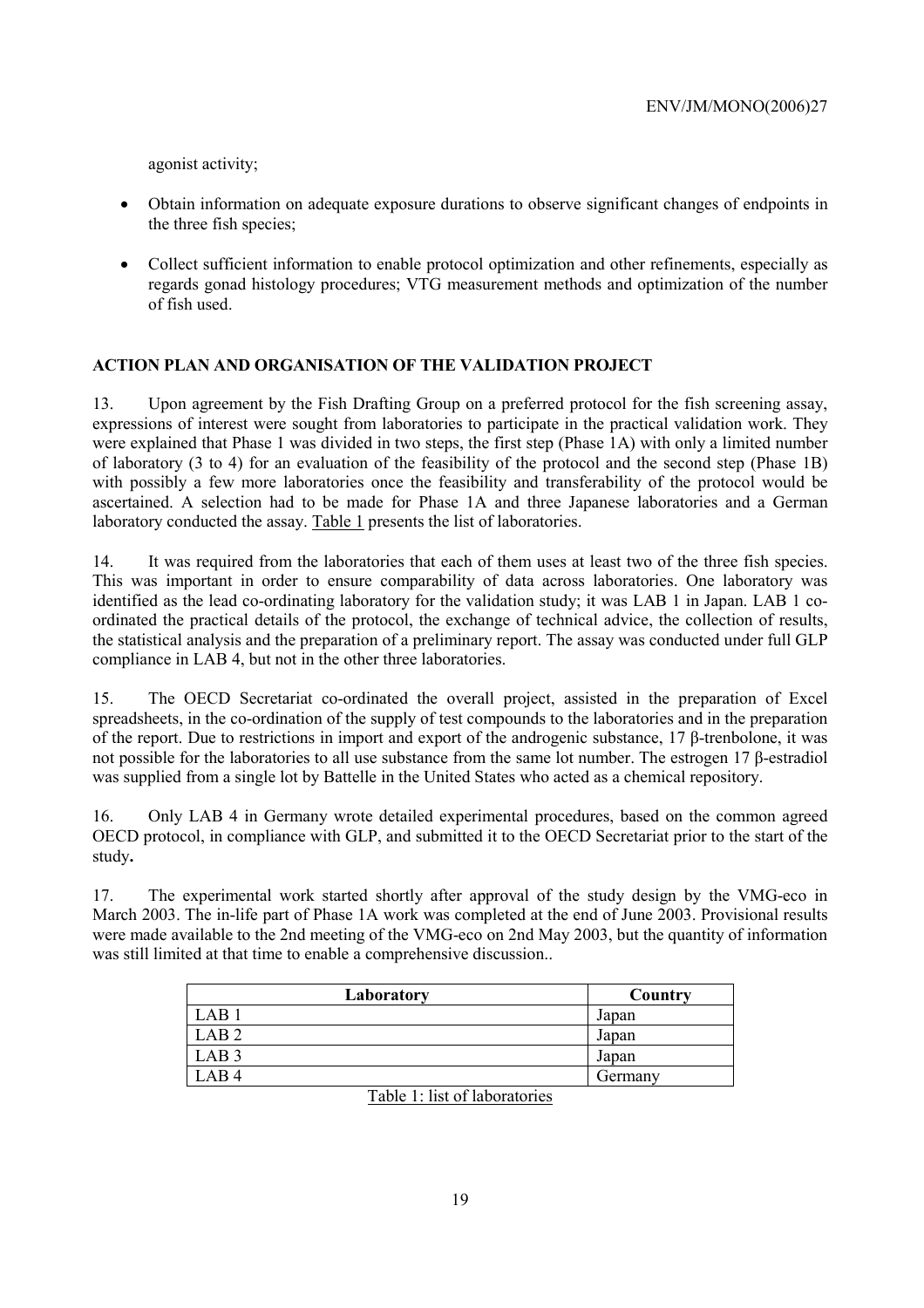### **METHOD**

18. Historically, there is no internationally agreed test method to detect endocrine active chemicals in fish. Three proposals were made in 2001 at the First Meeting of the VMG-eco. One method including reproduction was developed in the United States on fathead minnow. The second method was the nonspawning fish screening assay, developed on fathead minnow in Europe by a co-operation of six industry and university laboratories. The third one was the 40-d Zebrafish assay, developed by the Nordic countries, and which will further be developed into a fish sexual development test. Extensive discussions took place to compare the methods, which all have advantages and limitations, if considered under specific angles.

19. The non-spawning fish assay was thought to be the closest to what is normally understood as a screening assay with respect to exposure duration and measurable endpoints. Optimisation was thought to be possible to obtain a short, relevant and reliable assay that can fit all three common fish species.

### **Life-stage**

20. In the non-spawning fish screening assay, adult fish are used, as it allows a separation of males from females and subsequent analysis of sex dependant features for males and females in all three species. Furthermore, due to the larger size of animals at the adult stage compared with juveniles, it becomes possible to measure different endpoints in a single animal, thus reducing the total number of animals needed.

### **Preferred species**

21. The fathead minnow, the Japanese medaka and the zebrafish are commonly used for regulatory purposes in the United States, Japan and Europe respectively. Although it would have been interesting to also test the stickleback for example, this option was not taken due to the additional burden of adding a species in the validation exercise, and also because of the limited regulatory use of this species at this time.

22. LAB 2 and LAB 1 used all three species. LAB 3 used medaka and zebrafish; and LAB 4 used fathead minnow and zebrafish.

### **Endpoints studied**

23. Vitellogenin, gross morphology (including sex characteristics and gonado-somatic index) and gonad histology were the core endpoints of the study. Laboratories used ELISA methods to measure the vitellogenin level in fish. Different ELISA methods were selected by laboratories and may have generated variability in the different responses. All were homologous methods, except one method (ELISA for fathead minnow used in LAB 4).

### **Route of exposure**

24. Chemicals were placed in the water under flow though conditions and no carrier solvent was used for either of the two substances. A long stirring period was necessary to achieve the desired test concentration for 17-β trenbolone.

### **Test concentrations**

25. For the estrogen, 17 β-estradiol, the nominal test concentrations were 10, 32 and 100 ng/l. For the androgen, 17 β-trenbolone, the nominal test concentrations were 50, 500 and 5000 ng/l.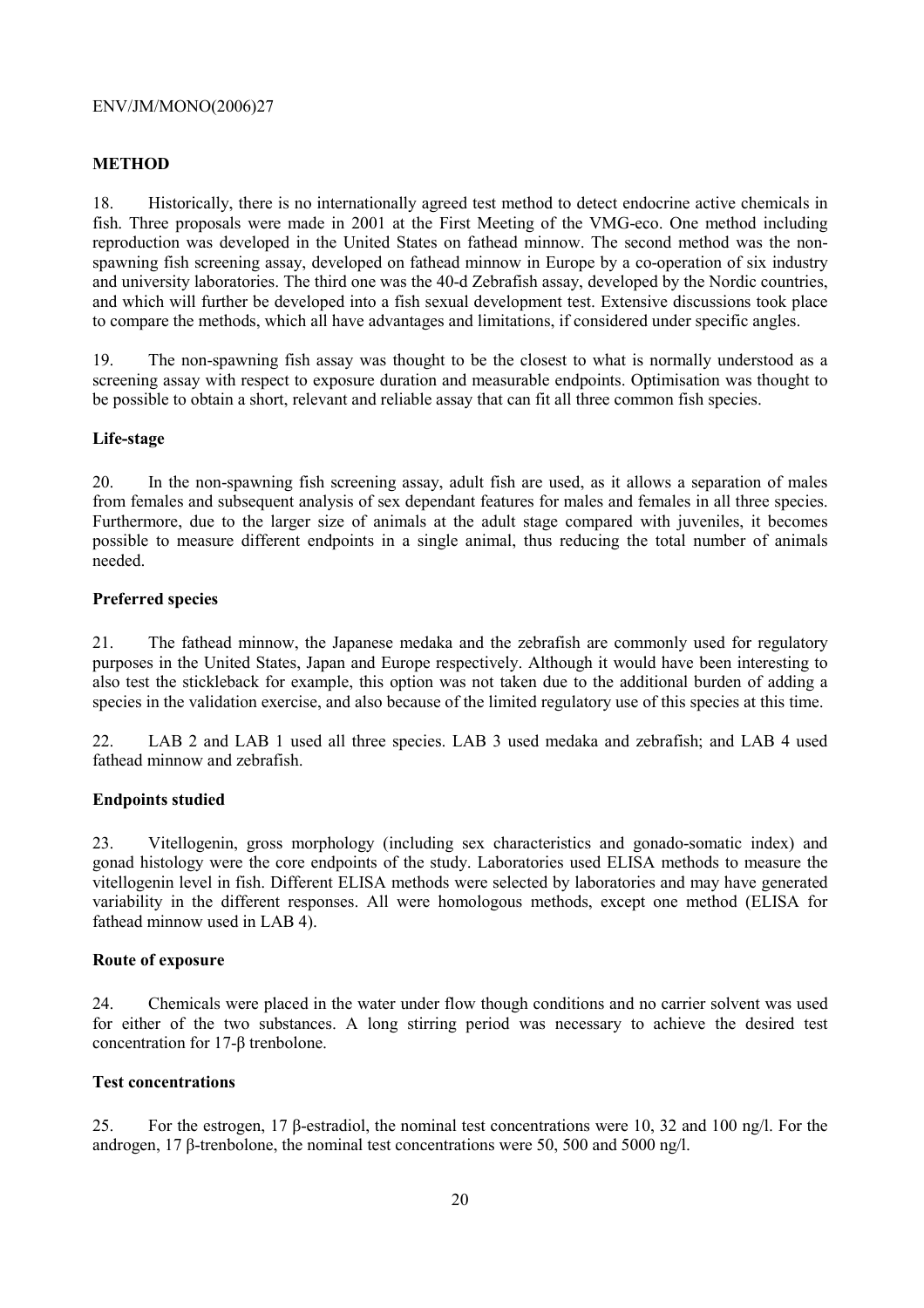26. The controls received dilution water (reconstituted test water in LAB 4 and dechlorinated tap water in the other laboratories) alone. A control was set for the respective test, however, only in case of LAB 2 the same control was used for both 17 β-estradiol and 17 β-trenbolone in all species.

### **Housing of male and female fish**

27. In the assays using medaka, two laboratories (LAB 1 and LAB 3) separated the males from the females by a mesh and one laboratory (LAB 2) placed males and females in distinct test chambers to compare both separation methods. In zebrafish and fathead minnow assays, males and females were separated by a mesh barrier in all laboratories.

### **Test conditions**

28. Each laboratory recorded the test conditions, including the weekly measurements of test concentrations, the dissolved oxygen level, pH, water hardness and temperature, the diet, the frequency of food distribution, the occurrence of dead fish, external abnormalities and abnormal behaviour, including secondary sex characteristics.

### **Analysis of data**

29. Participating laboratories recorded the raw experimental data on standardized Excel spreadsheets (Annex I) developed specifically for this validation exercise. All Excel spreadsheets completed with laboratory results were sent for data analysis to the lead laboratory and were also submitted to the OECD Secretariat for the records.

30. Additionally, LAB 4 submitted a comprehensive evaluation of data using a scoring system for gonad histology for both fathead minnow and zebrafish. This was not analysed in details for reproducibility assessment.

31. The lead laboratory hired a consultant to perform the statistical analysis. An analysis of variance (ANOVA) was applied to vitellogenin, the gonado-somatic index and quantifiable secondary sex characteristics. Statistical analysis was not performed on the evaluation of gonad histology, due to the lack of an agreed scoring system between all four laboratories.

32. The experimental data, except for the index of dorsal nape pad and that of nuptial tubercles which are secondary sexual characteristics in fathead minnow, were checked for homogeneity of variances across treatments by Levene's test (Figures 1 and 2). When no homogeneity was observed in the data, a logarithmic transformation was performed and to check for homogeneity of variances across treatments again. When the assumptions were met (with or without transformation), the data were subjected to oneway analysis of variance (ANOVA) followed by Dunnett's multiple comparison test. When no homogeneity was observed even in the transformed data, the nonparametric Kruskal-Wallis test was used, followed by the Mann-Whitney U test with Bonferroni's adjustment. The VTG values lower than the determination limit were transformed to half the value of the determination limit for each analysis. Data on secondary sexual characteristics of fathead minnow (index of dorsal nape pad, index of nuptial tubercles) were subjected to Kruskal-Wallis test followed by the Mann-Whitney U test with Bonferroni's adjustment without treatment by Levene's test. Differences were considered to be significant at  $p<0.05$  in all tests, however, Bonferroni's p value was used in Mann-Whitney U test. All statistical analyses were performed by JMP ver.4.05J produced by SAS Institute Japan.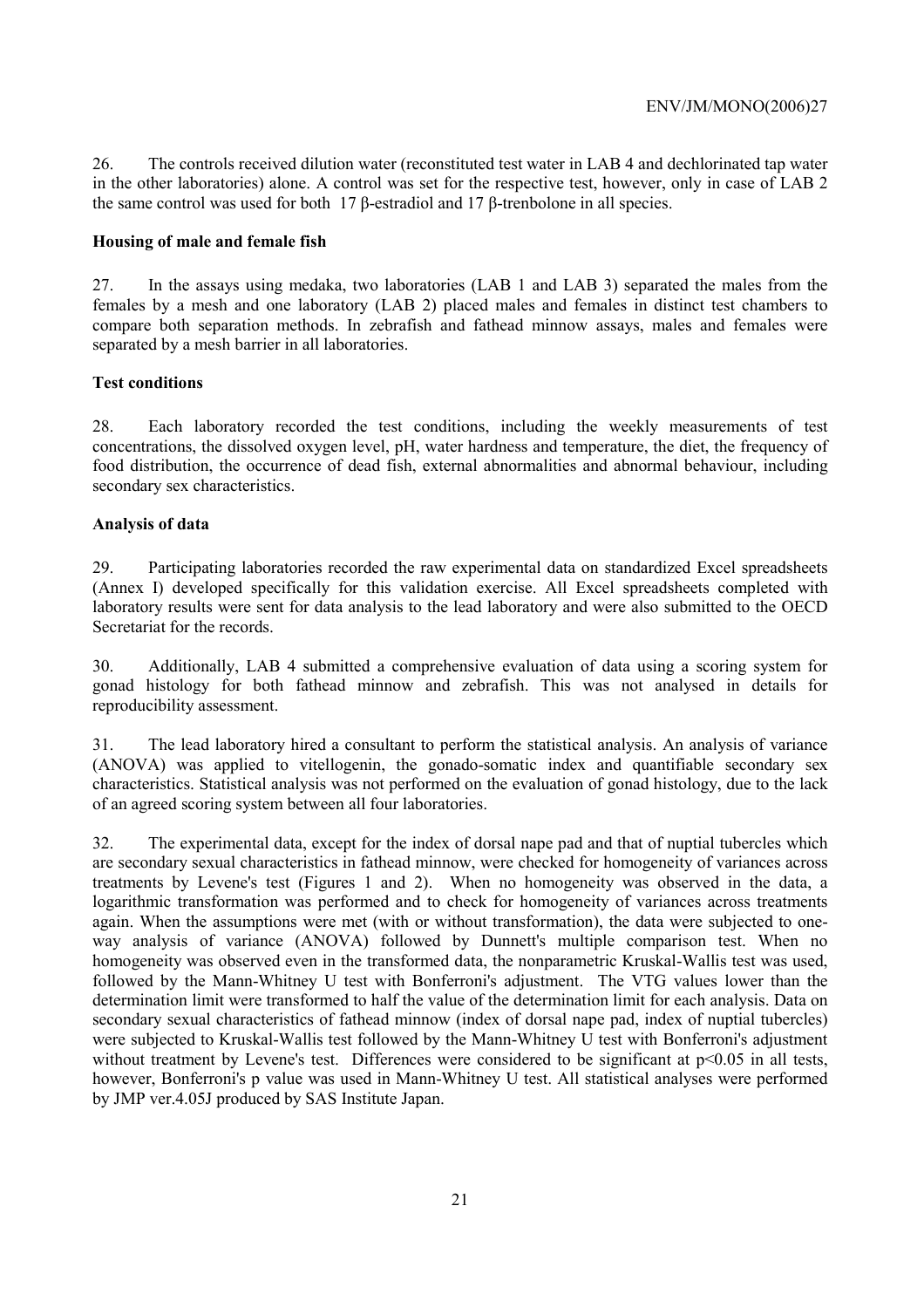### **RESULTS**

### **Measured test concentrations**

| Means of measured concentrations (% nominal) in tanks 1 and 2 |           |           |            |             |  |
|---------------------------------------------------------------|-----------|-----------|------------|-------------|--|
| Nominal values                                                |           | $10$ ng/l | $32$ ng/l  | $100$ ng/l  |  |
| LAB <sub>1</sub>                                              | Medaka    | 8.9(89)   | 28.2 (88)  | 85 (85)     |  |
| LAB <sub>2</sub>                                              |           | 10.1(101) | 32.8 (102) | 104.3 (104) |  |
| LAB <sub>3</sub>                                              |           | 8.9(89)   | 28.3 (88)  | 93.6 (94)   |  |
| LAB <sub>1</sub>                                              | Fathead   | 8.76 (88) | 28.6 (89)  | 85.9 (86)   |  |
| LAB <sub>2</sub>                                              | minnow    | 9(90)     | 27(84)     | 83.7 (84)   |  |
| LAB <sub>4</sub>                                              |           | 6.2(62)   | 20(64)     | 63.5(63)    |  |
| LAB <sub>4</sub>                                              | Zebrafish | 86.5 (87) | 22.4(70)   | 86.5 (87)   |  |
| LAB <sub>1</sub>                                              |           | 10(100)   | 24.4 (76)  | 85.8 (86)   |  |
| LAB <sub>2</sub>                                              |           | 8.9(89)   | 34.1 (106) | 107.7(108)  |  |
| LAB <sub>3</sub>                                              |           | 9.1(91)   | 28.6(89)   | 91.1 (91)   |  |

Table 2: measured test concentrations of 17-β estradiol.

Shaded cell: low measured concentration (outside the 80-120% nominal concentration)

| Means of measured concentrations (% nominal) in tanks 1 and 2 |           |                         |           |                     |  |
|---------------------------------------------------------------|-----------|-------------------------|-----------|---------------------|--|
| Nominal values                                                |           | $50$ ng/l<br>$500$ ng/l |           | $5000 \text{ ng}/1$ |  |
| LAB <sub>1</sub>                                              | Medaka    | 34.7 (79)               | 365(74)   | 4012 (80)           |  |
| LAB <sub>2</sub>                                              |           | 42.4 (85)               | 476 (95)  | 4854 (97)           |  |
| LAB <sub>3</sub>                                              |           | 45 (90)                 | 540 (108) | 5699 (114)          |  |
| LAB <sub>1</sub>                                              | Fathead   | 40.8(82)                | 400 (80)  | 4057(81)            |  |
| LAB <sub>2</sub>                                              | minnow    | 51.9 (104)              | 459 (92)  | 4363 (87)           |  |
| LAB <sub>4</sub>                                              |           | 40.3(80)                | 441 (88)  | 4580 (96)           |  |
| LAB <sub>4</sub>                                              | Zebrafish | 46 (92)                 | 457 (91)  | 5172 (103)          |  |
| LAB <sub>1</sub>                                              |           | 35(71)                  | 350 (70)  | 3439 (69)           |  |
| LAB <sub>2</sub>                                              |           | 44.5 (89)               | 482 (96)  | 5177 (103)          |  |
| LAB <sub>3</sub>                                              |           | 53.5 (107)              | 548 (110) | 5354 (107)          |  |

Table 3: measured test concentrations of 17-β trenbolone**.** 

Shaded cells: low measured concentrations (outside the 80-120% nominal concentration)

33. In general, measured concentrations ranged between 70 and 110% of nominal contrations. There were a few low measured concentrations, where measured concentrations were outside the range 80%- 120% of nominal concentration.

### **Statistical approach followed**

34. Figures 1 and 2 show the decision pathways followed to perform the statistical analysis on all quantitative data and the tests conducted to determine statistical significance.

35. The presence of outliers can be illustrated by the following examples: in a few cases (less than 5) a female fish was encountered among the males. Although not initially found out, it was discovered during the dissection, and in the very high vitellogenin level was found among low values. Only in this case, the data of concern was excluded in the statistical analysis as outliers.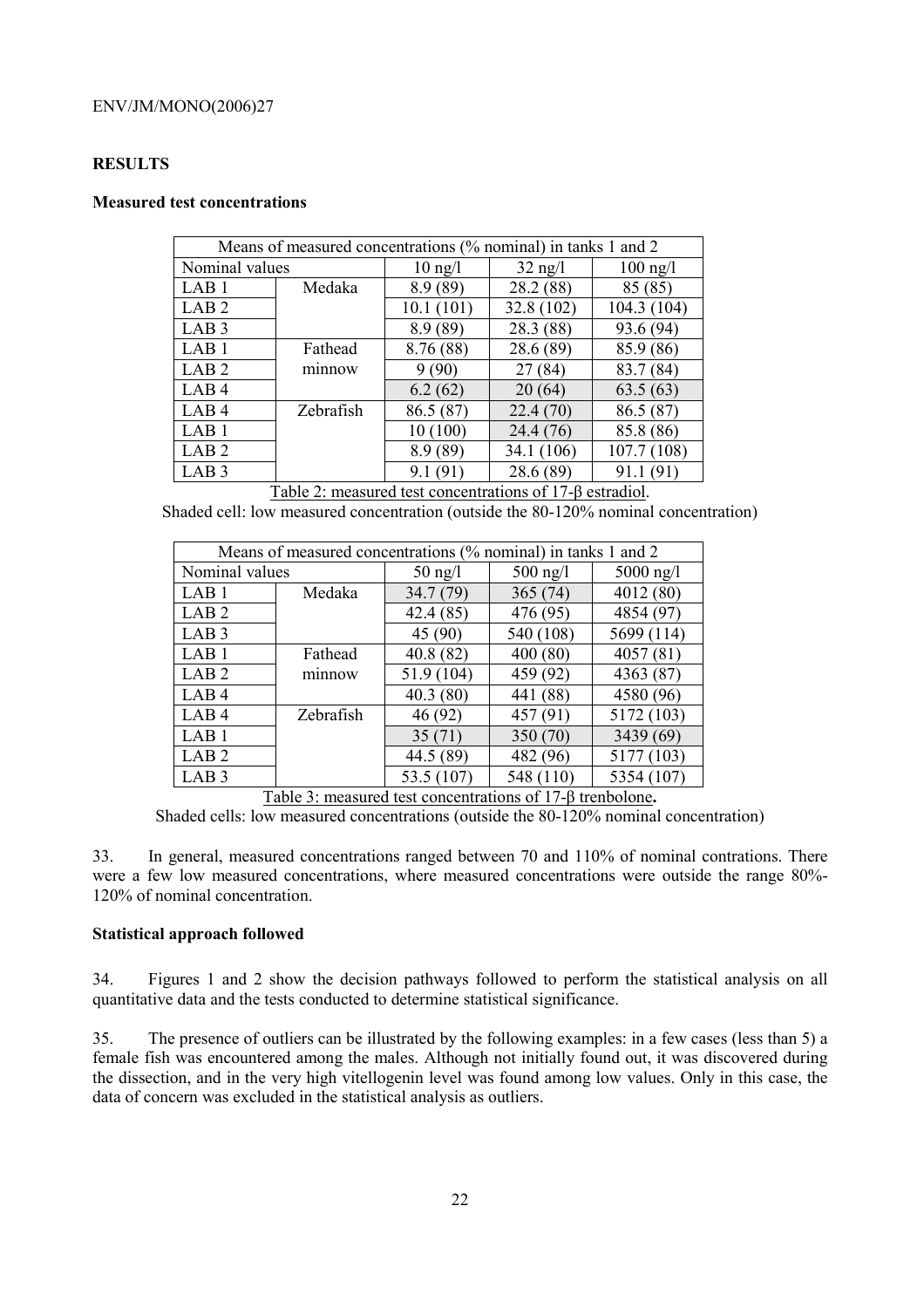# (GSI, VTG, SSC [number of nuptial tubercles, number of papillary processes]) | Levene test (Equal Variances)  $\qquad \qquad \longrightarrow \qquad$  significant not significant not significant significant not significant significant  $\downarrow$  and  $\downarrow$  is the significant not significant that is expansional significant in the significant in the significant in the significant in the significant in the significant in the significant in the significant in th Raw data Stop Dunnett's test Mann-Whitney U-test Stop Stop Kruskal-Wallis test (Raw Data) ANOVA Leven test (Equal Variances) Data transformation

### **Figure 1: Statistic Flow chart 1**

Data Transform (Log; logarithmic transformation)

SSC: secondary sexual characteristics Significance level: 0.05

Standard deviation increased according to the increase in mean with log normal distribution (Shibata 1995). Because a lot of data sets of VTG were heterogeneous variance among control group and groups treated with some concentrations of the hormone, data transformation was required in order to perform the ANOVA. The standard deviations increased in proportion to means, then it was presumed that the data of VTG followed log normal distribution, and logarithmic transformation of the data were carried out. Shibata Yoshisada. 1995. Probability and probability distributions. In: Miyahara Hideo and Tango Toshizo (eds) Medicine statistics handbook. Asakura Shoten, Tokyo (In Japanese)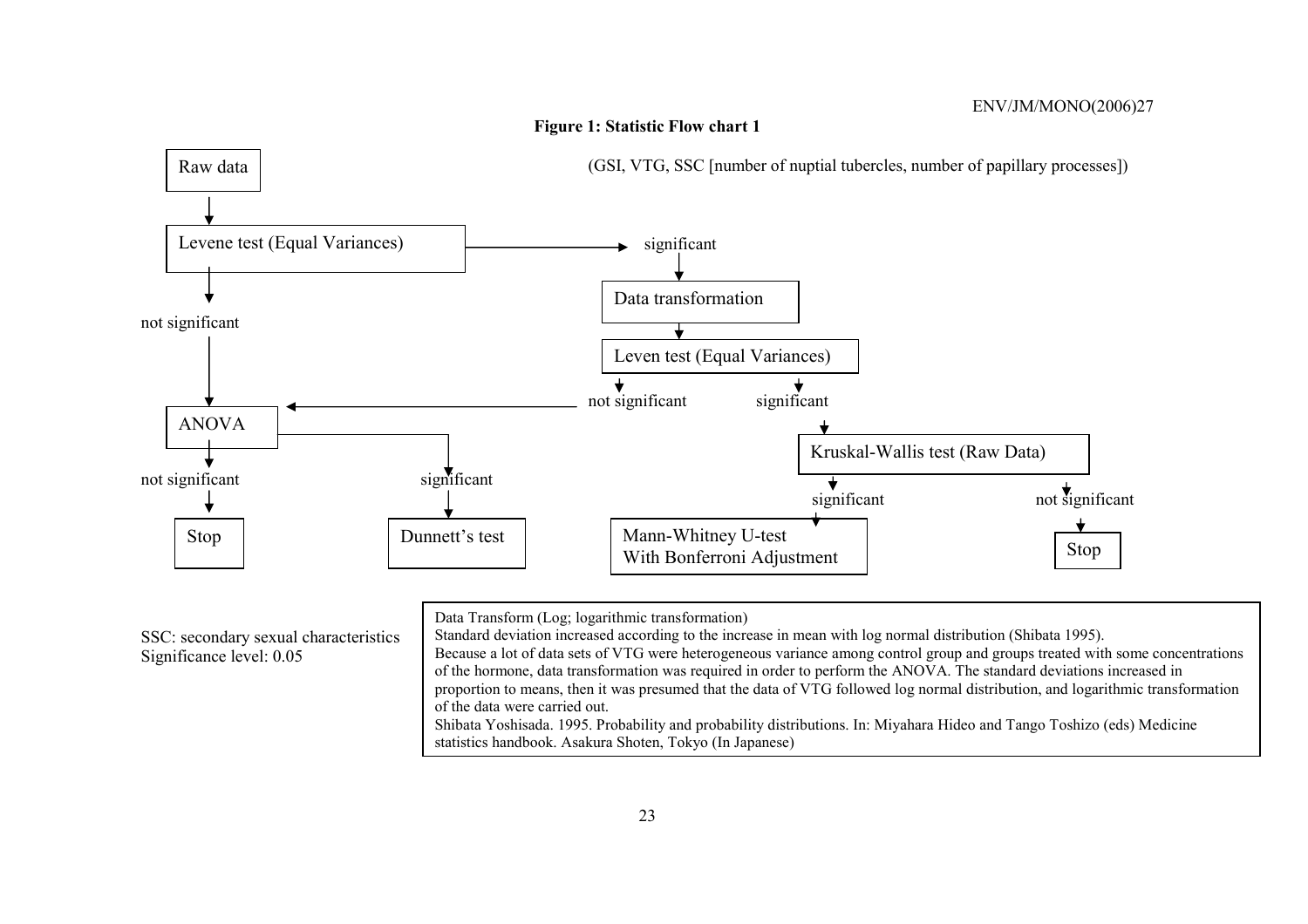### **Figure 2: Statistic Flow chart 2**





SSC: secondary sexual characteristics Significance level: 0.05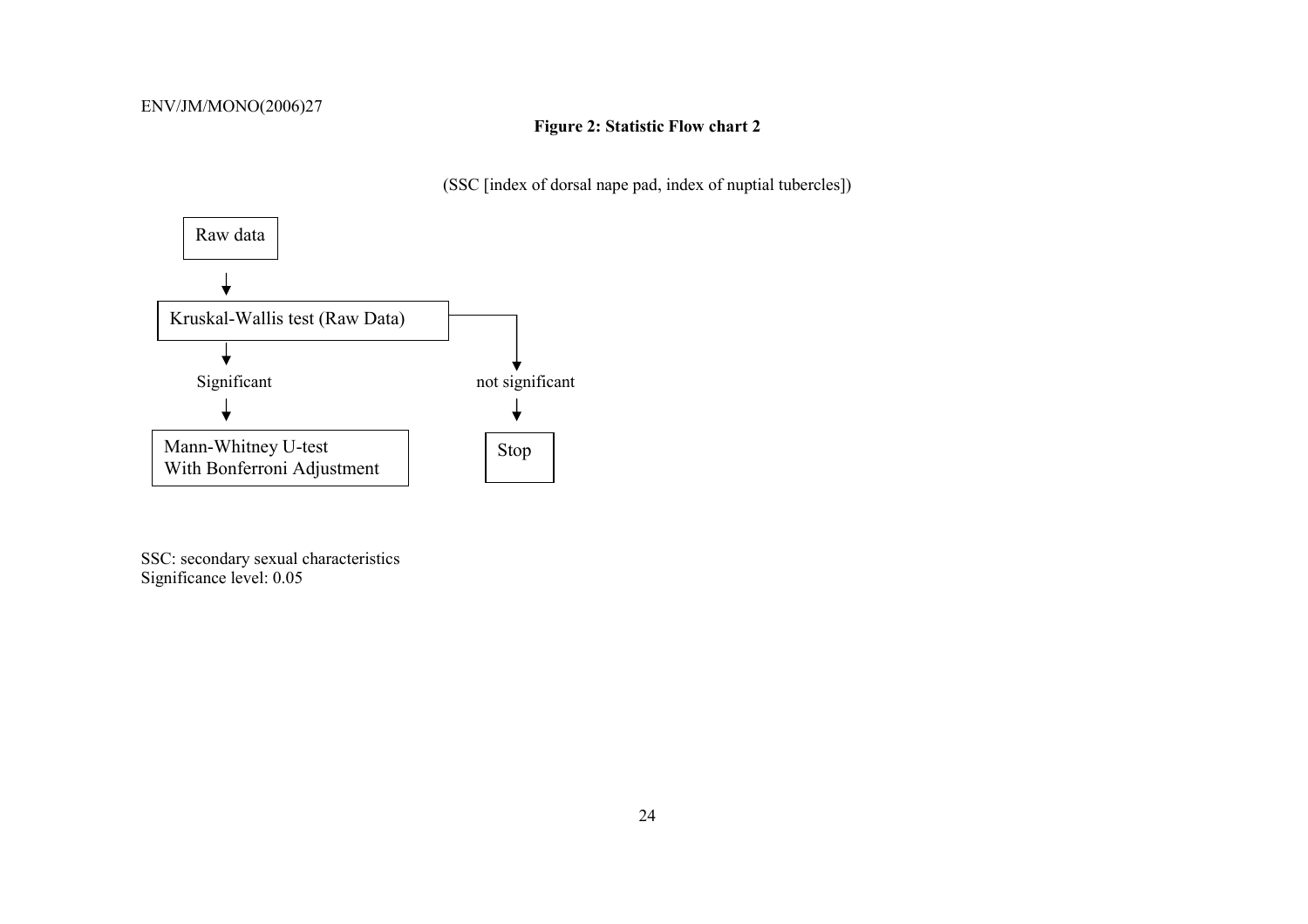### **17 β- estradiol study**

*Vitellogenin (VTG)* 



LAB 4 DAY14 Control male Sample No.2 LAB 4 DAY14 10ng/l female Sample was lost during centrifugation. No.2: The data was excluded (blood was yellowish). LAB 4 DAY14 10ng/l male all Samples were lost during centrifugation. LAB 4 DAY14 Control male Sample No.5: The data was excluded (no plasma available) LAB 4 DAY14 100ng/l male Sample No.5: the fish died.



Figure 3a: VTG in males fathead minnow at d-14 Figure 3b: VTG in females fathead minnow at d-14









36. Means and standard deviations are plotted on a logarithmic scale. Figures 3a and 3c show that significant changes in vitellogenin level after 17 β- estradiol exposure can be observed in males fathead minnow where basal levels are usually very low. All laboratories were able to detect significant levels at 14 days of exposure at 32 ng/l. One laboratory could detect a significant increase in VTG at 10 ng/l after 14 days.

1.E+09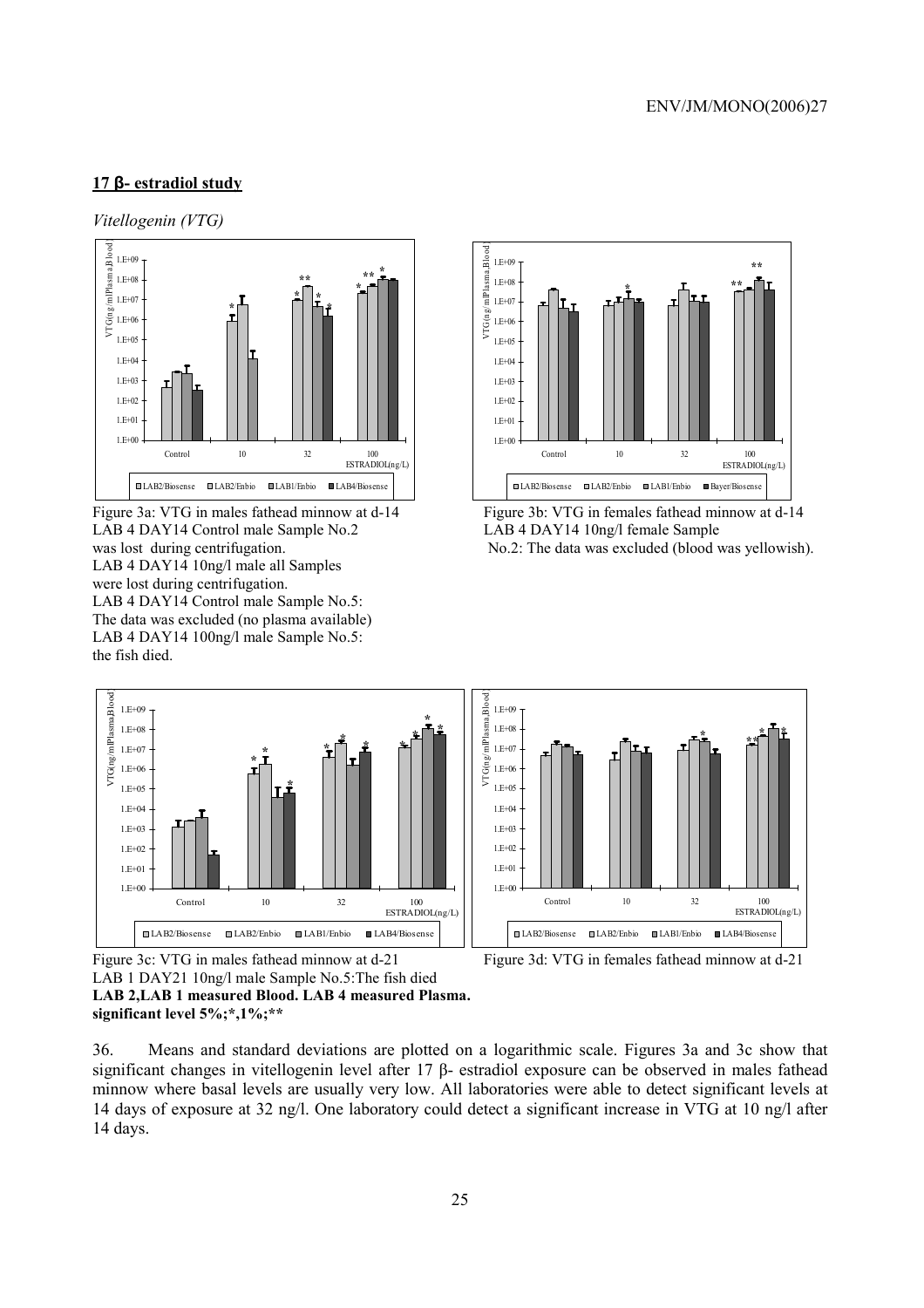37. The ELISA methods used by LAB 2 and LAB 1 were specific to fathead minnow (using homologous antibodies) and the other ELISA methods, used in LAB 4 and LAB 2 were using carp-raised antibodies. Overall, results are homogenous.









Figure 4a: VTG in males medaka at d-14 Figure 4b: VTG in femals medaka at d-14



38. Again, Figures 4a and 4c on males medaka show that in all laboratories significant changes in vitellogenin levels could be achieved at 14 days after exposure at 32 ng/l of estradiol. At 14 days, it seems that already at 10 ng/l, the level of significance is close to be achieved, but this assumption was not verified at 21 days.

39. The ELISA methods were specific to medaka, but those used by LAB 1 and LAB 3 were using polyclonal antibodies and the one used by LAB 2 was using monoclonal antibodies. Overall, results are homogenous.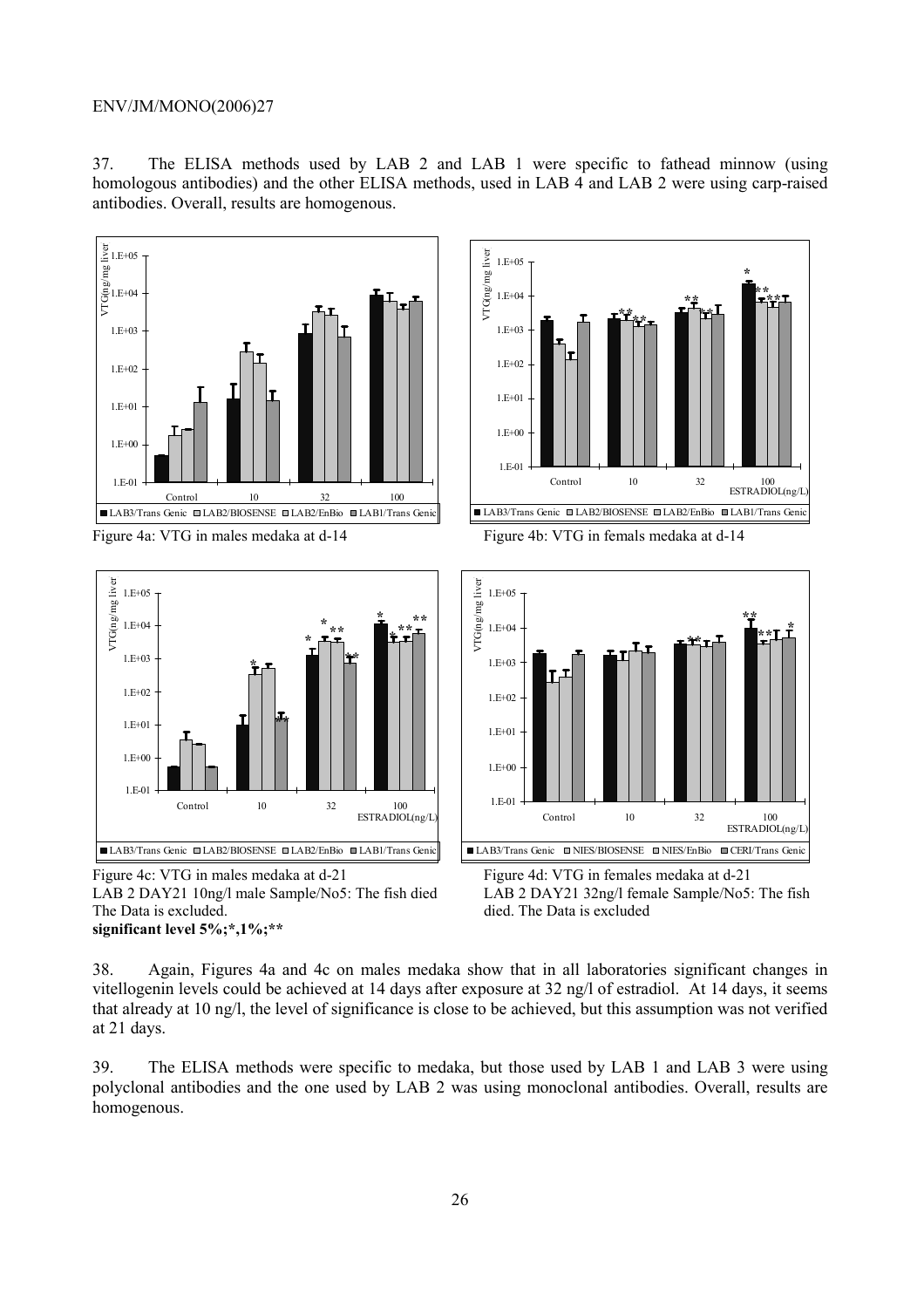

Figure 5a: VTG in males zebrafish at d-14 Figure 5b: VTG in females zebrafish at d-14 excluded because female was mistaken for male. died.



LAB 3 DAY21 10ng/l male Sample/ No5: The fish died LAB 1 DAY21 100ng/l female Sample/No4-5; the fish



LAB 4 DAY14 Control male Sample/No1 was LAB 2 DAY14 10ng/l female Sample/No5: The fish



Figure 5c: VTG in males zebrafish at d-21 Figure 5d: VTG in females zebrafish at d-21 died

 LAB 2 DAY21 10ng/l female Sample/ No5: The fish died. These Data are excluded

### **significant level 5%;\*,1%;\*\***

40. Conclusions previously made on the other two species appear less clearly in zebrafish. One laboratory especially (LAB 4) found very high basal levels in (non exposed) male zebrafish. The method they used was the same as in LAB 2; however LAB 2 was able to detect significance level at 32 ng/l after 14 days of exposure. One female fish was found among the males in the control at day 14, but its VTG level was not accounted for in the calculation of the mean. Two laboratories (LAB 3 and LAB 1) found a significant increase in males at 100 ng/l after 14 days, and the other laboratory (LAB 2) found a significant increase in males at 10 ng/l after 14 days. Responses appear less obvious after 21 days than after 14 days of exposure.

41. Both ELISA methods used were specific to zebrafish (homologous standard and monoclonal antibodies). LAB 2 used both ELISA methods to quantify vitellogenin in plasma samples.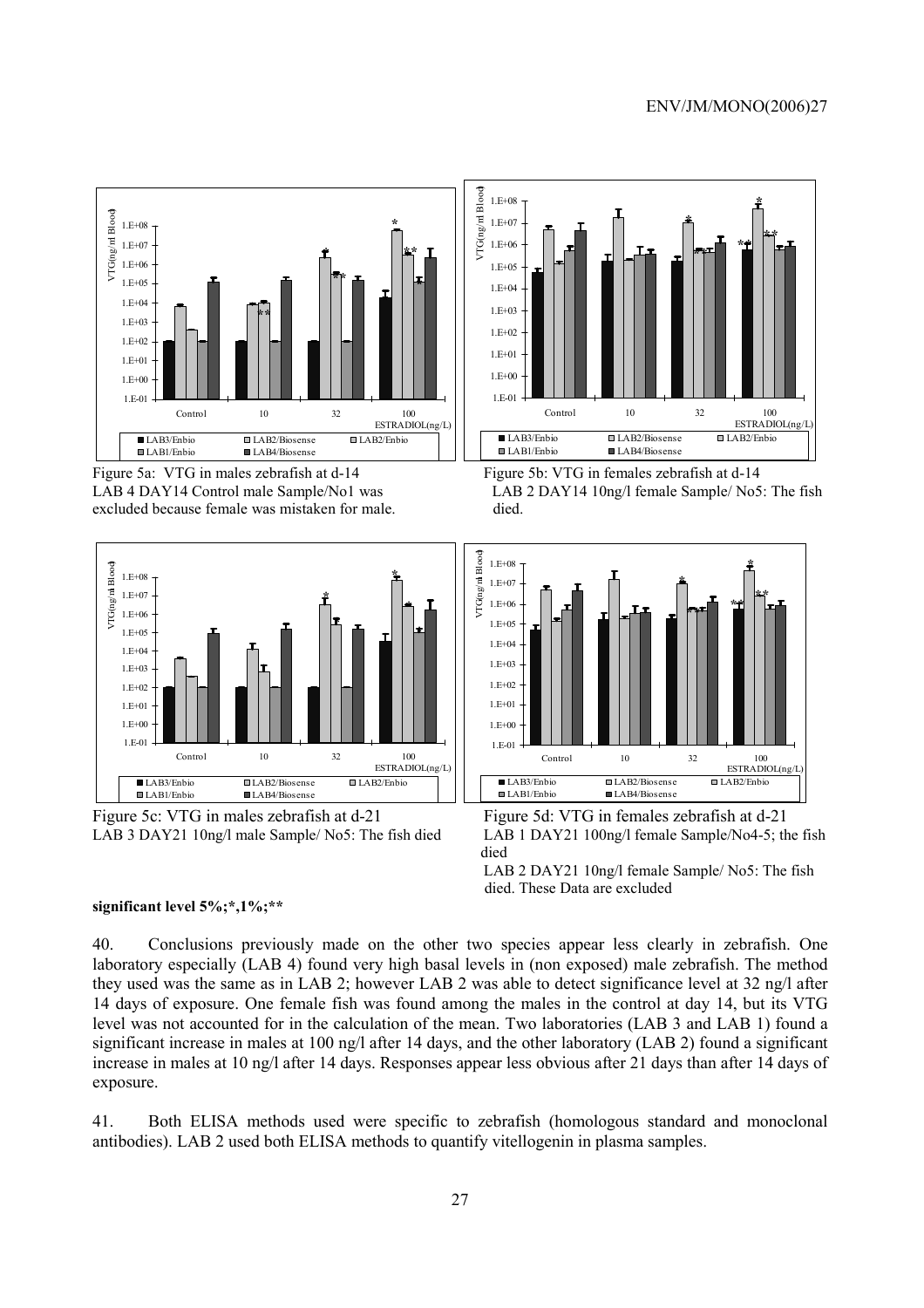### *Gonado-somatic index (GSI)*



Figure 6a: GSI in males fathead minnow at d-21 Figure 6b: GSI in females fathead minnow at d-21 LAB 1 DAY21 10ng/l male Sample/No5:The fish died.



Figure 6c: GSI in males medaka at d-21 Figure 6d: GSI in females medaka at d-21

died. The contract of the contract of the contract of the contract of the contract of the contract of the contract of the contract of the contract of the contract of the contract of the contract of the contract of the cont



LAB 3 DAY21 10ng/l male Sample/No5: The fish died LAB 2 DAY21 10ng/l female Sample/No5, and

### **significant level 5%;\*,1%;\*\*** The fish died





LAB 2 DAY21 10ng/l male Sample/No5: The fish died LAB 2 DAY21 32ng/l female Sample/No5: The fish



Figure 6e: GSI in males zebrafish at d-21 Figure 6f: GSI in females zebrafish at d-21 LAB 1 DAY21 100ng/l female Sample No.4 & No.5: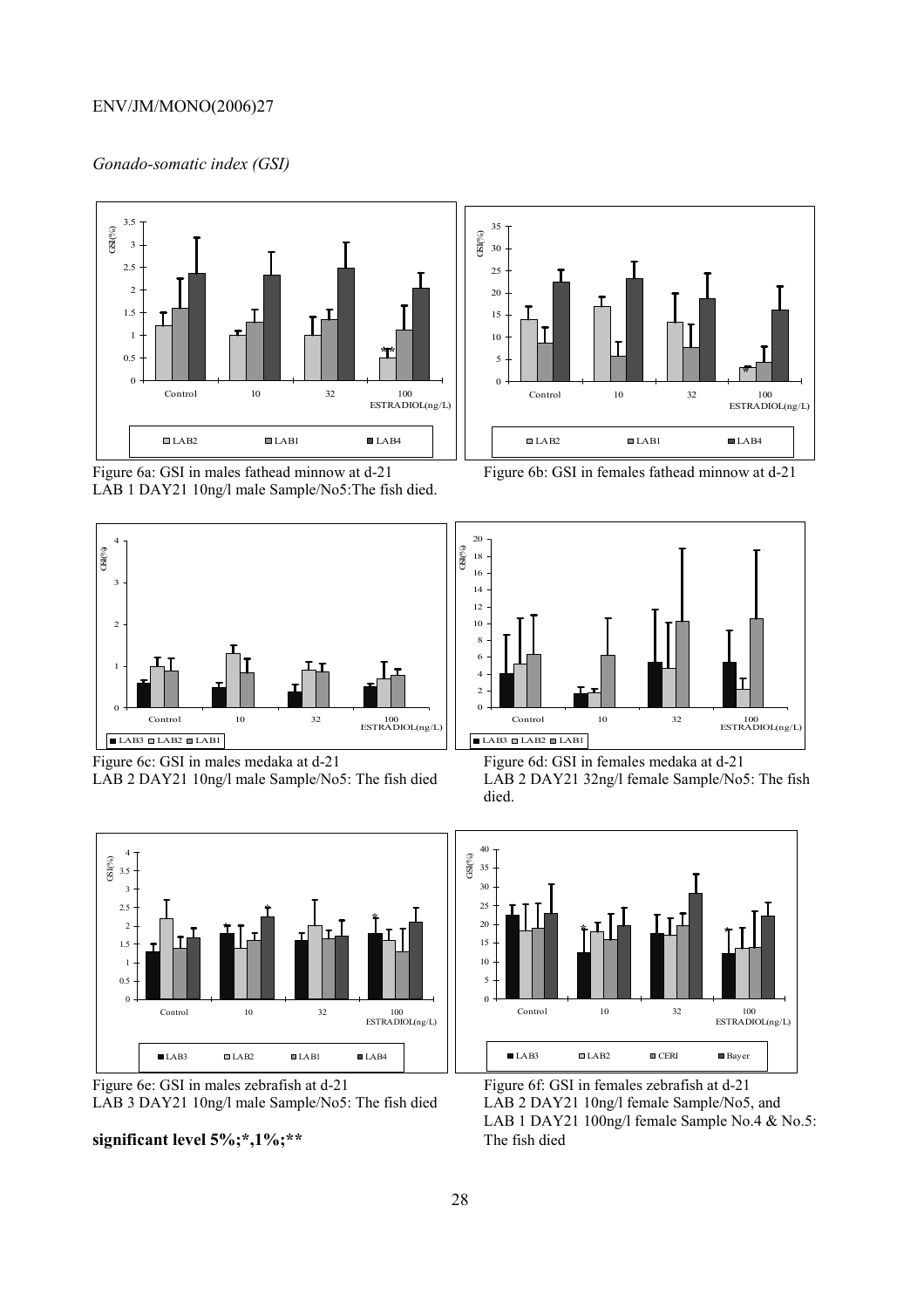42. All figures show the data collected on the gonado-somatic index (GSI)obtained after 21-days of exposure. There is no major difference in GSI measurements between 14 days and 21 days. There is no trend in the responses in the selected dose-range.

*Secondary sex characteristics (number of papillary processes in medaka, number and index of nuptial tubercles in fathead minnow)* 

43. These measurements will not be shown on graphs here, but can be found in Annex IV (Collection of all graphs). The reason is that these indicators are mainly sensitive to androgens. Therefore, estradiol exposure moderately reduced the number of papillary processes on the anal fin of medaka in one laboratory only (p<0.05). Nothing was observed on fathead minnow.

### *Gonad histology*

44. One laboratory (LAB 4) made 2 slides per gonad with a distance of 200µm and made similar observations for both sections. In other laboratories, differences were sometimes observed between slides (or sections) of the same gonad. In general, participating laboratories indicated that inter-individual differences are more commonly observed than differences between sections of the same individual..

45. Only LAB 4 evaluated gonad histology using a detailed scoring system; detailed findings are not presented here but constitute part of the full GLP draft reports. The scoring system is based on PathData©system where four grades are used for abnormalities (grade 1: minimal/very few/very small; grade 2: slight/few/small; grade 3: moderate/moderate number/moderate size; grade 4: marked/many/large). In oviducts, the following features were scored when observed: cellular debris, yolk plug, mature oocytes and inflammation. In the ovaries, the following features were scored when observed: atretic degenerating oocytes, increased immature oocytes, inflammation, epithelium hyperplasia, epithelium yolk accumulation. In the testes, the following features were scored when observed: size of sperm cysts, size of lumina, apoptosis, prominent light cells, reduction in number of sperm cysts, inflammation and spermatid clusters.

46. Additionally, fathead minnow and zebrafish control fish (20 males and 20 females) from LAB 4 were dissected for gonad histopathology with the view to collect historical control data. The following findings were recorded:

- In zebrafish, 20 male and 20 female "historical controls" were collected. In addition, 5 male and 5 female controls were collected for each compound and at each sampling date. In the testes, the size of spermatogenic cysts and lumina was assessed. Most animals were in a mid spermatogenic stage.
- In the ovaries, various stages of developing follicles/oocytes were observed up to the late vitellogenic stage. Minimal or slight atresia/degeneration of mature oocytes was observed in a high proportion of animals. In animals which had released mature eggs to the oviducts, a relative increase of the number of immature oocytes was recorded. Other findings in the ovaries were interstitial inflammation of undetermined cause and focal squamous metaplasia of the follicular epithelium.
- In animals in which the oviduct contained no egg material, the oviduct was very small and delicate. Therefore it is sometimes not contained in the sections. In a large number of animals however, the oviduct contained mature eggs, yolk plug and/or cellular debris. The oviduct wall was slightly thicker in these animals and sometimes contained some inflammatory cells.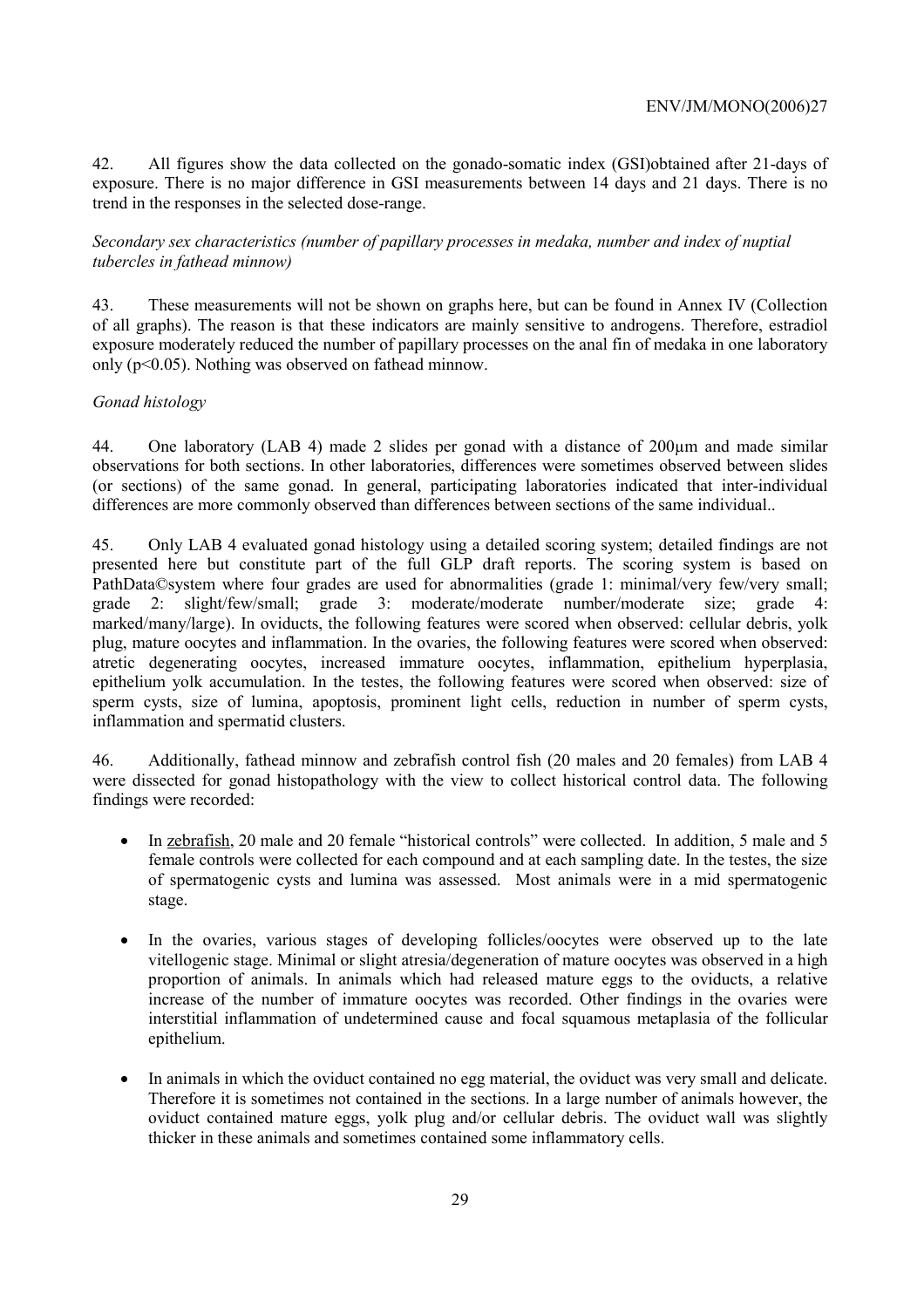- In fathead minnow, 20 male and 20 female "historical controls" were collected. In addition, 5 male and 5 female controls were collected for each compound at the start of the study, at the interim sacrifice after 2 weeks and at terminal sacrifice. In the testes, control animals mostly showed a mid spermatogenic stage of sexual maturation. In the lumina of the gonad, mature spermatozoa were present in large numbers. The germinal epithelium showed moderate thickness. In some areas a thin epithelium with scattered spermato-genesis (spermatogenic cysts with late phases of spermatid development) was seen indicating a progressing maturation. Late spermatogenic testes had a predominance of thin epithelium, more scattered spermatogenic cysts (often with later stages of spermatid development) and a large amount of spermatozoa. In late spermatogenic stages a relative prominence of light cells (spermatogonia and Sertoli cells) in the germinal epithelium was sometimes present along with a reduction of spermatogenic cysts. Early spermatogenic testes were characterised by narrow lumina containing few spermatozoa and thick germinal epithelium. The distinction between mid and late spermatogenic stages was vague since in the same testis areas of both stages were often present. Thus, the prevailence of one stage compared to the other was considered without further grading. In the lumina, foamy desquamated cells and/or granulomas were observed in some animals. No ovotestis was observed in control animals.
- The deferent duct was located adjacent to the testis and could be identified at trimming by its pigmentation. In animals with early spermatogenic testes which had not yet generated large numbers of mature spermatozoa, reduced spermatozoa/oligspermia was observed. Many animals showed small spherical bodies in the wall of the deferent duct some of which possessed concentrical layering or mineralization. Some of these structures were observed in the testes of a few animals. Often the epithelium of the deferent duct was vacuolated. Foamy desquamated cells, which represent presumably macrophages, granulomas and spherical structures, are most probably sequels of a parasitic infestation with pleistophora species (spp.) which however in males did not reach the same extent and relevance as in females.
- In the ovaries, various stages of developing follicles were observed up to late vitellogenic follicles/oocytes. The number of degenerating/atretic follicles/oocytes was mostly rated as minimal or slight. In most animals, follicular degeneration was observed associated with inflammatory changes caused by microsporidian parasitic infestation of the oocytes. The parasite was identified as *Pleistophora* spp. (Warner 1972) but the species could not be definitely classified. The parasites were contained mostly in late vitellogenic follicles and could eventually lead to follicle destruction. The spores the lead to a granulamatous inflammation of the interstitium. The parasite is known to parasitize various fish species including fathead minnows (Nagel and Hoffman 1977). No intersex formation was observed in control animals. In the oviducts, cell debris, yolk plug (degenerated egg material) or mature oocytes were observed at varying incidences. As the deferent ducts, the oviducts could be identified grossly by their pigmentation.

47. Table 4 provides a summary of the findings for 17β-estradiol study. Summaries of observations are qualitative because no common and precise scoring of severity for each species existed prior to Phase 1A of the Validation that could be uniformly used by all laboratories. Generally, after 17-β estradiol exposure an increase proportion of spermatogonia was observed after 14 days already (confirmed after 21 days of exposure) in fathead minnow and zebrafish (mentioned by LAB 4 and LAB 1 laboratories). The occurrence of testis-ova was noted, although observed in a low number of fish and also in control zebrafish.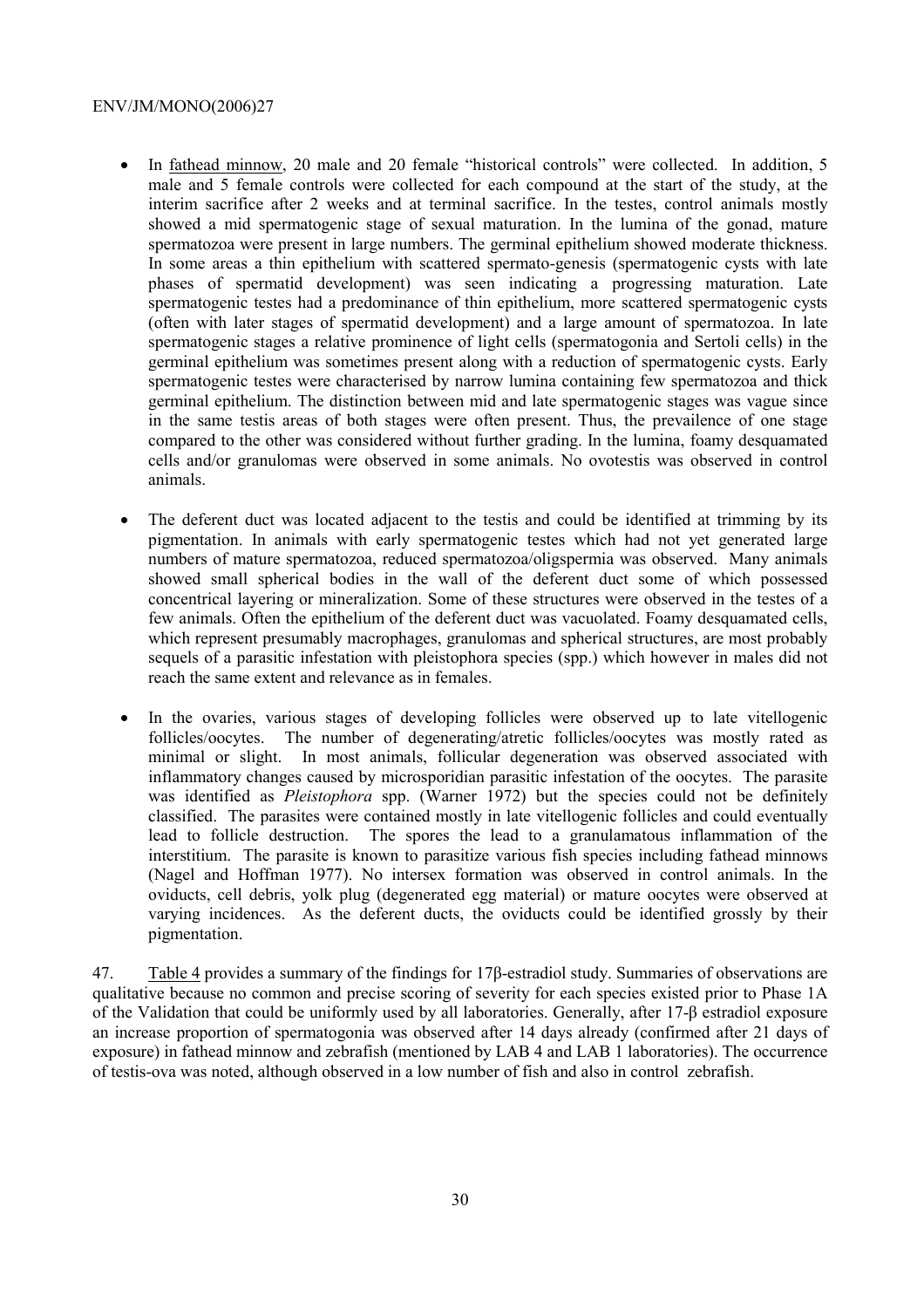| <b>Fish species</b> | Laboratory<br>Testis after $17 \beta$ -estradiol exposure |                                                                                                                                                                                                                                                                                                                                                     | Ovary after 17 β-estradiol exposure                                                                                                                                                                                                                                               |
|---------------------|-----------------------------------------------------------|-----------------------------------------------------------------------------------------------------------------------------------------------------------------------------------------------------------------------------------------------------------------------------------------------------------------------------------------------------|-----------------------------------------------------------------------------------------------------------------------------------------------------------------------------------------------------------------------------------------------------------------------------------|
| Fathead minnow      | LAB <sub>4</sub>                                          | - prominence of light cells (spermatogonia/Sertoli cells) in the<br>germinal epithelium in all dose groups after 2 and 3 weeks of<br>treatment without clear dose-response relationship<br>- apoptosis in the germinal epithelium at the high dose level in one<br>animal after 2 weeks of treatment and in 3 animals after 3 weeks of<br>treatment | - no induced changes                                                                                                                                                                                                                                                              |
|                     | LAB <sub>1</sub>                                          | - increased proportion of spermatogonia at 100 ng/L (1 of 5 fish<br>after 2 weeks and 3 of 5 fish after 3 weeks), but similar increase is<br>attained in one of the controls<br>- decreased proportion of spermatocytes at 100 ng/L (1 of 5 fish<br>after 2 weeks and 3 of 5 fish after 3 weeks)                                                    | - no noticeable abnormalities compared with the<br>controls<br>- considerable increase of atretic oocytes in<br>control and treatment groups after 2 and 3 weeks                                                                                                                  |
|                     | LAB <sub>2</sub>                                          | - no induced changes                                                                                                                                                                                                                                                                                                                                | - no induced changes                                                                                                                                                                                                                                                              |
| Medaka              | LAB <sub>1</sub>                                          | - presence of testis-ova at 32 ng/L (1 of 5 fish after 2 and 3 weeks)<br>and at 100 ng/L (1 of 5 fish after 2 weeks and 3 of 5 fish after 3<br>weeks)<br>- relative decrease of spermatogenesis at 100 ng/L (1 of 5 fish after 3<br>weeks                                                                                                           | - no noticeable abnormalities compared with the<br>controls                                                                                                                                                                                                                       |
|                     | LAB <sub>3</sub>                                          | - no clear trend but high frequency of abnormalities at 100 ng/L<br>[degenerated /reduced germ cell cyst (3 of 5 fish at 100 ng/L after 3<br>weeks)]<br>- presence of testis-ova (1 of 5 fish at 32 ng/L after 2 weeks                                                                                                                              | - trend of increase in abortive oocyte (ateretic<br>follicles) and degenerating ovarian mature<br>oocytes dose-dependently after 2 and 3 weeks<br>- decrease in degenerating of ovulated and<br>remained mature oocytes in ovarian cavity dose-<br>dependently after 2 and 3weeks |
|                     | LAB <sub>2</sub>                                          | - presence of testis-ova (1 of 5 fish at 32 ng/L after 3 weeks)                                                                                                                                                                                                                                                                                     | - no induced changes                                                                                                                                                                                                                                                              |
| Zebrafish           | LAB <sub>4</sub>                                          | - increased incidence of prominent light cells (spermatogonia and/or<br>Sertoli cells) after 3 weeks of treatment at 32 ng/L and above                                                                                                                                                                                                              | - no induced changes                                                                                                                                                                                                                                                              |
|                     | LAB <sub>1</sub>                                          | - no noticeable abnormalities except increased proportion of<br>spermatogonia at 100 ng/L (1 of 5 after 3 weeks)<br>- presence of testis-ova in control and treatment groups                                                                                                                                                                        | - no noticeable abnormalities compared with the<br>controls                                                                                                                                                                                                                       |
|                     | LAB <sub>3</sub>                                          | - no abnormalities with increasing the exposure concentrations<br>- presence of testis-ova in control and treatment groups                                                                                                                                                                                                                          | - no abnormalities with increasing the exposure<br>concentrations                                                                                                                                                                                                                 |
|                     | LAB <sub>2</sub>                                          | - no induced changes                                                                                                                                                                                                                                                                                                                                | - no induced changes                                                                                                                                                                                                                                                              |

Table 4: Summary of the evaluation of the gonad histopathology after 17 β-estradiol exposure in all laboratories for all three fish species.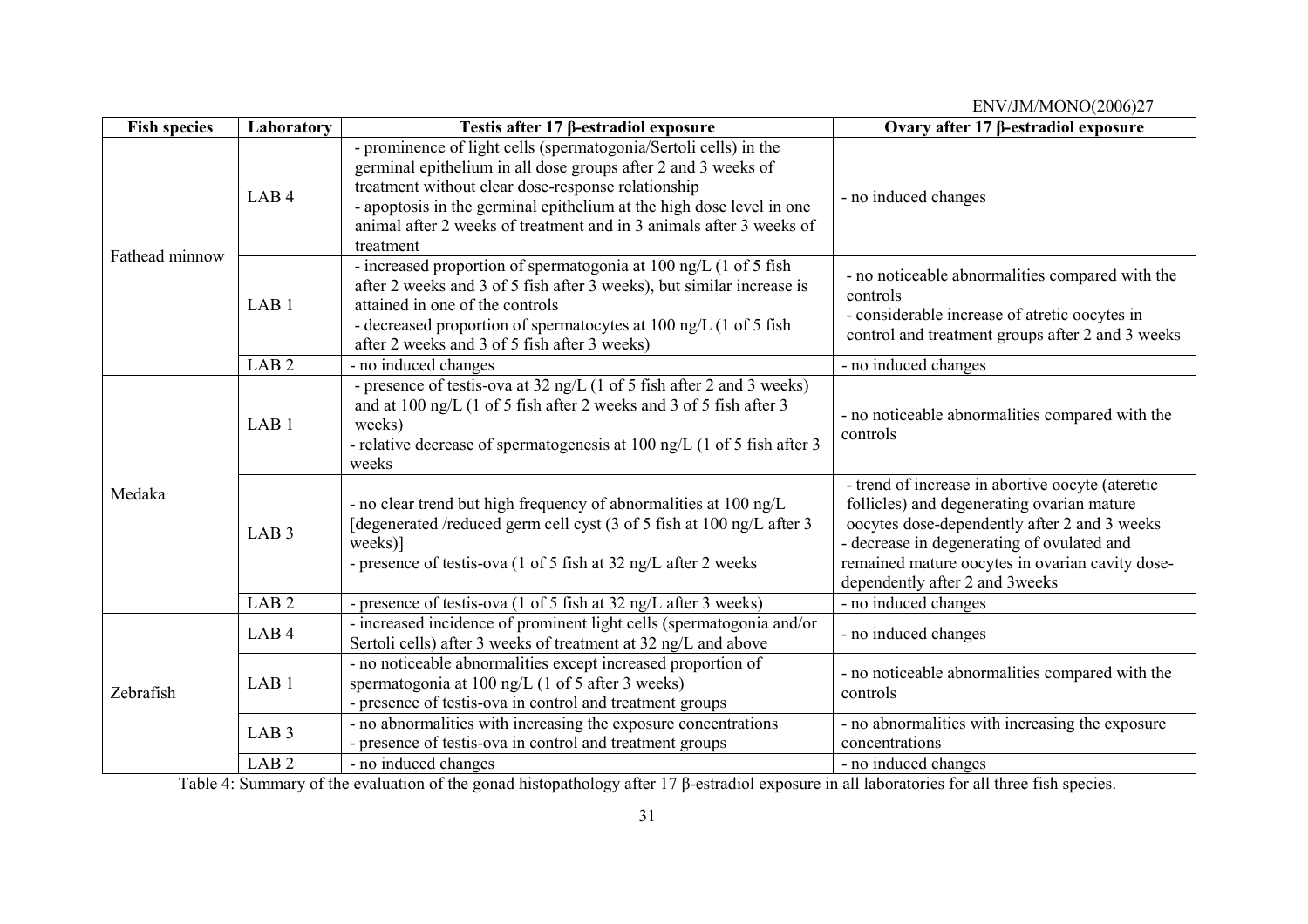### **17 β-trenbolone study**

*Vitellogenin (VTG)* 





The sample was lost during centrifugation. died.

LAB 4 DAY14 5000ng/l female Sample/No1,No5 : The fish died.



Figure 7c: VTG in males fathead minnow at d-21 Figure 7d: VTG in females fathead minnow at d-21 LAB 4 DAY21 50ng/l male Sample/No1 : LAB 2 DAY21 5000ng/l female Sample/No5 :The fish

> LAB 1 DAY21 500ng/l female Sample No.3: The data was excluded because male was mistake for female. LAB 4 DAY21 5000ng/l female

Sample No.5: The fish died

### **LAB 2,LAB 1 measured Blood. LAB 4 measured Plasma significant level 5%;\*,1%;\*\***

48. All laboratories were able to detect a statistically significant decrease after 21 days of exposure at 5000 ng/l.

49. One laboratory (LAB 2) used two different methods (a carp-based ELISA and a fathead minnowbased ELISA) and was able to detect a significant decrease at a concentration as low as 50 ng/l. Both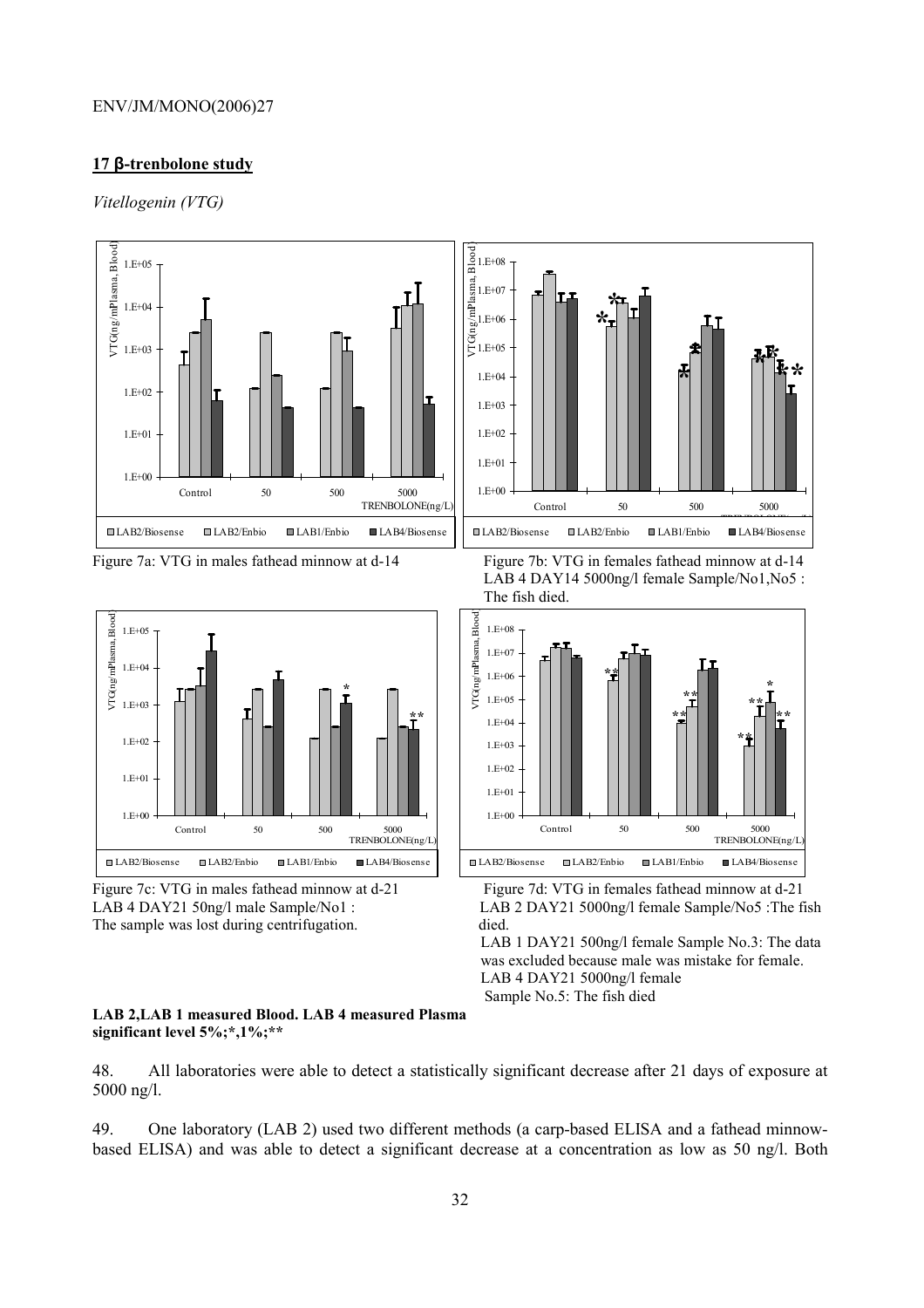ELISA methods were also used, separately by LAB 4 and LAB 1, but these laboratories only detected a significant decrease at the highest concentration (Figure 7b) at 21 days and 14 days after exposure respectively



Control 50 500 5000<br>TRENBOLONE(ng/L) ■LAB3/Trans Genic ■LAB2/BIOSENSE ■LAB2/EnBio ■LAB1/Trans Geni

1.E-01

LAB 2 DAY21 500ng/l male Sample/No4, No5: the fish LAB 2 DAY21 50ng/l female Sample/No5: the fish Died died by the contract of the contract of the contract of the contract of the contract of the contract of the contract of the contract of the contract of the contract of the contract of the contract of the contract of t

LAB 2 DAY21 5000ng/l male Sample/No5: the fish died LAB 3 DAY21 500ng/l male Sample/No5: The fish dead **significant level 5%;\*, 1%;\*\*** 

Figure 8c: VTG in males medaka at d-21 Figure 8d: VTG in females medaka at d-21

■LAB3/Trans Genic ■NIES/BIOSENSE ■NIES/EnBio ■CERI/Trans Genic

Control 50 500 5000 5000

TRENBOLONE(ng/L)

50. A significant decrease was detected by all laboratories at 500 ng/l after 21 days of exposure. Already at 14 days, the trend appeared clearly  $(p<0.01)$ , but one method did not detect it.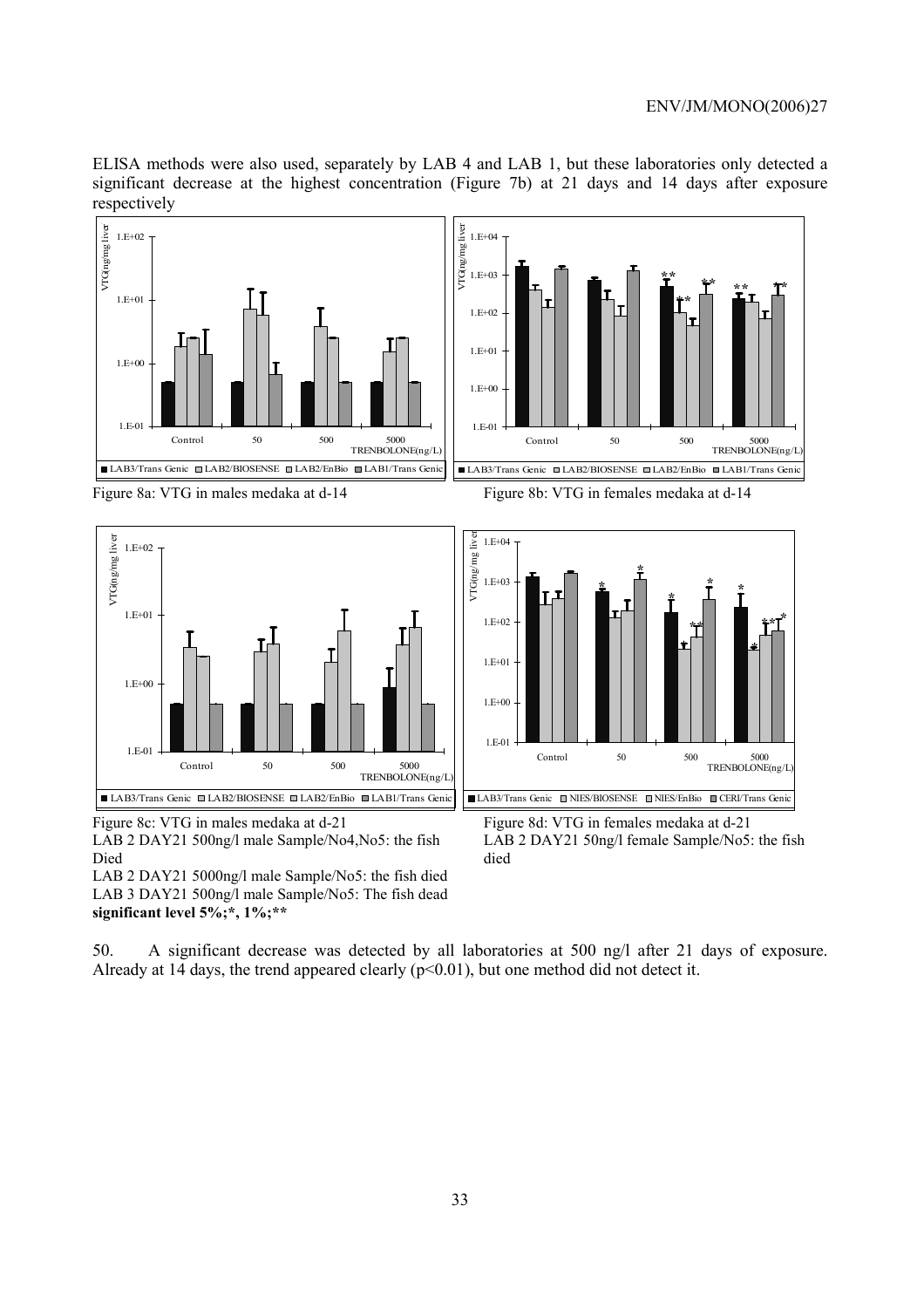



The data was excluded because female was mistaken for male.

LAB 1 DAY14 50ng/l male Sample No.2: The data was excluded because female was mistaken for male.



Figure 9c: VTG in males zebrafish at d-21 Figure 9d: VTG in females zebrafish at d-21 LAB 1 DAY21 500ng/l male Sample/No4,No5: the fish LAB 3 DAY21 500ng/ female Sample/No5: The fish died died

The fish died died **significant level 5%;\*, 1%;\*\*** 





LAB 4 DAY21 500ng/l male No.5: LAB 2 DAY21 50ng/l female Sample/No5:The fish

51. At 500 ng/l, and after 14 days of exposure to 17 β-trenbolone, all laboratories except one were able to detect a statistically significant decrease (for two laboratories, p<0.01) in vitellogenin levels in females zebrafish. One laboratory (LAB 4) using the same method as LAB 2 (1st yellow stick) never detected a decrease in vitellogenin levels; all VTG concentrations were in general very high when measured with this method in both laboratories.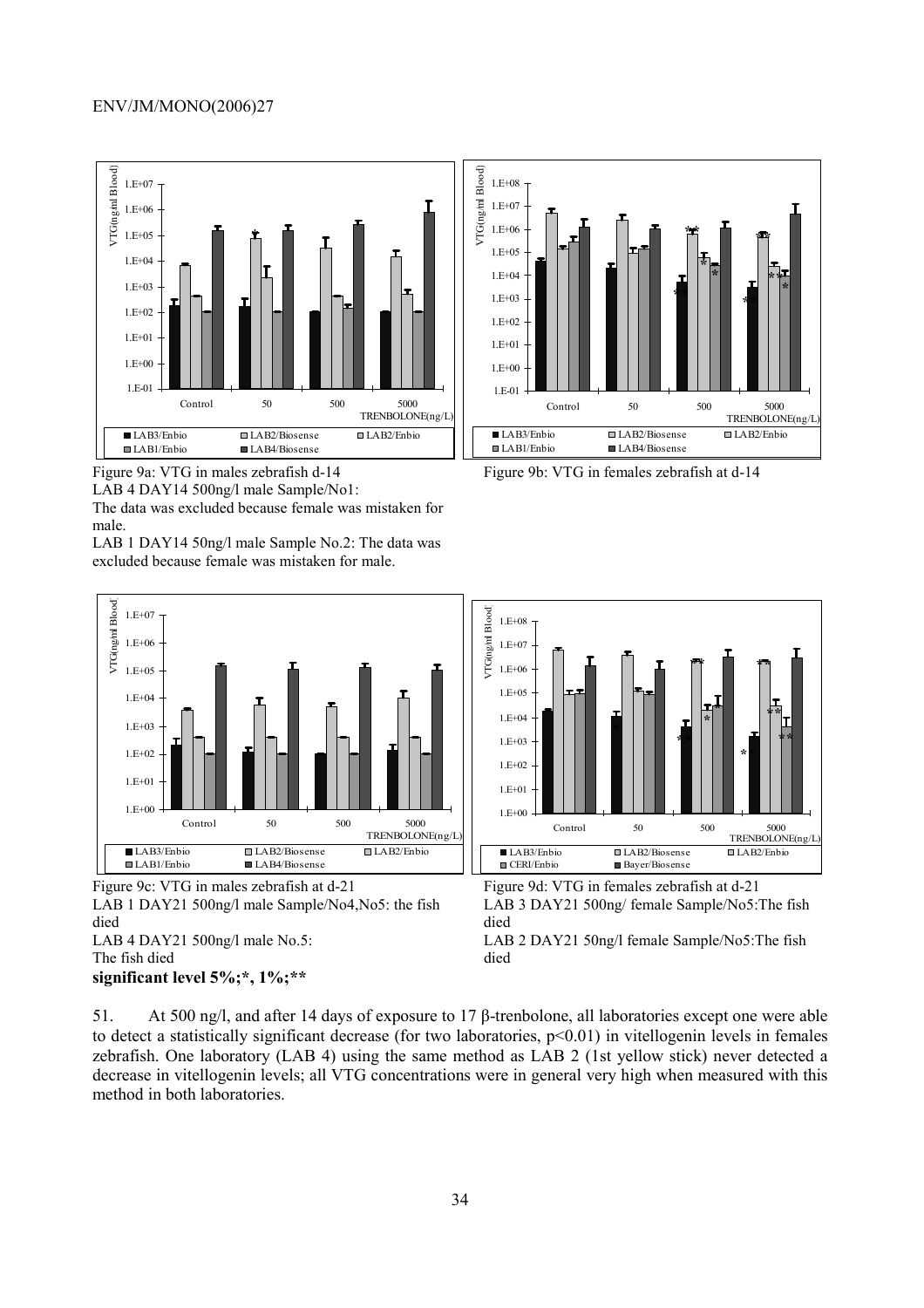### *Gonado-somatic index (GSI)*



Figure 10a: GSI in males fathead minnow at d-21 Figure 10b: GSI in females fathead minnow at d-21



LAB 4 DAY21 5000ng/l female Sample/No5:the fish died LAB 2 DAY21 5000ng/l female Sample/No5 : the fishdied LAB 1 DAY21 500ng/l female Sample No.3: The data was excluded because male was mistake for female.









Control 50 500 5000 TRENBOLONE(ng/L)

**\*\* \*\***





LAB 1 DAY21 500ng/l male Sample/No4, No5 and LAB 1 DAY21 500ng/l male Sample/No4, No5: LAB 2 DAY21 50ng/l female Sample/,No5: The fish died

The fish died **significant level 5%;\*,1%;\*\*** 

 $\mathbf{o}$ 

 $\blacksquare$ LAB3  $\blacksquare$ LAB2  $\blacksquare$ LAB1

5

10 15

20 25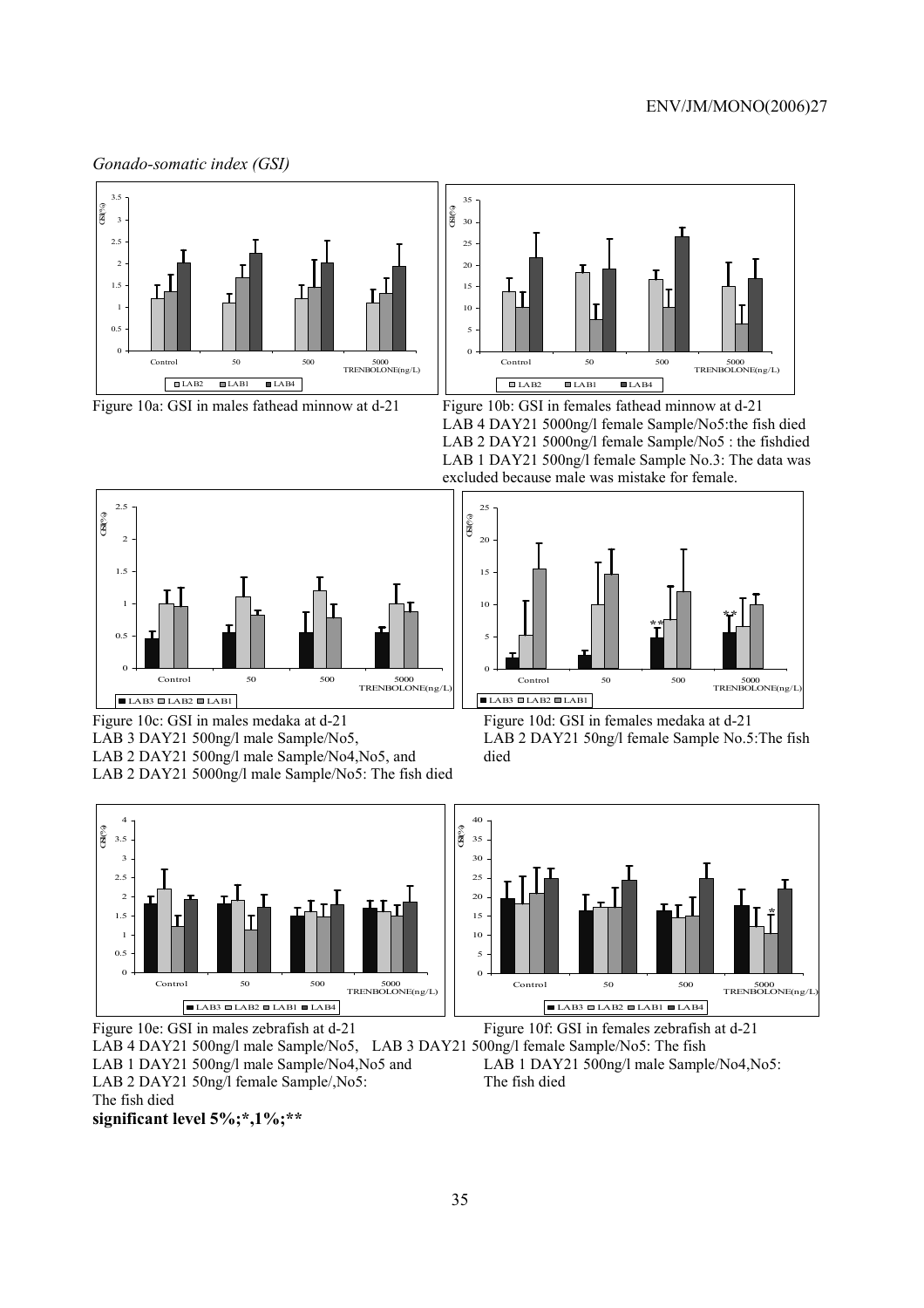52. As was already observed in the 17β-estradiol study, the gonad-somatic index poorly responded to 17β-trenbolone exposure as well, although some statistically significant results were obtained in female medaka in one laboratory (Figure 10d).

*Secondary sex characteristics (number of papillary processes in medaka, number and index of nuptial tubercles in fathead minnow)* 



LAB 1 DAY21 500ng/l female Sample No.3: The data was excluded because male was mistake for female 53. Figures 11 a and 11b are the most representative of the responses observed on secondary sex characteristics in fathead minnow after 17 β-trenbolone exposure. They represent the number of nuptial tubercles present on the face of the fish. Nuptial tubercles are normally seen in males but can also be

died

observed and counted in females exposed to an androgenic substance. Other parameters measured (i.e. index of nuptial tubercles, index of dorsal nape pad) did not respond in a clear manner in males or females. Only in one laboratory, a significant increase of the index of dorsal nape pad was observed after 14 days in males, but this trend was not confirmed at 21 days.

54. Laboratories expressed difficulties in measuring the secondary sex characteristics in fathead minnow, in particular the height of the dorsal nape pad.

55. All other results not shown here can be found in Annex III (Phase 1A figures).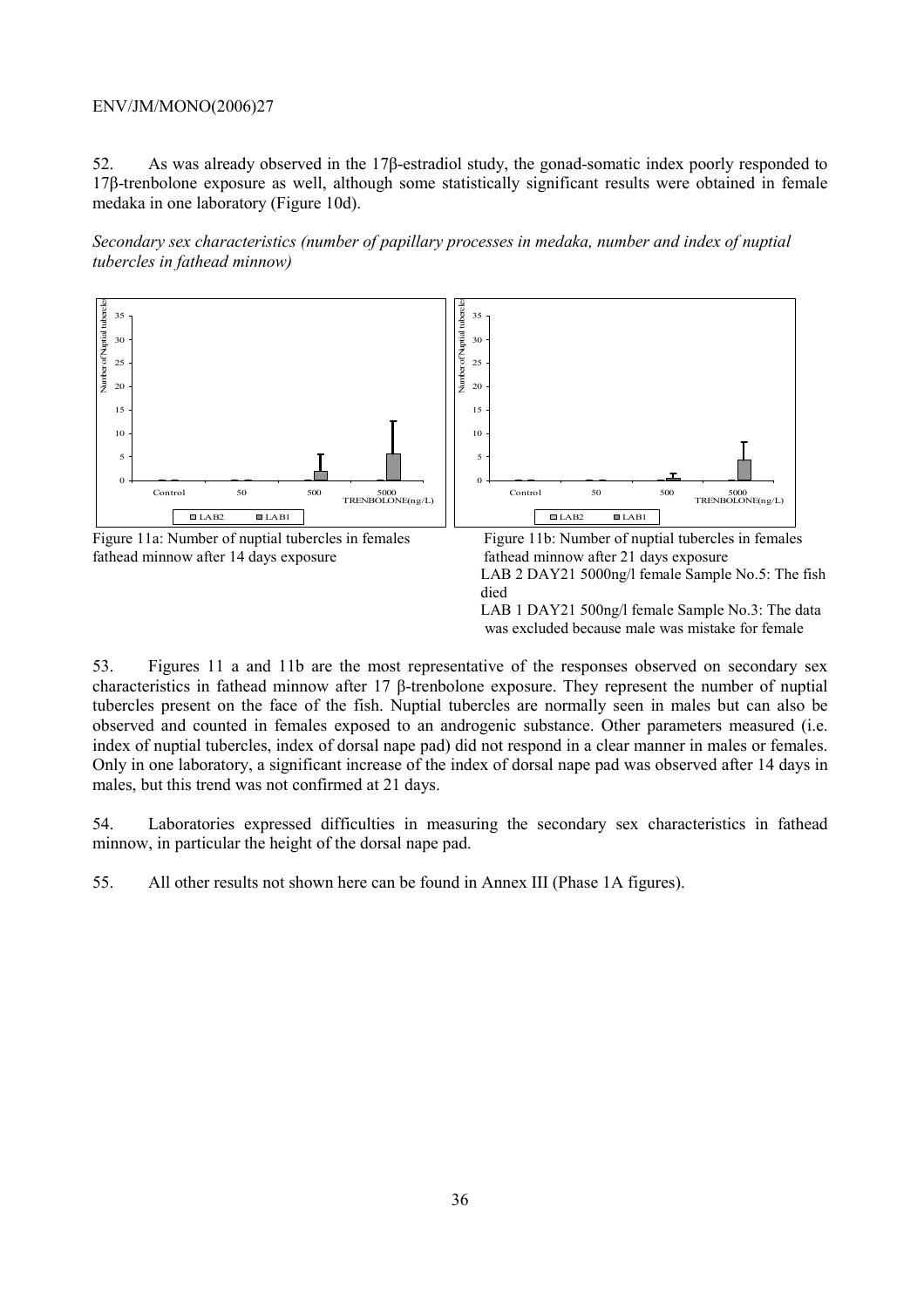

Figure 12a: Number of papillary processes in females Figure 12b: Number of papillary processes in females medaka after 14 days exposure medaka after 21 days exposure



LAB 2 DAY21 50ng/l female Sample No.5:The fish died

56. The number of papillary processes on the anal fin of medaka is the secondary sex characteristic measured for that species. It is normally seen in males but can also be observed and counted in females exposed to an androgenic substance. Figures 12a and 12b demonstrate that the endpoint respond clearly already after 14 days of exposure and statistical significance was detected at 500 ng/l in all three laboratories which used the medaka.

### *Gonad histology*

57. Table 5 provides a summary of the findings for the 17β-trenbolone study. Historical data on controls are described earlier in this report, under the 17β-estradiol section. As regards chemical-related abnormalities, degeneration of vitellogenic oocytes could be observed in all species, but not in all laboratories. One laboratory never observed any treatment related change.

58. Some changes were observed at 500 ng/l after 14 days of exposure already. However, abnormalities observed in exposed groups were sometimes also observed in control groups (e.g. follicular atresia in zebrafish).

59. One laboratory (LAB 4) found parasite infection with *Pleistophora spp*. in the oocytes of fathead minnow. This infection confounded interpretation of exposure-related effects.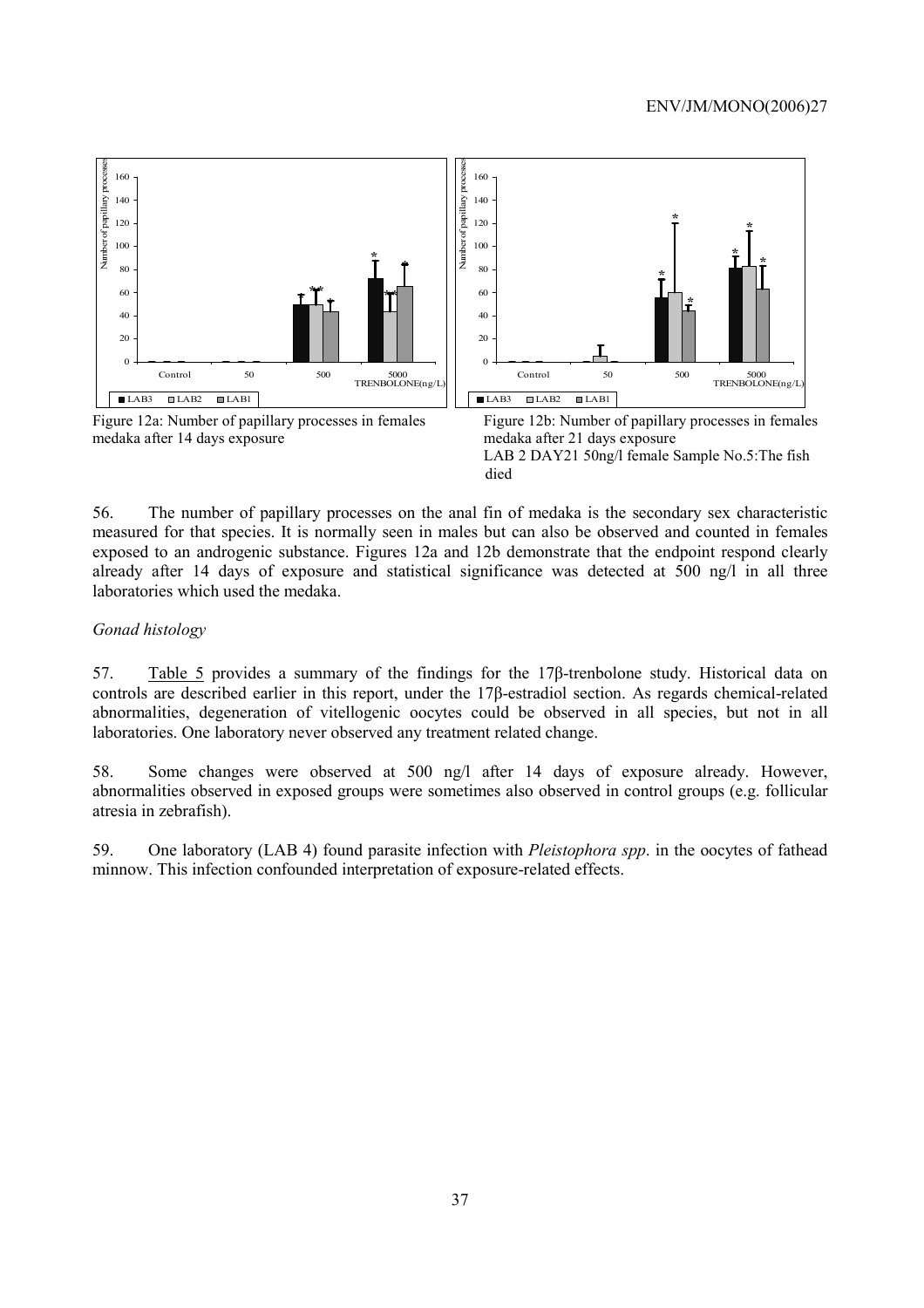|                 | ENV/JM/MONO(2006)27 |                                                                                                                                                                                                                                                               |                                                                                                                                                                                                                                                                                                                                                                                                                               |
|-----------------|---------------------|---------------------------------------------------------------------------------------------------------------------------------------------------------------------------------------------------------------------------------------------------------------|-------------------------------------------------------------------------------------------------------------------------------------------------------------------------------------------------------------------------------------------------------------------------------------------------------------------------------------------------------------------------------------------------------------------------------|
| Fish<br>species | Laboratory          | Testis after 17 β-trenbolone exposure                                                                                                                                                                                                                         | Ovary after $17 \beta$ -trenbolone exposure                                                                                                                                                                                                                                                                                                                                                                                   |
| Fathead         | LAB <sub>4</sub>    | - advanced maturation (smaller<br>spermatogenic cysts and fewer<br>spermatogenic cysts or late spermatogenic<br>stage with a high amount of spermatozoa)<br>after 2 weeks of treatment at 5000 ng/L<br>and after 3 weeks of treatment at 50 ng/L<br>and above | - atresia/degeneration of late vitellogenic follicles at 5000 ng/L after 3 weeks of<br>treatment and relative increase of mid vitellogenic follicles at 500 ng/L and<br>above after 2 and 3 weeks of treatment<br>- effects obscured by parallel infection with <i>Pleistophora</i> spp. in the oocytes of<br>the majority of animals<br>- incipient spermatogenesis in one female at 5000 ng/L after 3 weeks of<br>treatment |
| minnow          | LAB <sub>1</sub>    | - no noticeable abnormalities compared<br>with the controls                                                                                                                                                                                                   | - increased proportion of vitellogenic oocytes at 500 ng/L and above after 2 and<br>3 weeks<br>- considerable increase of atretic oocytes in control and treatment groups after 2<br>and 3 weeks                                                                                                                                                                                                                              |
|                 | LAB <sub>2</sub>    | - no induced changes, except one<br>hermaphroditic gonad after 3 weeks of<br>treatment at 50 ng/L                                                                                                                                                             | - no induced changes                                                                                                                                                                                                                                                                                                                                                                                                          |
| Medaka          | LAB <sub>1</sub>    | - presence of testis-ova (1 of 5 fish at 50<br>ng/L after 3 weeks)                                                                                                                                                                                            | - relative increase of vitellogenic oocytes at 500 ng/L (2 of 5 fish after 2 weeks<br>and 4 of 5 fish after 3 weeks) and at 5000 ng/L (5 fish after 2 and 3 weeks)<br>- increase of atretic oocytes at 500 ng/L L (3 of 5 fish after 2 weeks and 4 of 5<br>fish after 3 weeks) and at 5000 ng/L (4 of 5 fish after 2 weeks and 5 fish after 3<br>weeks)                                                                       |
|                 | LAB <sub>3</sub>    | - no abnormalities with increasing the<br>exposure concentrations                                                                                                                                                                                             | - increase of ateretic follicle and degenerated ovarian mature oocytes dose-<br>dependently after 2 and 3 weeks<br>- decrease in degenerating of ovulated and remained oocytes in ovarian cavity<br>dose-dependently after 2 and 3 weeks                                                                                                                                                                                      |
|                 | LAB <sub>2</sub>    | - no induced changes                                                                                                                                                                                                                                          | - no induced changes                                                                                                                                                                                                                                                                                                                                                                                                          |
| Zebrafish       | LAB <sub>4</sub>    | - no induced changes                                                                                                                                                                                                                                          | - increased grade of follicular atresia/degeneration after 2 weeks at 5000 ng/L<br>and after 3 weeks at 500 ng/L and above<br>- the incidence of this finding is relatively high in the affected groups but<br>similar incidences are attained in some of the control groups                                                                                                                                                  |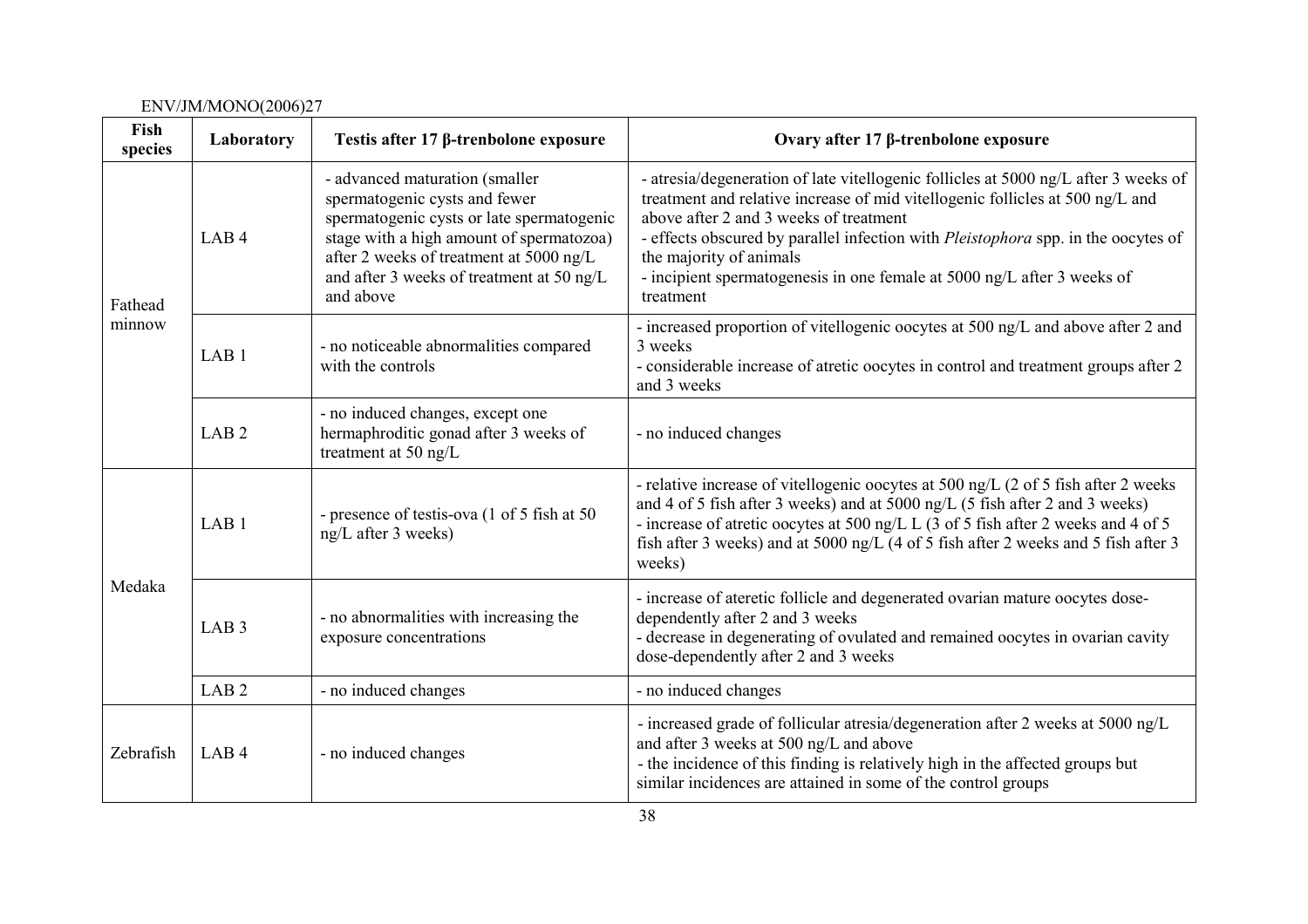| ENV/JM/MONO(2006)27 |                                                                                                                                  |                                                                                                                                                                                                                                                                                 |  |  |  |
|---------------------|----------------------------------------------------------------------------------------------------------------------------------|---------------------------------------------------------------------------------------------------------------------------------------------------------------------------------------------------------------------------------------------------------------------------------|--|--|--|
| LAB <sub>1</sub>    | - no noticeable abnormalities compared<br>with the controls<br>- presence of testis-ova in control and<br>treatment groups       | - increased proportion of vitellogenic oocytes at 500 ng/L (1 of 5 fish after 3<br>weeks) and at 5000 ng/L (2 of 5 fish after 2 weeks and 3 weeks)<br>- increase of atretic oocytes at 50 ng/L (1 of 5 fish after 3 weeks) and at 5000<br>$ng/L$ (2 of 5 animals after 3 weeks) |  |  |  |
| LAB <sub>3</sub>    | - no abnormalities with increasing the<br>exposure concentrations<br>- presence of testis-ova in control and<br>treatment groups | - increase of degenerated ovarian pre-mature/mature oocytes after 2 weeks at<br>500 ng/L and above and after 3 weeks at treatment groups<br>- decrease in degenerating of ovulated and remained mature oocytes in ovarian<br>cavity dose-dependently after 2 weeks              |  |  |  |
| LAB <sub>2</sub>    | - no induced changes                                                                                                             | - no induced changes                                                                                                                                                                                                                                                            |  |  |  |

Table 5: Summary of the evaluation of the gonad histopathology after 17 β-trenbolone exposure in all laboratories for all three fish species.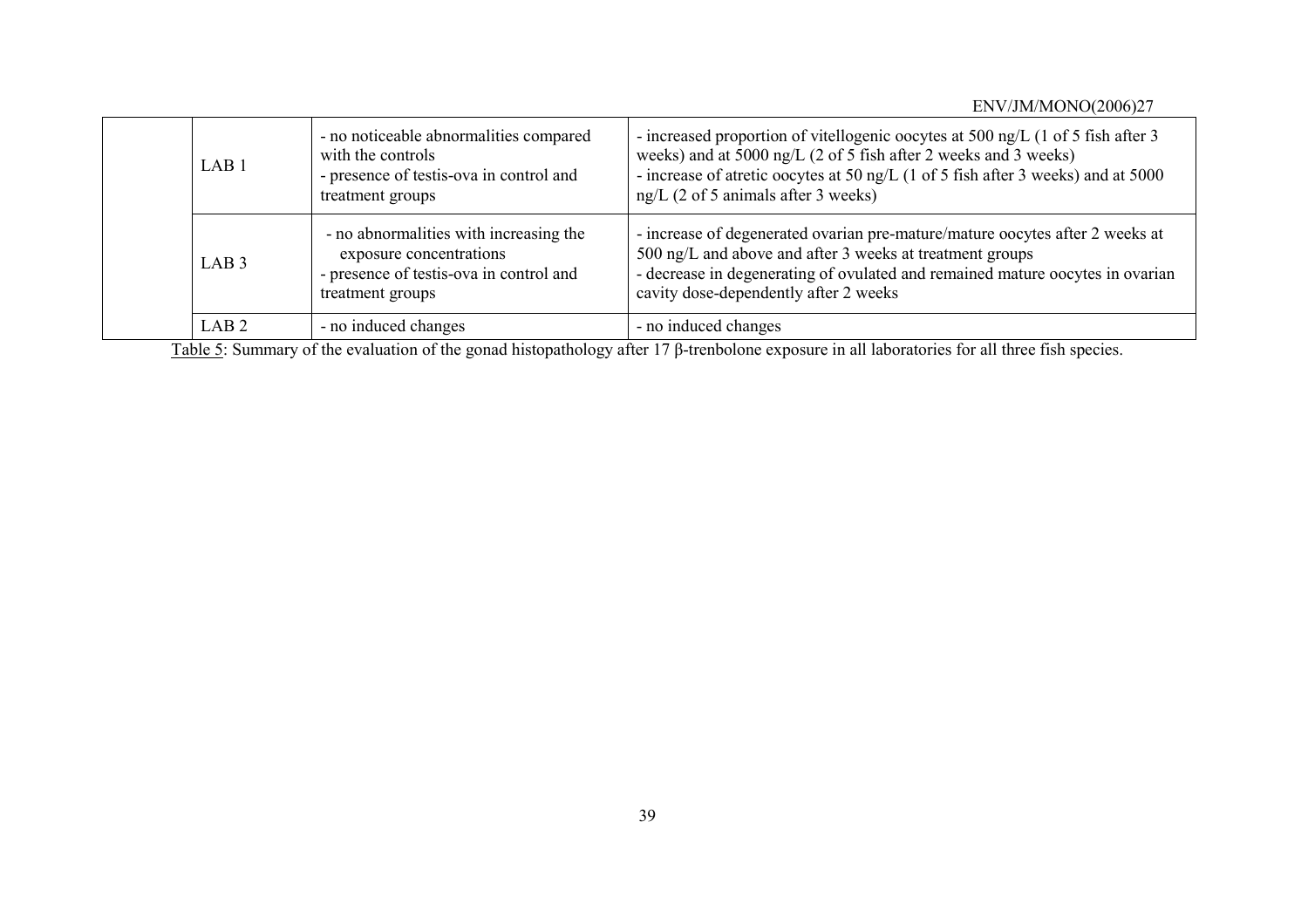### **Overall findings**

60. In general, participating laboratories found that a number of refinements were needed following Phase 1A to standardize the protocol and provide additional guidance where highlighted. Detailed feedback was collected from participating laboratories through a questionnaire with open-ended questions. All answers can be found in Annex II.

61. In summary, the comments received related to:

- Additional guidance needed on the measurement of secondary sex characteristics (counting and sizing) especially for the dorsal nape pad in fathead minnow which seemed difficult to quantify; laboratories asked whether a semi-quantitative analysis (e.g. in 3 to 4 classes) would be sufficient instead;
- More instructions needed on the selection of the stock population. What does "reproductively mature fish" mean exactly?
- Additional guidance on the evaluation of gonad histology is needed; more information is needed on the frequency of abnormalities in gonads of non-exposed fish (testis-ova in all species);
- Guarantee through preliminary checking of the absence of parasitism in gonads, especially of fathead minnow, is necessary, as it influences the evaluation of gonad histology;
- Time for *in situ* fixation of the gonads was too short (10 minutes); instructions need to be revised;
- The number of slides (5) per gonad seemed to be too high as little variation was observed from one section of the gonads to the next;
- Revision of the spreadsheet for the recording of gonad histology evaluation is necessary;
- Weight of the fish: a lower limit is understandable, but the higher limit  $(+/- 20\%)$  was felt to be too restrictive;
- The mesh barrier was inefficient in preventing medaka (and zebrafish to a lesser extent) from spawning; after discussion at the meeting of fish experts in October it was recommended that in future validation exercise, male and female fish should be held together in the same vessel to maintain biologically relevant conditions where females are not prevented from spawning;
- The number of animals seemed to be appropriate, when no mortality occurred; but in case 2 fish out of 5 were dead, the determination of statistical significance (e.g for VTG) was not possible anymore (in the case where the Mann-Whitney *U* test with Bonferroni's adjustment was used);
- Additional guidance needed on how to prepare the blood samples for VTG measurement; how to deal with the sediments; how to avoid haemolysis; freeze-thaw of samples is not appropriate.

62. Mortality was recorded: 14 fish for 17β-trenbolone and 6 fish for 17β-estradiol; all species and all treatment groups (except the control) were affected. The total number of fish used in the Phase 1A was1800.

63. Some laboratories believed that the lower limit of body weight was useful as an indication of reproductive maturity but that a higher limit was too restrictive; however, these boundaries for the variation of the weight are useful in ensuring that the GSI does not vary substantially. Body weights were generally maintained throughout the study in each laboratory. Substantial differences in body weight across laboratories were observed for zebrafish and fathead minnow.

64. There was no treatment related change in body weight in any study or laboratory (Annex III)

65. Blood sampling for the determination of vitellogenin level did not pose any particular problem, although there was initial concern that the small size of some species may hamper the collection of a sufficient blood volume. Only in the start-up phase, a few blood samples got lost during centrifugation in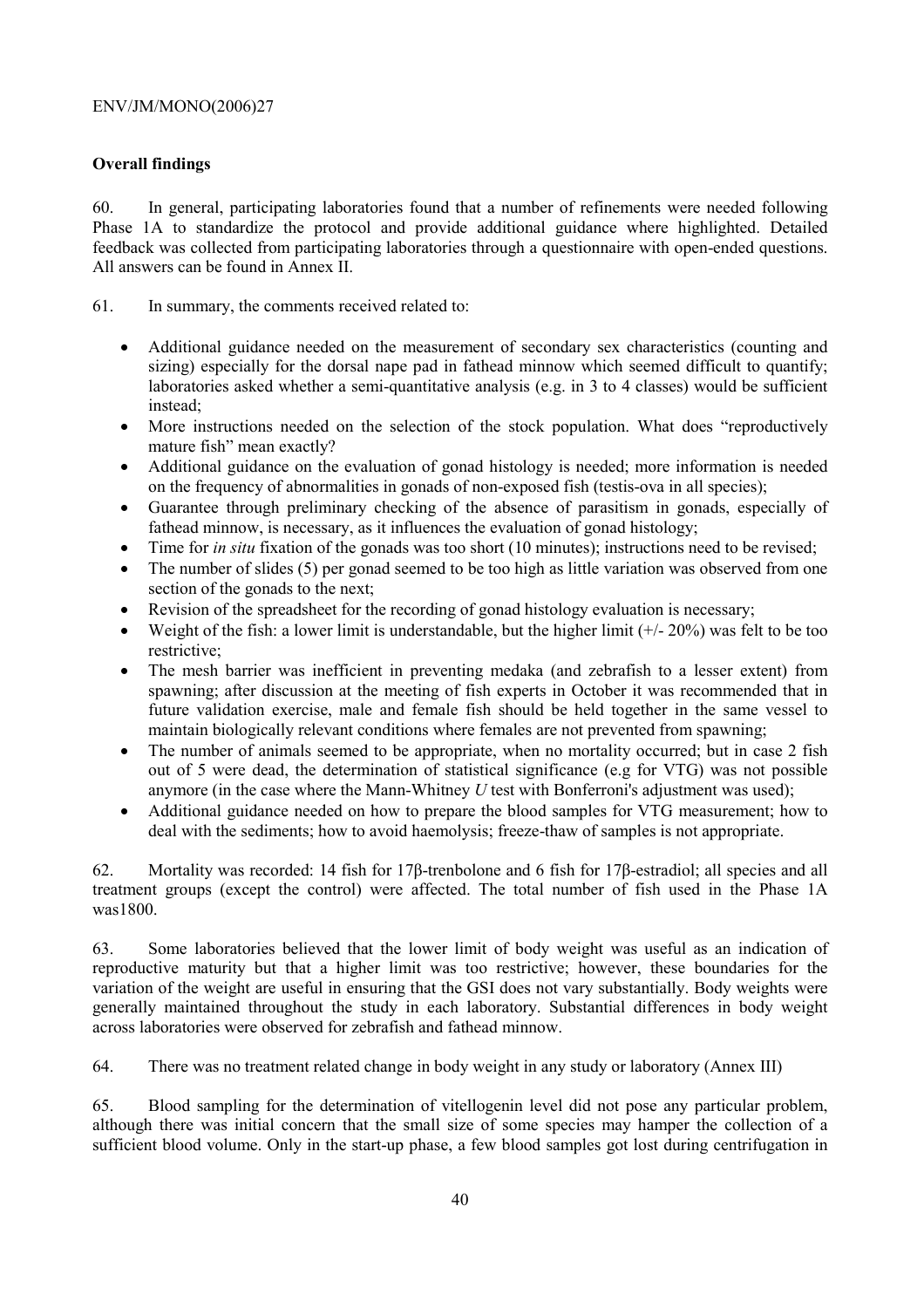LAB 4, but this was independent from biological constraints. For medaka, the liver was used for the measurement of vitellogenin in all three laboratories.

66. Statistical significance was most of the time achieved for VTG levels which decreased significantly in females after trenbolone exposure in all three species, and increased significantly in males after estradiol exposure in all three species. For zebrafish, VTG measurements were heterogeneous, trends observed for other fish species were not equally reproduced in all four laboratories using zebrafish. Different ELISA methods were used which may have produced differences in absolute values of VTG concentration. However, this did not hamper detection of statistical significance after the same exposure duration at the medium concentration in both 17β-estradiol and 17β-trenbolone (with exceptions described in the detailed statistical analysis).

67. Evaluation of gross morphology included an evaluation of the secondary sex characteristics and the measurement of the gonado-somatic index (GSI).

68. Secondary sex characteristics exist in fathead minnow and medaka, where they respond to endocrine active substances. In fathead minnow, the number of nuptial tubercles is a male characteristic which can also be measured in females exposed to an androgenic substance; an attempt was made to measure the height of the dorsal fat pad in females exposed to trenbolone but laboratories were not successful in doing so, in the absence of clear guidance. In medaka the number of papillary processes of the anal fin was measured. The number of papillary processes in female medaka exposed to trenbolone increased significantly after 14-d exposure in all labs testing the species.

69. The GSI poorly responded in both males and females after androgenic and estrogenic exposures.

70. In gonad histology, consistent results were not always achieved in all four laboratories. Rather than differences in the species or in the sexes of fish, much discrepancy was found between evaluations themselves. In general, except in one laboratory, findings were consistent with the exposure scenario: changes were observed in testis after estrogenic exposure and in ovaries after androgenic exposure. However, one laboratory did not find any changes in any three species tested following chemical exposure, because evaluation only focused on the occurrence of testis-ova.

71. This highlights the need for a round robin evaluation of the histopathological assessment of gonadal sections in fish exposed during Phase 1A and future validation exercise. A guidance document will be prepared before starting the next validation exercise.

72. Summary of the overall results obtained in the three fish species in 17β-estradiol and 17βtrenbolone can be found in **Table 6** and **Table 7**.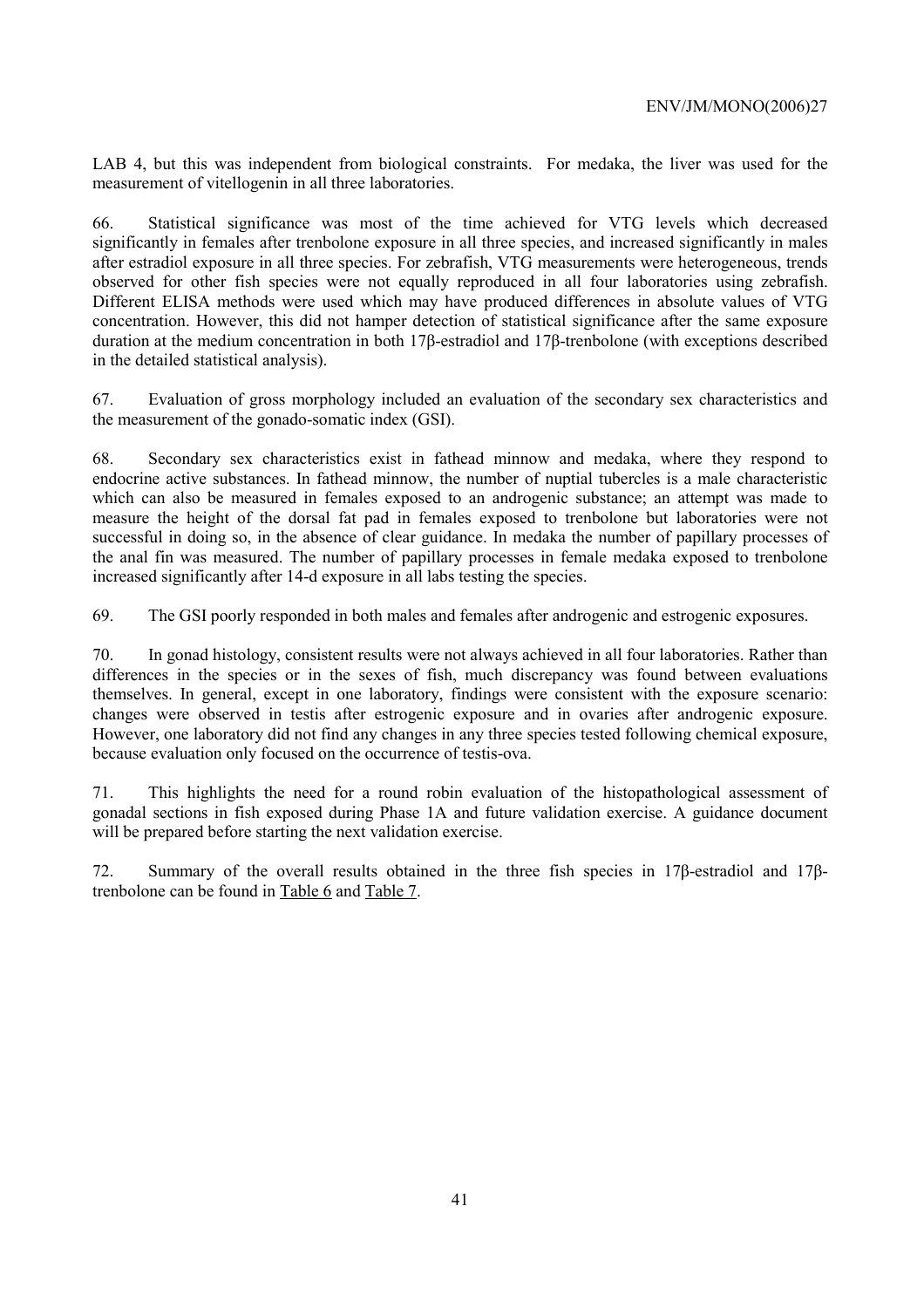|                |        | Core endpoints   |                     |            |                 |
|----------------|--------|------------------|---------------------|------------|-----------------|
| Test species   | Sex    | Gross morphology |                     | <b>VTG</b> | Gonad histology |
|                |        | <b>GSI</b>       | 2nd. sex characters |            |                 |
| fathead minnow | male   |                  |                     | $+++$      | X               |
|                | female |                  |                     |            | NC              |
| medaka         | male   |                  |                     | $+++$      | XX              |
|                | female |                  |                     | $^{++}$    | X               |
| zebrafish      | male   |                  | NR                  |            | X               |
|                | female |                  | NR                  |            | N <sub>C</sub>  |

### **Summary of the study with 17β-Estradiol and 17β-Trenbolone**

Table 6: 17β-Estradiol

|                |            | Core endpoints   |                     |            |                 |
|----------------|------------|------------------|---------------------|------------|-----------------|
| Test species   | <b>Sex</b> | Gross morphology |                     | <b>VTG</b> | Gonad histology |
|                |            | <b>GSI</b>       | 2nd. sex characters |            |                 |
| fathead minnow | male       |                  |                     |            | X               |
|                | female     |                  | $+*$                | $^{++}$    | X               |
| medaka         | male       |                  |                     |            | NC              |
|                | female     |                  | $+++$               | $^{++}$    | X               |
| zebrafish      | male       |                  | <b>NR</b>           |            | NC              |
|                | female     |                  | <b>NR</b>           |            | X               |

Table 7: 17β-Trenbolone

Gross morphology and VTG

+++ Statistically significant difference was found in all studies and the response was observed in a concentration-dependent manner (with

sampling at 21 days).

++ Statistically significant difference was found in all studies (with sampling at 21 days).

+ Statistically significant difference was found in few studies (with sampling at 21 days).

– Statistically significant difference was not found in any studies (with sampling at 21 days).

NR No results were obtained because zebrafish have no secondary sex characteristics (with sampling at 21 days).

Statistically significant difference was not found, however nuptial tubercles appeared in two or three studies.

Gonad histology

xx Changes were observed in all studies (with sampling at 14 and/or 21 days).

x Changes were observed in a few studies (with sampling at 14 and/or 21 days).

NC No changes were observed in all studies (with sampling at 14 and 21 days).

### **DISCUSSION**

### **Overall feasibility**

73. Overall, it can be concluded from Phase 1A studies that the current assay is feasible and transferable from one laboratory to another for the detection of the strong estrogenic compound 17βestradiol and the strong androgenic compound 17β-trenbolone in all three species, according to the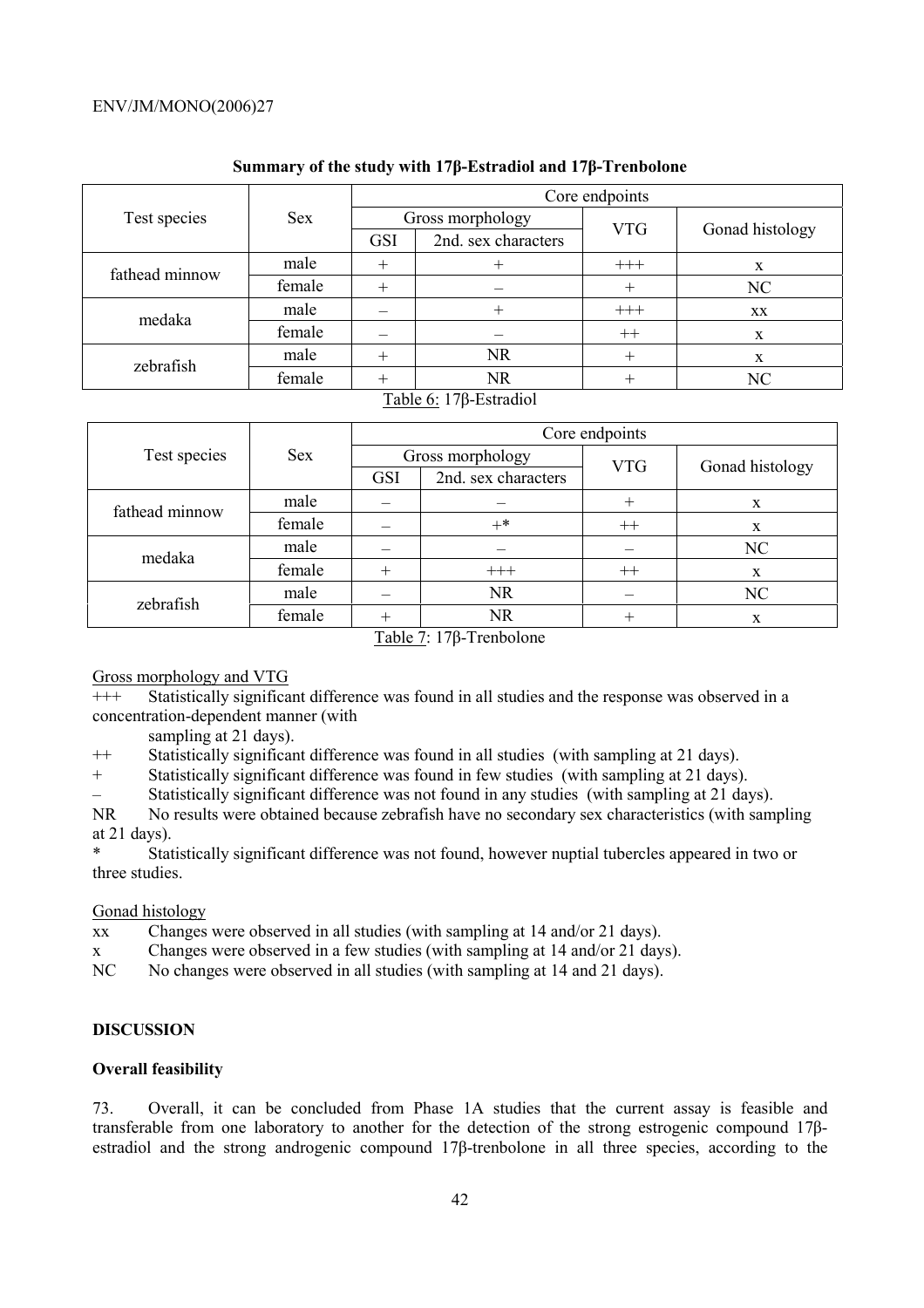definition given in the draft OECD Guidance Document no. 34 (see Glossary). In particular, the analysis of male VTG (increase) is relevant for the detection of the strong estrogen; while the measurement of female secondary sex characteristics in medaka and fathead minnow is relevant for the detection of the androgen 17β-trenbolone. The measurement of VTG decrease in female is useful in supporting the detection of androgen, but relevance is not warranted because of the underlying mechanism of action is not so well understood between VTG and androgen. Regarding the other endpoints: changes did not follow a doseresponse for the GSI and not always consistent or reproducible across laboratories for gonad histology. Secondary sex characteristics in fathead minnow and medaka and gonad histology for all three species warrant further standardization before relevance and reliability can be ascertained. Detailed discussion of each endpoint, test fish and test design are described below.

### **Endpoints**

### *Vitellogenn measurement (VTG)*

74. Statistical significance was most of the time achieved for VTG levels which increased significantly in males after estradiol exposure in all three species and decreased significantly in females after trenbolone exposure in all three species. These results indicate that VTG was adequate for strong estrogen and responsive to androgen 17β-trenbolone. However, issues of reproducibility emerged in particular for zebrafish due to large variations in absolute values of VTG across laboratories (although similar methods were used) and also due to high basal levels in males in experiments conducted in one laboratory (LAB 4), resulting in no significant difference compared with the treatment groups. The ELISA method used was the same as in LAB 2. VTG levels in control male zebrafish were low in LAB 2 and therefore LAB 2 was able to detect significant increase at 32 ng/l 17β-estradiol after 14 days of exposure. Although no clear explanation could be found for this high level in control males, some possible explanation are *1)* difference in the sensitivity between zebrafish strains, *2)* age of fish, and *3)* differences in sampling procedures and handling of samples. In the first case, the same strains should be used in future validation exercises, avoiding strains which are not historically well known for this type of study. In the second case, tight instructions on fish age of fish is needed in future. In the third case, tighter standard operating procedures for sampling and handling are needed and will be implemented in Phase 1B. LAB 4 confirmed that diet and water could be excluded from causing high basal levels in males. In one of the comparative VTG study conducted in the United States (USEPA Comparative Evaluation of Vitellogenin Methods on medaka and zebrafish, 2003), it was hypothesized that time between sampling and analysis can cause proteolysis of VTG in smaller proteins which can then be recognized by the antibodies as many VTG proteins. However, LAB 4 added protease inhibitor (aprotinin) to blood sample, suggesting that proteolysis of VTG was not affecting VTG measurement.

75. Another problem was the differences in absolute values of VTG concentrations between kits. One laboratory (LAB 2) compared two ELISA methods for each species using the same biological samples for both estradiol and trenbolone exposures. Differences of up to two orders of magnitude in VTG levels were found between two different ELISA methods. This outcome suggests that in future validation exercise, calibration of methods will be needed through the use of a common VTG standard for each fish species. It is also recommended that methods capable of detecting VTG levels as low as ng/ml plasma and for which detailed standard operating procedures are available, should be used in the next step of the validation.

76. In zebrafish and fathead minnow, VTG concentrations were measured using blood (LAB 1 and LAB 3) and plasma (LAB 4 and LAB 2). For comparison and evaluation of the result, it is desirable that all laboratories use the unified method, described in the detailed OECD protocol.

77. In medaka, all three laboratories used liver for VTG measurement. Homogenous results were obtained in both estradiol and trenbolone studies. No particular problem was observed for VTG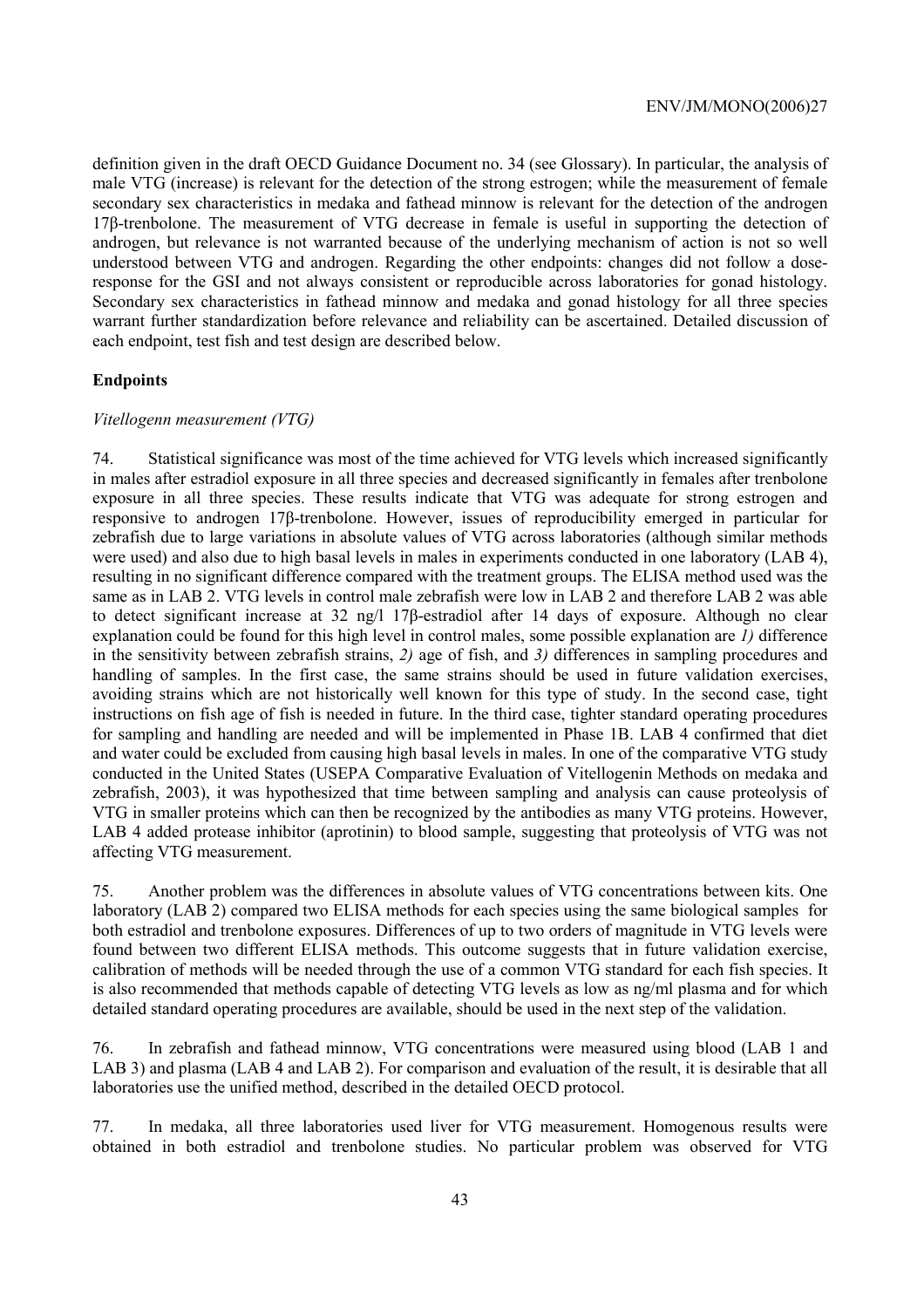measurement. These results indicated that liver is an appropriate tissue for VTG measurement in medaka. However, for transparency and reproducibility purpose, it is necessary to develop detailed standard operating procedures for liver sampling, pre-treatment and VTG measurement for the next step in the validation.

78. It was not warranted that VTG always decreases in females following androgenic exposure. Ankley et al. (2001) reported that the putative androgen methyltestosterone increased the VTG levels in adult female (and male) fathead minnows. The authors suggested that this associated with its conversion to the estrogen receptor agonist. Further comparison with published literature is needed to confirm that VTG is a relevant endpoint for androgens in fish screening assay.

### *Gonado-somatic index (GSI)*

79. The GSI poorly responded in both males and females after androgenic and estrogenic exposures. Low sensitivity of GSI in above reference chemicals might be due to variation in measurement of gonad weight, i.e., the difficulties associated with the measurement of this endpoint, such as the in situ fixation procedure (e.g. time of fixation), the excision of the gonad and removal of the fat around it. Extension of the time for in situ fixation (i.e. full fixation of the gonad) may give us much time in excision of the gonad and perfect removal of the fat around it, resulting in decreasing variation in measurement of gonad weight. Another reason might be variation despite the fact that selected fish were same age. The selection of fish with similar reproductive status (e.g. selection of the fish with spawning) may be one solution to minimise variation of GSI. In some of the Phase 1A exposures, spawning was observed in medaka and zebrafish assays, while no females laid eggs in fathead minnow and medaka (when males and females were separated by distinct chambers). It is unclear to what extent spawning affected the GSI.

80. In any case, it appeared that the GSI was a not a good indicator of estrogenic and androgenic effects in either males or females for any of the three species under present test design.

### *Secondary sex characteristics*

81. Secondary sex characteristics were observed in fathead minnow and medaka. This parameter poorly responded to the estrogen in both males and females. In medaka assays with trenbolone, induction of papillary processes on the anal fin of female medaka was clearly observed already after 14 days of exposure; statistical significance was detected at 500 ng/l in all three laboratories. These results indicated that papillary processes of medaka are relavant and reproducible for androgen detection. In fathead minnow assays with trenbolone, the induction of nuptial tubercles in the exposed female groups was observed in two of three studies, no change was observed in one laboratory. These results indicate that secondary sex characteristics are adequate for strong androgen in fathead minnow and medaka. The Japanese laboratories (LAB 1 and LAB 2) were not familiar with fathead minnow, and this little experience might have affect the measurement of nuptial tubercles.

82. The secondary sex characteristics are also useful for the selection of male and female. In general, secondary sex characteristics are the clearest in the active reproductive stage. The use of fish at active reproductive stage can avoid misidentification of sex in selection of the test fish. Special care is needed for selecting properly males and females zebrafish.

83. Although quantitative measurements of papillary processes in medaka and nuptial tubercles in fathead minnow seemed to be technically possible, a semi-quantification method may be envisaged as experience is gained in routine use of the assay.

84. The difficulty of measurement is an issue in this parameter, as laboratories commented (in fathead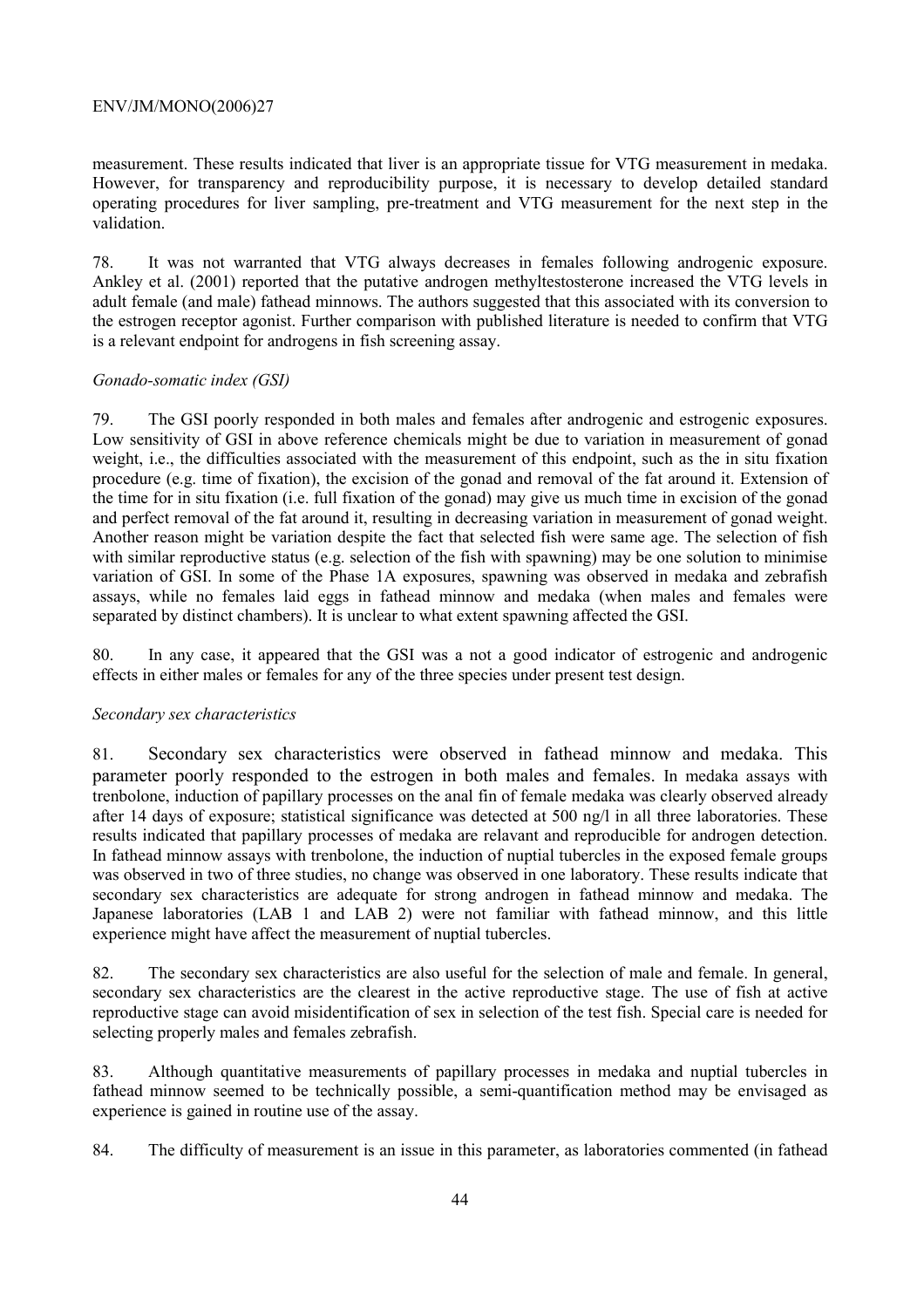minnow in particular). Therefore, technical lead laboratory for each fish species will be required to provide detailed guidance for evaluation in future validation exercise to improve the reproducibility of findings.

### *Gonad histology*

85. The evaluation of gonad histology is probably the endpoint that was most challenging in the assay. In general, except for one laboratory in LAB 2, where the evaluation was focused only on the occurrence of testis-ova), findings were related to the exposure scenario: some sorts of changes were observed in testis after estrogenic exposure and in ovaries after androgenic exposure. This demonstrates a certain level of relevance for this endpoint. However, consistency and reproducibility are real concerns Inconsistencies are possibly due to the lack of clearly defined standards regarding abnormality and lesion evaluation. Therefore, reevaluation of gonad histology by histopathologists (including the histopathologists who are unrelated to Phase 1A laboratories) using the slides obtained from Phase 1A would be necessary to define clear and easy standards regarding abnormality and lesion evaluation. This will be attempted through a round-robin evaluation where histopathologists will meet after having exchanged digital photographs of lesions. Hopefully, this exercise can result in an initial and objective evaluation of the relevance and sensitivity of gonad histopathology; one of the expectations is that the outcome will result in a better guidance on how to score the lesions observed in all three species.

86. Testis-ova was observed in 32ng/L and/or 100ng/L in 17β-estradiol medaka studies (no incidence in the controls). However, on zebrafish, incidence of testis-ova in control male was observed in 2 of 4 laboratories. Since zebrafish is hermaphrodite at juvenile stage, finding of testis-ova is not an appropriate index for estrogenic chemicals in this species. In addition, no testis-ova was observed in fathead minnow in any of the three laboratories. Thus, induction of testis-ova seems to be specific to medaka.

87. In trenbolone exposures, atresia/degeneration of vitellogenic oocytes could be observed in some laboratories at 500 ng/l and higher after 14 days of exposure already. However, incidences observed in treatment groups were sometimes also observed in control groups. The fact that females could not (normally) spawn may explain the occurrence of incidences in treatment groups and controls and also could compromise utility of gonadal histology endpoints in the non-spawning design.

88. One laboratory commented that five sections per gonad for the examination were unnecessary because sections of the same gonad do not differ much; this was based on their own findings. In other laboratories which used five sections per gonad, differences were sometimes observed within the gonads in all species. Although parasite infection (*Pleistophora* spp.) was observed in the gonad of fathead minnow in one laboratory (LAB 4), it was not clear that this infection affected the gonad.

89. In Phase 1A design, ovaries poorly responded to 17β-estradiol. The published studies in fathead minnow and medaka have consistently shown alterations in ovarian histology (25)(14)(38)(39). This suggests that the ovaries of non-spawning animals are comparatively less responsive to the effects of strong estrogens than reproductive active fish.

### **Test fish**

90. In Phase 1A, instructions for body weight at the start of the assay were not systematically followed. Some of the laboratories proposed the revision of the OECD protocol on the body weight, age and reproductive status for the test fish. One idea is that males and females that are fully mature and at reproductive status are selected for the test fish in Phase 1B; body weight and age are additional guidance.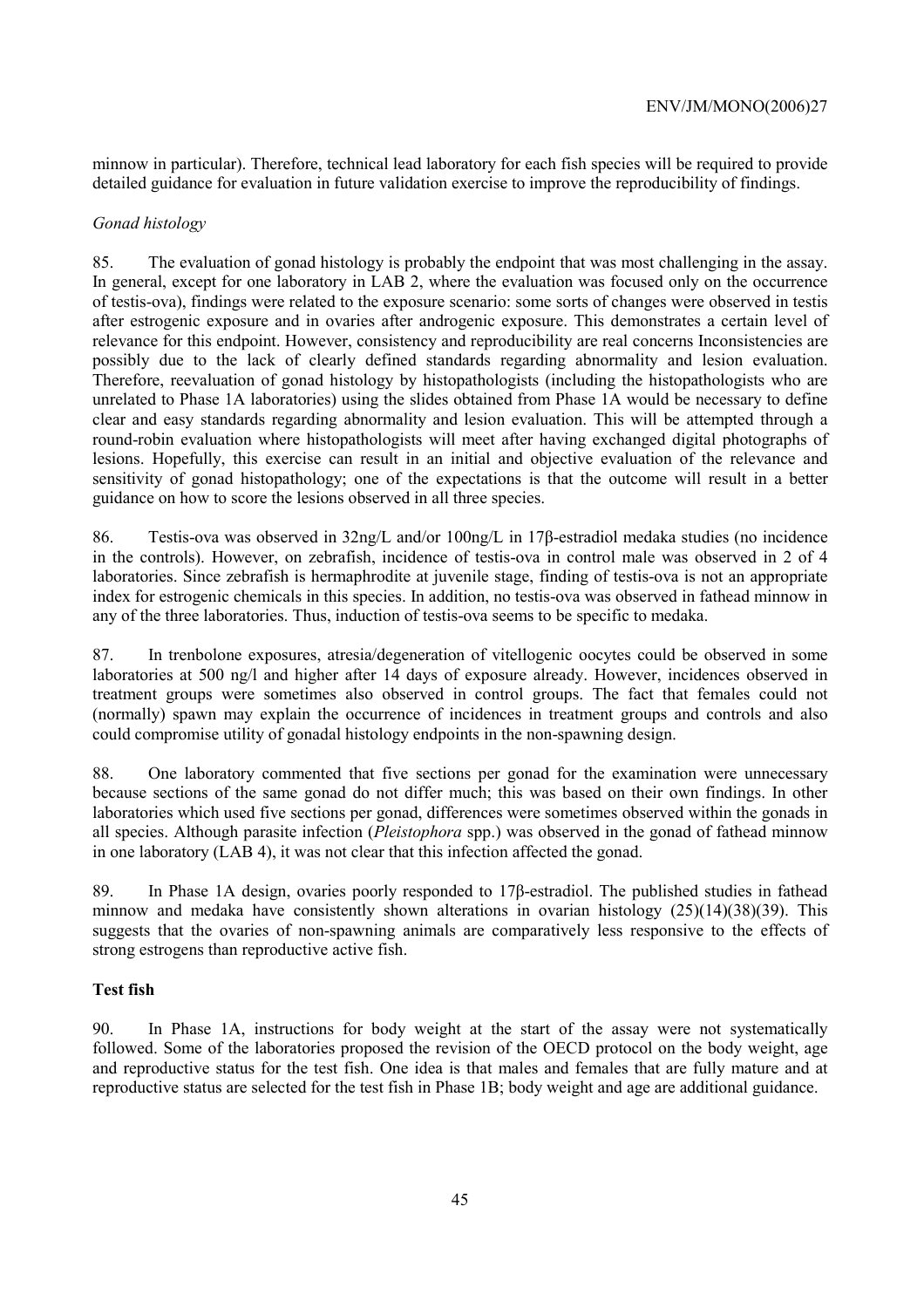### **Test design**

### *Exposure duration and test chemical*

91. Regarding VTG concentration, effects of estradiol and trenbolone were detectable after 14 days of exposure. In secondary sex characteristics, masculinization of females was observed in medaka and fathead minnow after 14 days of trenbolone exposure. The results of gonad histology indicated that some of changes were found after 14 days of exposure in estradiol and trenbolone. The GSI poorly responded both after 14 and 21 days of exposure in both estradiol and trenbolone. These results suggest that the effects of strong estrogen and androgen are generally detectable after 14 days of exposure. However, the minimum duration of exposure for the reliable detection of weak estrogen, anti-androgen or aromatase inhibitor is not clear.

### *Separation of males and females and spawning issue*

92. Spawning was noted for medaka and zebrafish even when males and females were separated by a mesh barrier within the test vessel. This suggests that separation of males and females by a mesh barrier is not efficient to suppress oviposition in these two species. Furthermore, in several instances, such separation proved to be biologically irrelevant (e.g. abnormal histological responses were noted in control animals 2 to 3 weeks after test initiation in fathead minnow and zebrafish). Therefore, exposure of males and females in the same vessel should be proposed for future validation exercise.

### *Statistical analysis*

93. In Phase 1A, statistical analysis with two-side test was performed because the initial hypothesis was that either an increase or a decrease in endpoints measured could be considered as damageable outcomes.

94. The present OECD protocol is not suitable for non-parametric analysis. However, such analysis is adequate and yields good power in some cases and certain test design. For instance, non-parametric analysis seems to be adequate when no homogeneity is observed in the transformed data. In Phase 1A, the VTG values, lower than the determination limit, were transformed to half the value of the determination limit for each analysis (agreement among four participating laboratories). There seems to be no problem using half the value of the determination limit for statistical analysis, and description of the method in the OECD protocol may be necessary (based on the discussion in FDG). When half the values of the determination limit are used in statistical analysis, non-parametric analysis may be adequate. However, there is a demerit in use of non-parametric analysis, i.e., statistically significant difference is not observed in this analysis when the group size is small. In fact, partial mortality was observed in some exposure studies in Phase 1A, and no significant difference was detected in a few endpoints of these studies because of small sample size (e.g. statistically significant difference is never found in Mann-Whitney U test with Bonferroni's adjustment if the group size is 3 in either of two data sets). Therefore, an evaluation of optimum group size and the number of replicate vessels will be needed, when more data are available to characterize the size of the response following diverse types of chemical exposures and response scenarios.

95. ANOVA/Kruskal-Wallis test followed by Dunnett's multiple comparison test/Mann-Whitney U test with Bonferroni's adjustment were performed in Phase 1A. However, the performance of ANOVA/Kruskal-Wallis test is arguable because of less severity in comparison to the tests like Dunnett'sor Williams-Test. The choice of the most appropriate statistical test(s) needs further consideration.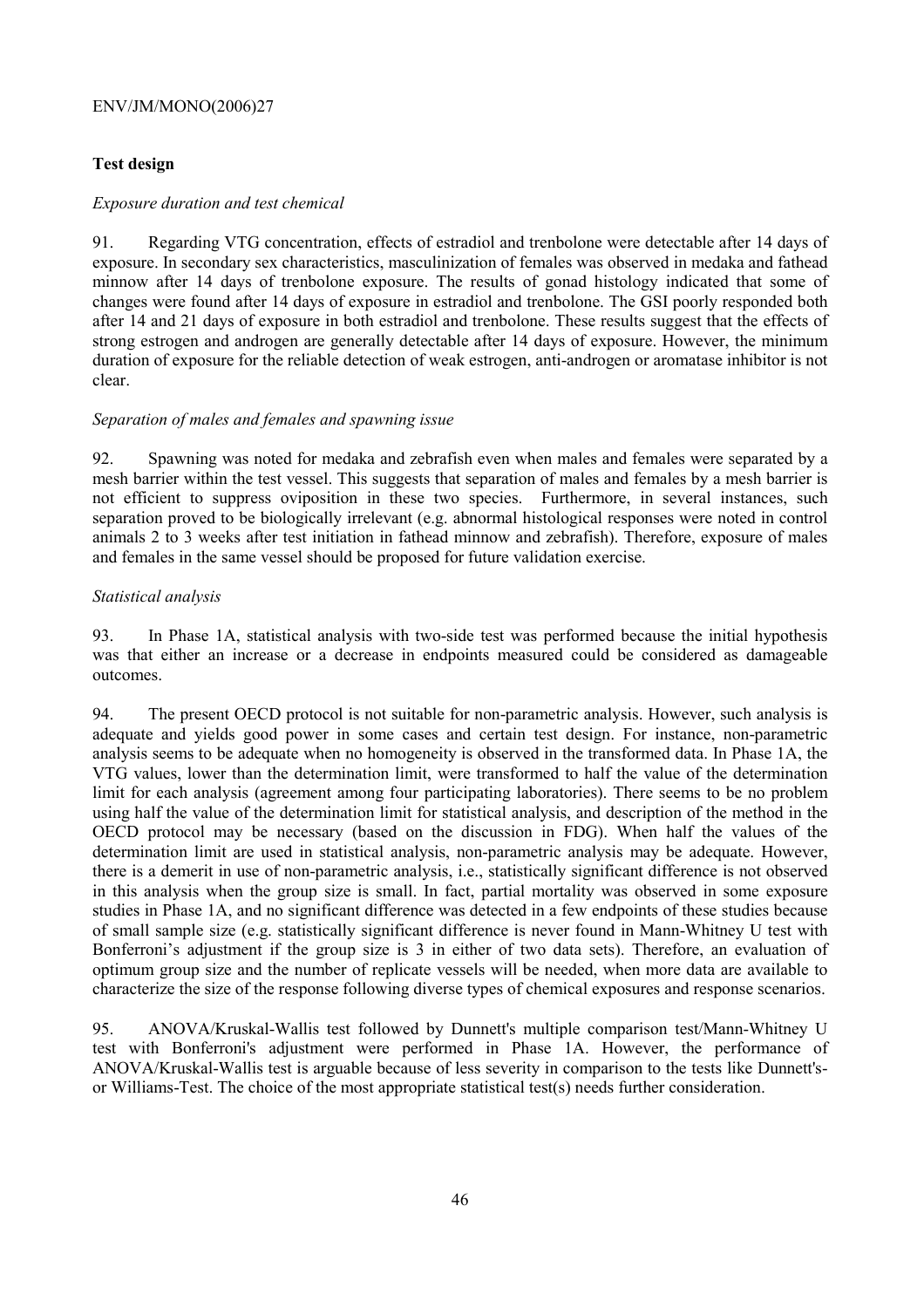### *GLP*

96. One laboratory (LAB 4) provided a detailed study plan before initiating experimental work, following GLP requirements and detailed reports for histopathological findings. In Phase 1B, laboratories will be encouraged to provide their experimental protocol in advance, and to perform assays under GLP to ensure that proper methodologies are used and agreed upon before starting experimental work, and to ensure that data are checked for quality assurance prior to submission to the lead laboratory.

### **Summary**

97. It is concluded from Phase 1A study that the present OECD protocol is applicable to detect the effects of strong estrogen 17-β estradiol and androgen 17-β trenbolone. Analysis of male VTG was relevant and reproducible for the strong estrogen 17β-estradiol and measurement of secondary sex characteristics in medaka and fathead minnow females was responsive and almost reproducible in all laboratories, following the 17β-trenbolone exposure. GSI was poorly responsive to both 17β-estradiol and 17β-trenbolone. In gonad histology, reproducibility could not be verified due to the lack of standardization of criteria for evaluation. Further guidance on the secondary sex characteristics and gonad histology is necessary for Phase 1B.

### **RECOMMENDATIONS**

### **Selecting test fish**

98. Additional guidance from the technical lead laboratory for each fish species is required for breeding condition, state of maturation, method for selecting male and female etc. to prepare a Phase 1B OECD protocol. Detailed descriptions regarding the above should be included in the OECD protocol. In order to minimize error when selecting males and females, an idea is to use male and female fish with clear secondary sex characteristics and/or in reproductive status. Although there were no technical lead laboratories for fathead minnow and zebrafish in Phase 1A, it is recommended that a technical lead laboratory for each fish species collects the background data on each endpoint in breeding and acclimation group before Phase 1B, and delivers guidance to other participants as necessary.

99. It is recommended that fish are maintained in clean dilution water in laboratory at least for the generation preceding the assay. It is also recommended that histopathological examination of viscera (including gonad) be performed using a sub-sample of fish before the exposure, especially if the fish is purchased from a commercial breeder. This will prevent from using fish hosting parasites.

### **VTG**

100. In Phase 1B, all laboratories should measure VTG concentrations using a uniform method for sampling (blood and liver) and pretreatment. For medaka, liver is recommended for use (LAB 1 will prepare a guidance of the concrete procedure). For fathead minnow and zebrafish, it may be necessary to determine and agree on the use of the most appropriate tissue-source for VTG measurement, and ensure that all laboratories are using the same source and measurement method.

### **GSI**

101. The Fish Drafting Group concluded that GSI would not be measured as an endpoint in Phase 1B due to its lack of responsiveness in Phase 1A.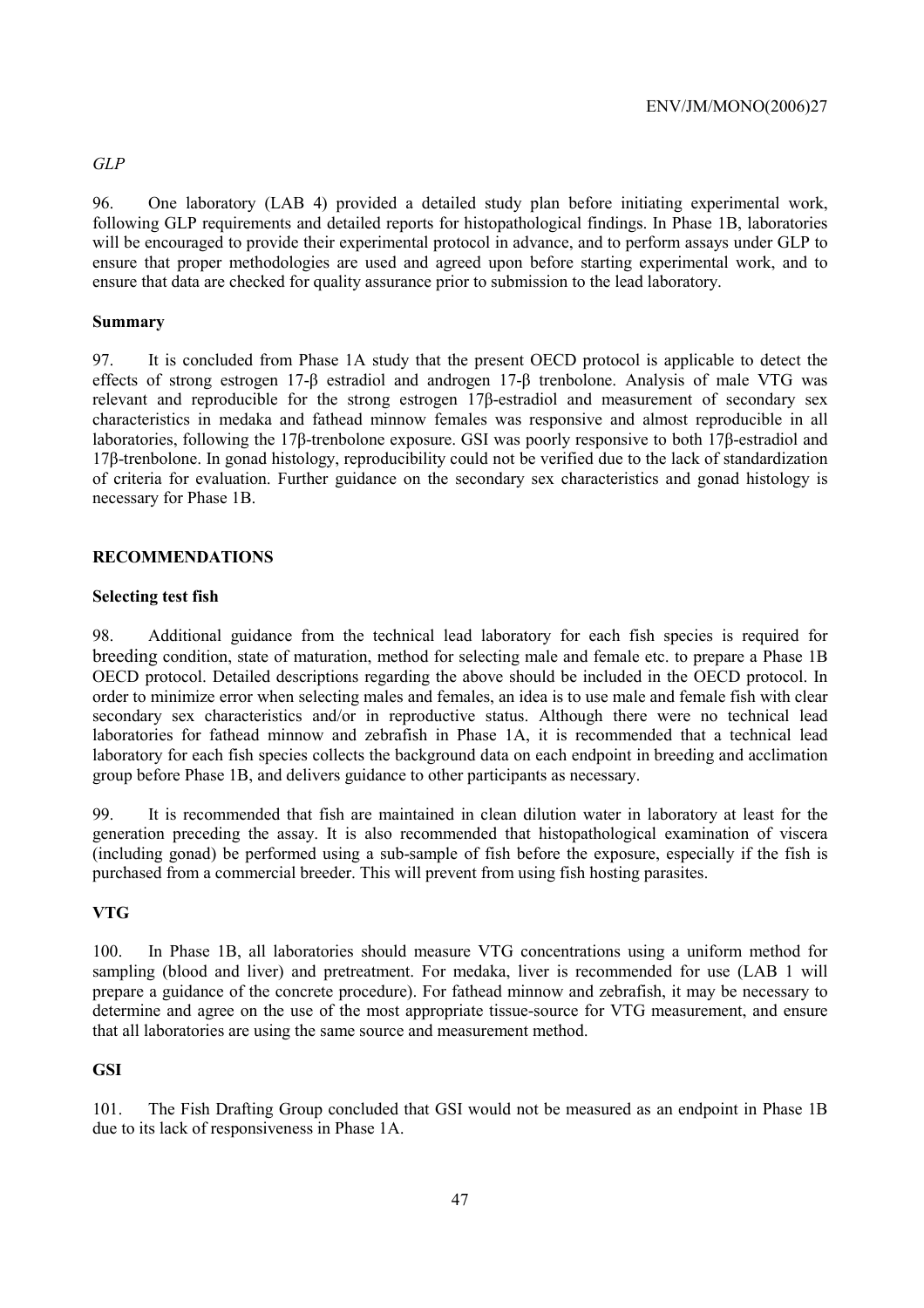### **Secondary sex characteristics**

102. The reproducibility of the endpoint of secondary sex characteristics should be checked again in Phase1B. Technical lead laboratory for fathead minnow and medaka should prepare additional guidance for the measurements of secondary sex characteristics. Although quantitative evaluation is desirable for the number of papillary processes on anal fin in medaka and nuptial tubercles in fathead minnow, semiquantitative method might also be appropriate for the estimation in consideration of the measurement time.

### **Gonad histology**

103. It is recommended that the gonad be removed after complete fixation with prolongation of in situ fixation. As for the problems of gonad histology, it is desirable to judge based on the results of round-robin evaluation. After the criteria of diagnosis are created in the evaluation, the applicability of the endpoint of gonad histology should be discussed again in Phase 1B or before Phase 1B if possible.

### **Others**

104. The exposure duration should be discussed based on the results of Phase 1B using weak estrogen, anti-androgen, aromatase inhibitor and so on. Therefore, the duration of the assay in Phase 1B should be the same as in Phase 1A, i.e. 21-d.

105. The final evaluation for the applicability of each core endpoint should be validated based on the results of Phase 1B using weak estrogen, anti-androgen, aromatase inhibitor. Therefore, the three core endpoints gross morphology (secondary sex characteristics), VTG and gonad histology should be used again in Phase 1B. Only for gonad histology, the number of sections for observation should be discussed beforehand.

106. Exposure of males and females in the same tank will be recommended in Phase 1B, to increase the biological relevance of the assay.

107. Following Phase 1B, a detailed statistical analysis is warranted to advise on the power properties of the assay and any action required to increase the power to an acceptable level, considering the data properties and response profiles, the group size and the replication.

108. In order to assure the quality of the data, all participating laboratories should prepare their test protocol, and if possible, it is recommended that the assays be conducted under GLP principle.

109. In Phase 1A, there were no technical lead laboratories for fathead minnow and zebrafish. A technical lead laboratory for these species will be designated for Phase 1B.

### **ACKNOWLEDGEMENT**

118. The dedicated efforts and work of the lead laboratory (LAB1) and especially the participating laboratories which generated the data are acknowledged. Also many thanks to Dr. Yukio Kawashima from Japan for his statistical and computational support.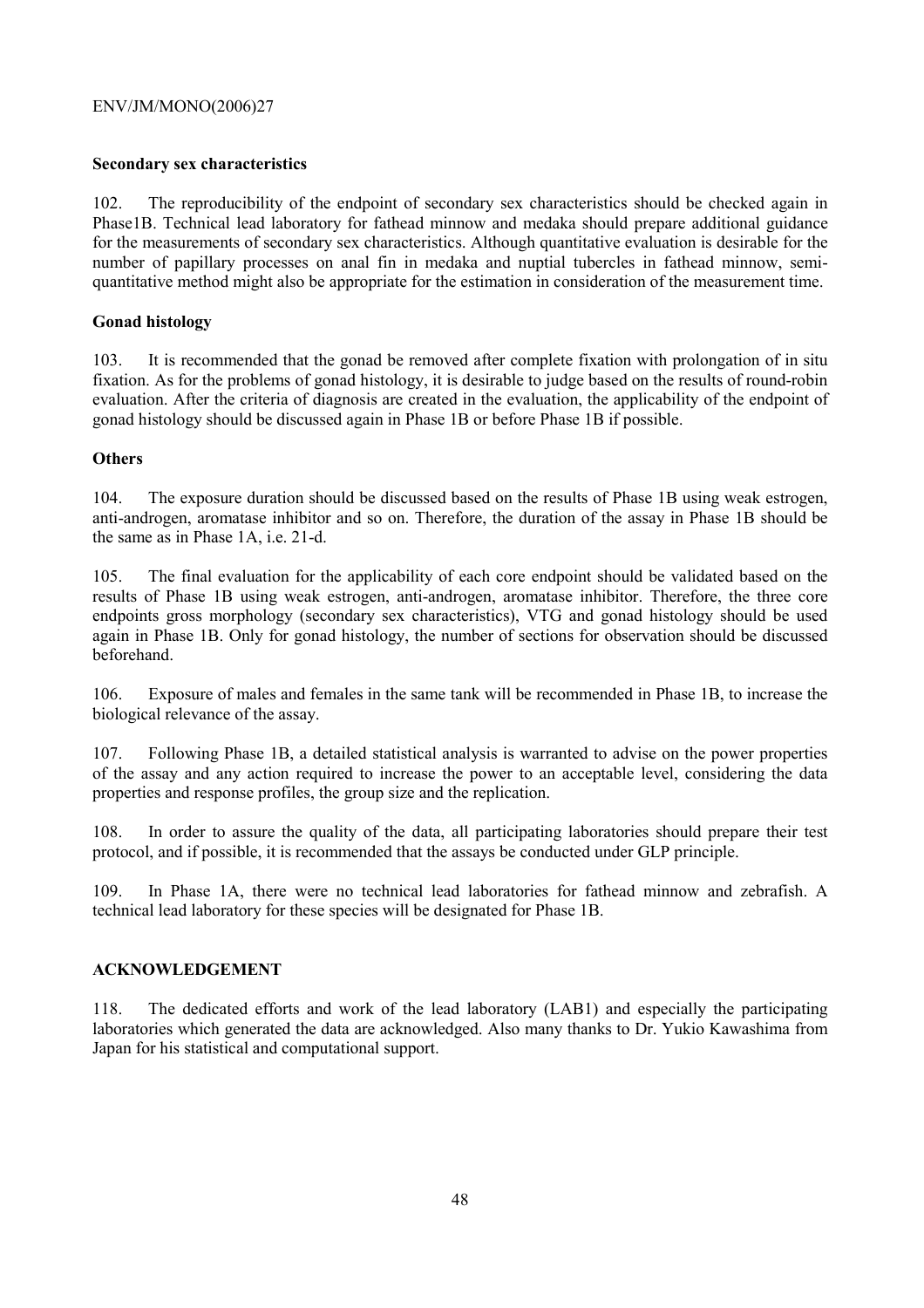### **ANNEXURES**

### **ANNEX I**

OECD Protocol for Phase 1A of the Validation of the Fish Screening Assay

### **ANNEX II**

Comments from participating laboratories on Phase 1A of the Validation (*Available from the OECD Secretariat upon request*)

### **ANNEX III**

Figures showing test results for 17 β-estradiol and 17 β-trenbolone studies (*Available from the OECD Secretariat upon request*)

### **ANNEX IV**

Summary statistical tables (*Available from the OECD Secretariat upon request*)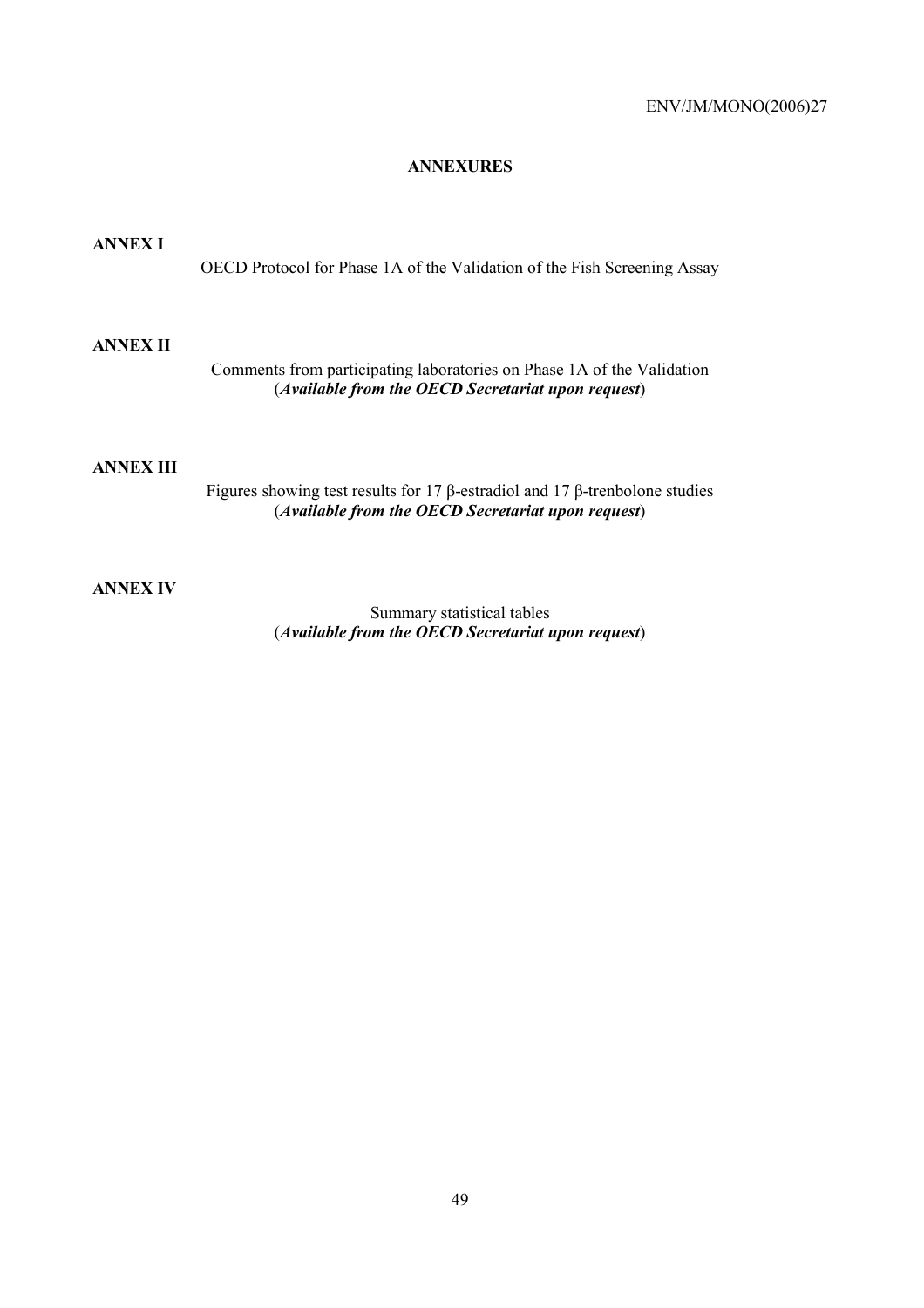### **ANNEX I**

### **PROTOCOL FOR PHASE 1A OF THE VALIDATION**

### **Non-Spawning Fish Screening Assay for Endocrine Disrupters**

### **INTRODUCTION**

1. This protocol describes an *in vivo* screening assay for identifying endocrine active chemicals in sexually dimorphic fish. The non-spawning fish assay normally exposes fish to chemicals for up to 21 days. The *in vivo* non-spawning fish screening assay is intended to detect chemicals that affect androgenic or estrogenic activity in fish exposed during a limited part of their life-cycle, not including reproduction. The assay is not designed to identify specific mechanisms of hormonal disruption (such as hormone receptor agonistic or antagonistic effects, or disturbance of hormone synthesis or metabolism). The concept for this protocol is derived from work on the fathead minnow *(Pimephales promelas)* (1)(2)(3)(37), the Japanese medaka (*Oryzias latipes*) (4) (5) (6) and the zebrafish (*Danio rerio*) (7) (8) (9) (10). There is limited evidence that the protocol could also be used for the three spined sticleback (*Gasterosteus aculatus*) (11).

2. This protocol addresses a maximum 21-day chemical exposure period (with no *in situ* preexposure period) and measures three core biomarker endpoints as indicators of endocrine disrupter activity, namely: i) gross morphology (eg secondary sexual characteristics and gonadal somatic index (GSI)); ii) vitellogenin levels and iii) gonadal histology (OECD Fish Expert Consultation, Tokyo, 2000). To address all core endpoints, sexually dimorphic adult fish are normally used (pre-breeding animals should be used wherever possible).

### **PRINCIPLE OF THE ASSAY**

3. Adult fish as test organisms. Overviews of the relevant bioassay conditions are provided in Appendix 1 to this protocol. The assay is normally initiated with fish sampled from populations that are in spawning condition. Where necessary (with expert technical judgment) non-spawning adult fish that are almost ready to breed may also be selected from pre-spawning populations, however, senescent animals should not be used. The assay is conducted using three chemical exposure concentrations, as well as a water control, with two vessels per treatment (one vessel containing 10 males and the other vessel containing 10 females). To be environmentally relevant, chemical delivery of 17-β estradiol and 17-β trenbolone should be via an aqueous route without carrier solvents. The exposure is conducted for 21 days. On sampling after 14 and 21-days, 10 fish (5 males and 5 females) per treatment are killed humanely and blood samples are collected for determination of vitellogenin (note - as an alternative to plasma collection, liver tissues may be sampled for VTG analysis). The gonads are also fixed *in situ*, promptly wet weighed for calculation of the gonadal-somatic index (GSI) and then processed for subsequent histological analyses (see Appendix 3).

### **INFORMATION ON THE TEST SUBSTANCE**

4. Characterisation of the test substances is the responsibility of the original chemical supplier and those managing the chemical repository. It is not the responsibility of the lead or participating laboratories. Test substances from the same batch will be supplied to each participating laboratory by the chemical repository. The test substances 17β-oestradiol and 17β-trenbolone will be characterised by name, supplier,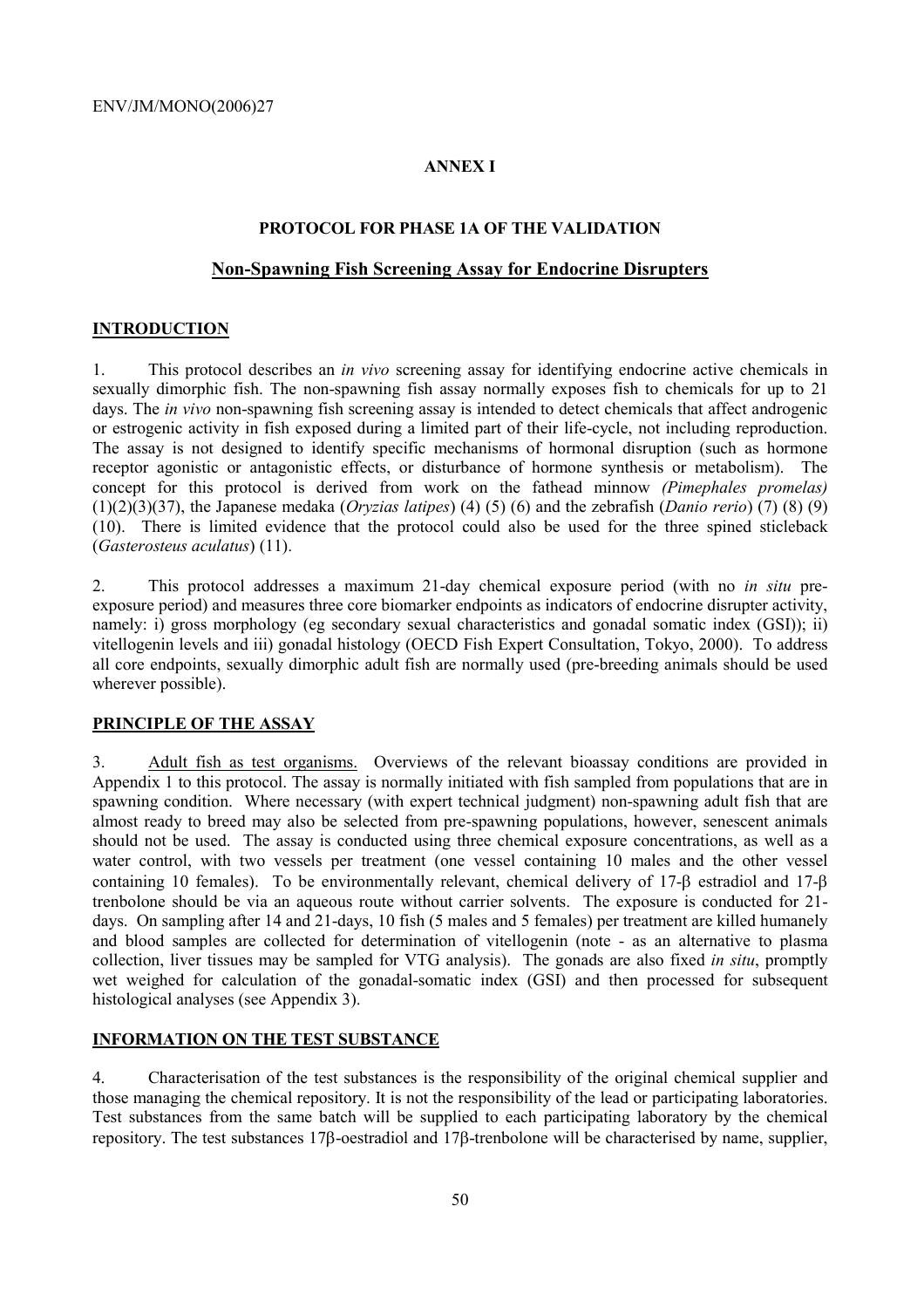batch number, structural formula, purity, appearance, stability in water and light,  $pK_a$  and  $P_{ow}$ , storage conditions, expiry date.

### **TEST ACCEPTANCE CRITERIA**

- 5. For the test results to be acceptable the following conditions apply:
	- the mortality in the control(s) does not exceed 10 per cent at the end of the exposure period;
	- the dissolved oxygen concentration has been at least 60 per cent of the air saturation value (ASV) throughout the exposure period.
	- the water temperature did not differ by more than  $\pm 1$  °C between test vessels at any one time during the exposure period and was maintained within a range of  $2^{\circ}$ C within the temperature ranges specified for the test species (Appendix 1).

### **DESCRIPTION OF THE METHOD**

### **Apparatus**

- 6. Normal laboratory equipment and especially the following:
	- (a) oxygen and pH meters;
	- (b) equipment for determination of water hardness and alkalinity;
	- (c) adequate apparatus for temperature control and preferably continuous monitoring;
	- (d) tanks made of chemically inert material and of a suitable capacity in relation to the recommended loading and stocking density (see Appendix 1);
	- (e) suitably accurate balance (i.e. accurate to  $\pm$  0.5%).

### **Water**

7. Any water in which the test species shows suitable long-term survival and growth may be used as test water. It should be of constant quality during the period of the test. The pH of the water should be within the range 6.5 to 8.5, but during a given test it should be within a range of  $\pm$  0.5 pH units. Dilution water hardness should be above 140 mg/l (as  $CaCO<sub>3</sub>$ ) is recommended. In order to ensure that the dilution water will not unduly influence the test result (for example by complexion of test substance), samples should be taken at intervals for analysis. Measurements of heavy metals (e.g. Cu, Pb, Zn, Hg, Cd, Ni), major anions and cations (e.g. Ca, Mg, Na, K, Cl, SO4), pesticides (e.g. total organophosphorus and total organochlorine pesticides), total organic carbon and suspended solids should be made, for example, every three months where a dilution water is known to be relatively constant in quality. If water quality has been demonstrated to be constant over at least one year, determinations can be less frequent and intervals extended (e.g. every six months). Some chemical characteristics of acceptable dilution water are listed in Appendix 2.

### **Test solutions**

8. Test solutions of the chosen concentrations are prepared by dilution of a stock solution. The stock solution should preferably be prepared by simply mixing or agitating the test substance in the dilution water by using mechanical means (e.g. stirring or ultrasonication). Saturation columns (solubility columns) can be used for achieving a suitable concentrated stock solution. The use of solvents will not be necessary in Phase 1 with 17β-oestradiol and 17β-trenbolone.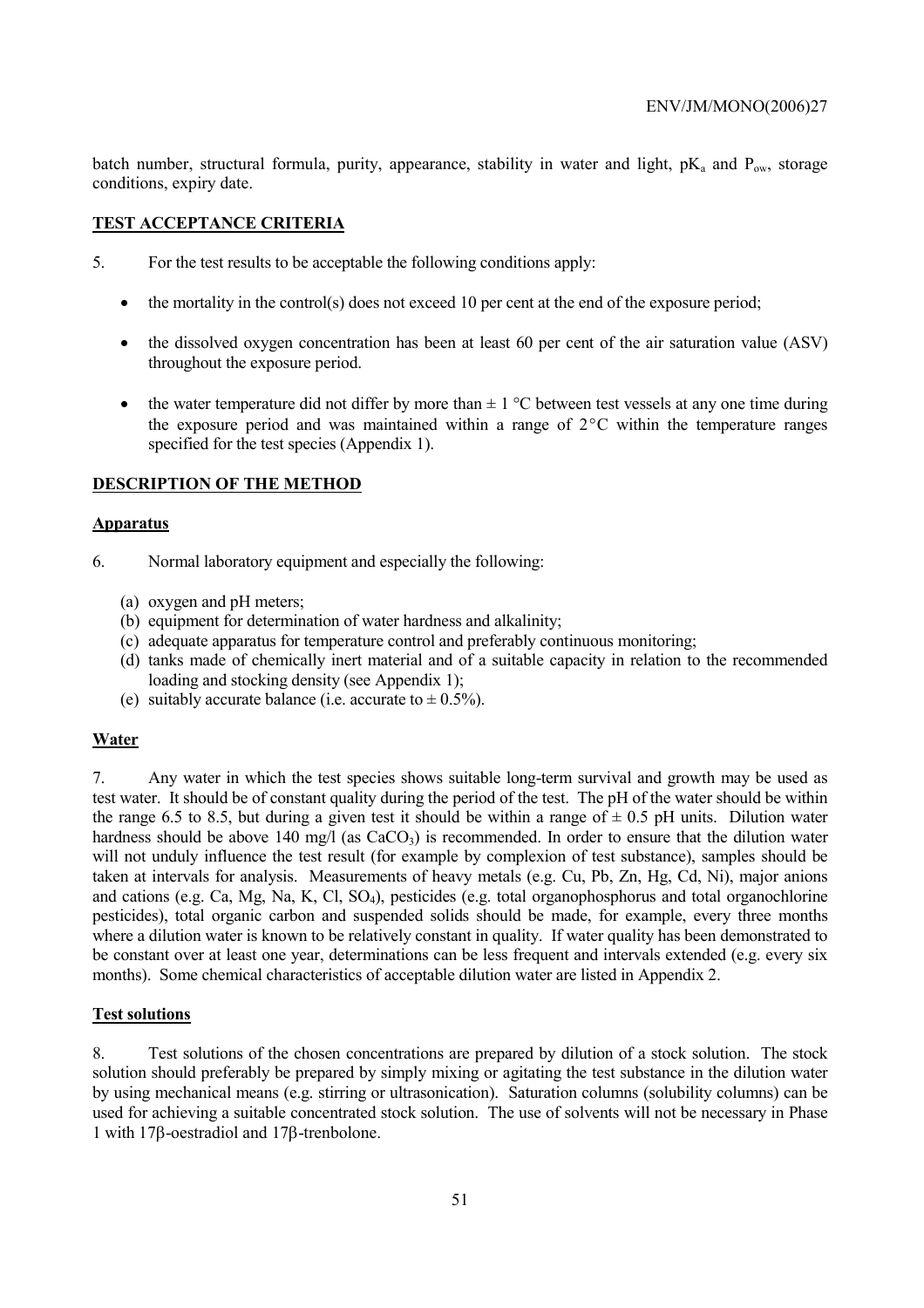9. A flow-through test system will be used. Such a system continually dispenses and dilutes a stock solution of the test substance (e.g. metering pump, proportional diluter, saturator system) in order to deliver a series of concentrations to the test chambers. The flow rates of stock solutions and dilution water should be checked at intervals, preferably daily, during the test and should not vary by more than 10% throughout the test. Care should be taken to avoid the use of low-grade plastic tubing or other materials that may contain biologically active substances.

### **Selection of species**

10. The exposure phase will be started with sexually dimorphic adult fish from a laboratory supply of reproductively mature animals (ideally, actively breeding fish). Where necessary (with expert technical judgment) non-spawning adult fish that are almost ready to breed may also be selected from pre-spawning populations, however, senescent animals should not be used. Selected species for this assay are the fathead minnow (*Pimephales promelas*), Japanese medaka (*Oryzias latipes*) and zebrafish (*Danio rerio*).

11. Test fish shall be selected from a laboratory population of a single stock, preferably from the same spawning, which has been acclimated for at least two weeks prior to the test under conditions of water quality and illumination similar to those used in the test (note, this acclimation period is not an *in situ* pre-exposure period). Fish should be fed *ad libitum* throughout the holding period and during the exposure phase. Notefeed should not be fed within 12 hours of necropsy.

12. Following a 48-hour settling-in period, mortalities are recorded and the following criteria applied:

- mortalities of greater than 10% of population in seven days: reject the entire batch;
- mortalities of between 5% and 10% of population: acclimation for seven additional days; if more than 5% mortality during second seven days, reject the entire batch;
- mortalities of less than 5% of population in seven days: accept the batch.

13. Fish should not receive treatment for disease in the two week acclimation period preceding the test, or during the exposure period.

### **TEST DESIGN**

14. Three concentrations of the chemical are used per experiment. The data may be analyzed in order to define the Lowest Observed Effect Concentration or No-Observed Effect Concentration based on endocrine biomarker endpoints (the LOEC<sub>biomarker</sub> and NOEC<sub>biomarker</sub>, respectively). Calculation of these statistical parameters will be useful in order to establish whether any further longer term testing for adverse effects (namely, survival, development, growth and reproduction) is required for the chemical.

15. At initiation of the experiment on day-0, 5 males and 5 females from the non-exposed population are sampled for the measurement of the three core endpoints. After 14 days of exposure, 5 males and 5 females from each treatment level and from the control are sampled again for the measurement of the three endpoints. Finally, at termination of the assay after 21 days of exposure, the 5 remaining males and 5 remaining females are killed for the measurement of the three endpoints (see Appendix 3 for diagram of test design).

16. For the purpose of acquiring adequate background data, the lead laboratories for each species will perform gonad histology on an additional group of 40 fish (20 male and 20 female) from the same culture as the fish used for the assay. This additional task is necessary to collect information on the normal status of gonads and on the natural variability in gonad histology in each species. Other laboratories (apart from the technical leads) may also carry out this task if they wish.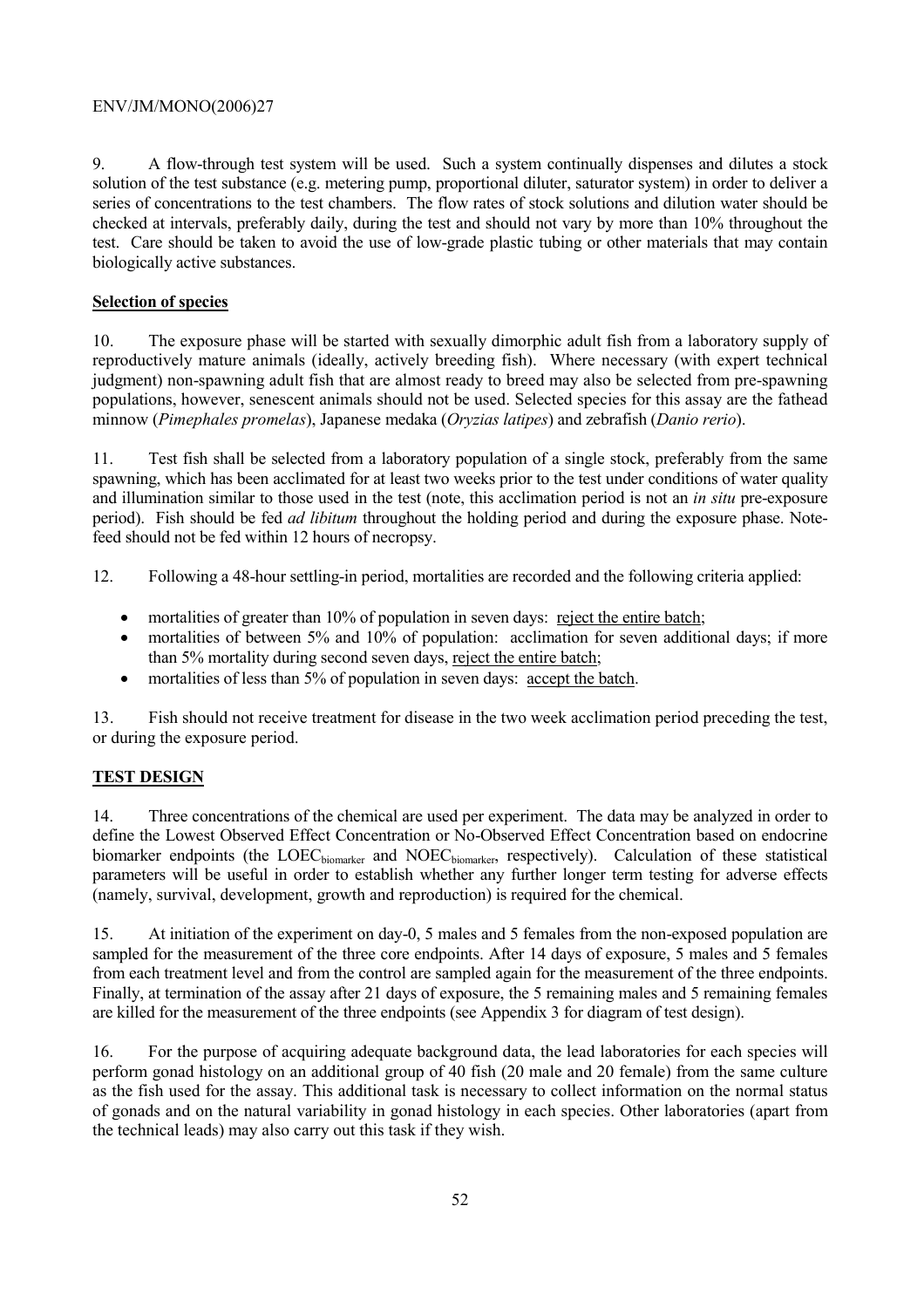### **PROCEDURE**

### **Selection and weighing of test fish**

17. It is important to minimise variation in weight of the fish at the beginning of the non-spawning fish assay. Suitable size ranges for the different species recommended for use in this test are given in Appendix 1 to this protocol. For the whole batch of fish used in the test, the range in individual weights at the start of the test should be kept to within  $\pm 20\%$  of the arithmetic mean weight. It is recommended to weigh a subsample of fish before the test in order to estimate the mean weight.

### **Conditions of exposure**

### **Duration**

18. The test duration is up to 21 days (with sampling at days 0, 14 and 21).

### **Loading rates and stocking densities**

19. It is important that the loading rate and stocking density (for definitions, see Appendix 4) is appropriate for the test species used (see Appendix 1). If the stocking density is too high, then overcrowding stress will occur leading to reduced growth rates and possibly to disease. If it is too low, territorial behavior may be induced which could also affect growth. In any case, the loading rate should be low enough in order that a dissolved oxygen concentration of at least 60% ASV can be maintained without aeration.

### **Feeding**

20. The fish should be fed *ad libitum* with an appropriate food (Appendix 1) at a sufficient rate to maintain body condition (2). Care should be taken to avoid microbial growth and water turbidity. The daily ration may be divided into two or three equal portions for multiple feeds per day, separated by at least three hours between each feed. The ration is based on the initial total fish weight for each test vessel. Food should be withheld from the fish for 12 hours prior to the day of sampling (day 0, day 14 and day 21) to aid in histology processing of small fish.

21. Fish foods should be evaluated for the presence of contaminants such as organochlorine pesticides, polycyclic aromatic hydrocarbons (PAHs) and polychlorinated biphenyls (PCBs).

22. Uneaten food and fecal material should be removed from the test vessels each day by carefully cleaning the bottom of each tank using suction.

### **Light and temperature**

23. The photoperiod and water temperature should be appropriate for the test species (see Appendix 1).

### **Test concentrations and controls**

- 24. Concentrations of the test substances in Phase 1 will be as follows:
	- for 17 $\beta$ -oestradiol: 10, 32, 100 ng/l (+ water control), and
	- for 17 $\beta$ -trenbolone 50, 500 and 5000ng/l (+ water control).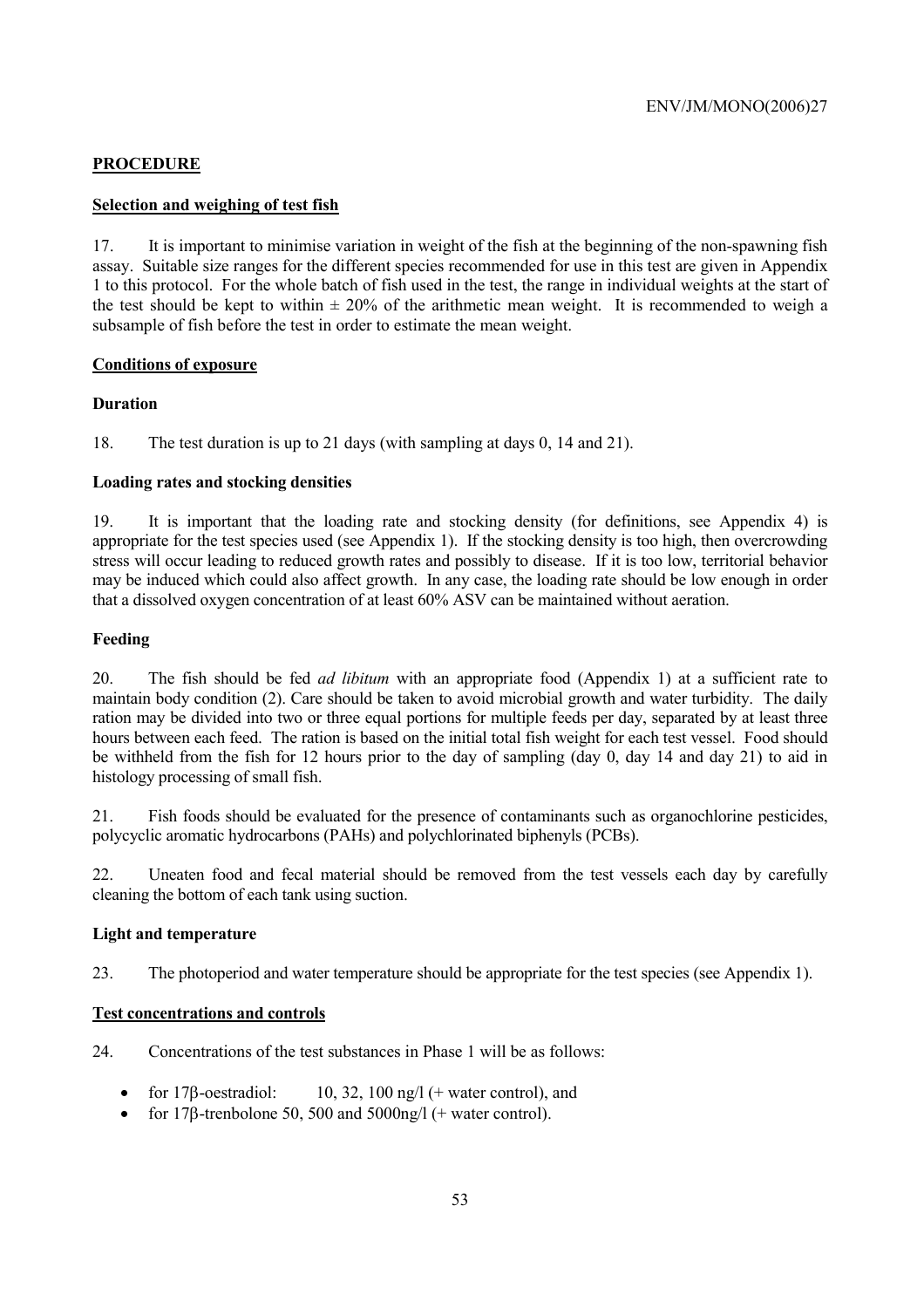### **Frequency of analytical determinations and measurements**

25. During the test, the concentrations of the test substance are determined at regular intervals, as follows: the flow rates of diluent and toxicant stock solution should be checked at intervals, at least twice per week, and should not vary by more than 15% throughout the test. It is recommended that the actual test chemical concentrations be measured in all vessels at the start of the test and at weekly intervals thereafter.

26. Results should always be based on measured concentrations and included in reporting.

27. Samples may need to be filtered (e.g. using a 0.45 µm pore size) or centrifuged. Centrifugation is the recommended procedure. However, if the test material does not adsorb to filters, filtration may also be acceptable.

28. During the test, dissolved oxygen, pH and temperature should be measured in all test vessels at least once per week. Total hardness, alkalinity and salinity should be measured in the controls and one vessel at the highest concentration at least once per week. Temperature should preferably be monitored continuously in at least one test vessel.

### **Observations**

29. A number of general (eg survival) and core biological responses are assessed over the course of the non-spawning fish assay. Collection of these endpoints and their utility are described below:

### **Survival**

30. Fish should be examined daily during the test period and any external abnormalities (such as hemorrhage, discoloration) noted. Any mortality should be recorded and the dead fish removed as soon as possible. Dead fish should not be replaced in either the control or treatment vessels.

### **Behaviour**

31. Any abnormal behavior (relative to controls) should be noted; this might include signs of general toxicity including hyperventilation, uncoordinated swimming, loss of equilibrium, and atypical quiescence or feeding. Such behavioral observations may provide useful qualitative information to inform potential future fish testing requirements (for example, territorial aggressiveness in normal males or masculinized females has been observed in fathead minnows under androgenic exposure).

### **Appearance**

32. Secondary sexual characteristics are under endocrine control; therefore observations of physical appearance of the fish should be made over the course of the test, and at conclusion of the study. Experience to date with fathead minnows suggests some endocrine active chemicals may initially induce changes in the following external characteristics: body color (light or dark), coloration patterns (presence of vertical bands), body shape (head and pectoral region), and specialized secondary sex characteristics (size of dorsal nape pad, number of nuptial tubercles in males; ovipositor size in females). Notably, chemicals with certain modes of action may cause abnormal occurrence of secondary sex characteristic in animals of the opposite sex; for example, androgen receptor agonists, such as methyltestosterone and dihydrotestosterone, can cause female fathead minnows to develop pronounced nuptial tubercules (3)(12) (13). It also has been reported that estrogen receptor agonists can decrease nuptial tubercle numbers and size of the dorsal nape pad in adult males (14) (15). Such gross morphological observations may provide useful qualitative information to inform potential future fish testing requirements.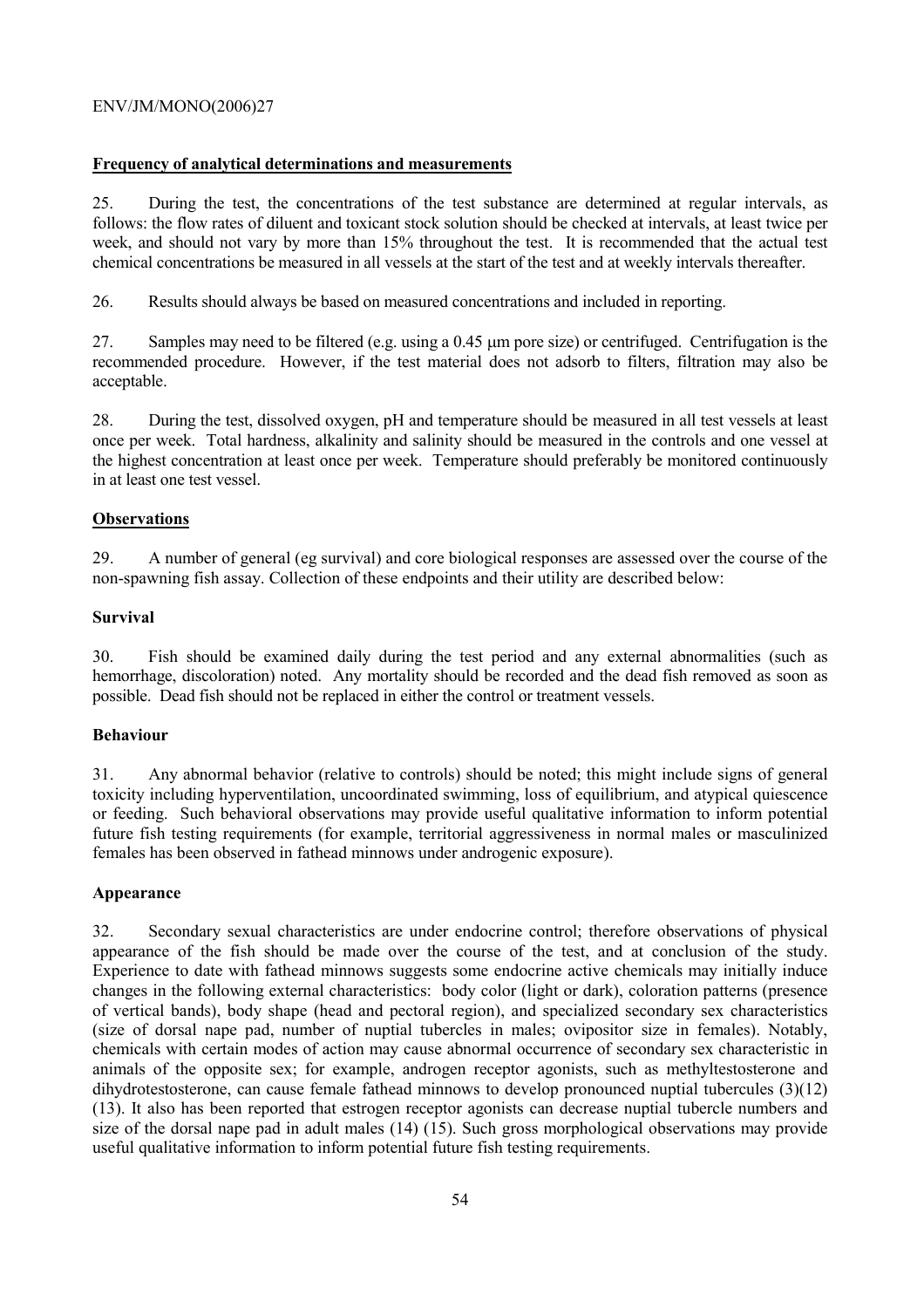33. Because some aspects of appearance (primarily color) can change quickly with handling, it is important that qualitative observations be made prior to removal of animals from the test system. This type of qualitative assessment might be enhanced through the use of photographs or videotape. Other endpoints, such as the number and size of nuptial tubercles, can be quantified directly or in preserved specimens (3).

### **Humane killing of fish**

34. At day 0, day 14 and at day 21 at conclusion of the exposure (see also Appendix 3), the fish should be anaesthetized with MS-222 (100 mg per L buffered with  $200$  mg NaHCO<sub>3</sub> per L), individually weighed as wet weights (blotted dry) and blood collected from the caudal artery/vein with a heparinised microhematocrit capillary tubule. Depending upon size of the fish, collectable blood volumes generally range from 20 to 80 µl per individual for fathead minnows (1) (16) and 5-15 µl per individual for zebrafish (17). Plasma is separated from the blood via centrifugation (3 min; 15,000 g; room temperature), and stored with protease inhibitors at -80°C, until analyzed for vitellogenin. Alternatively, liver could be used in vitellogenin analysis, depending on the fish species studied; in such case weighing of the fish should be made prior to removal of the liver.

### **Relative Gonad Weight**

35. After sampling the blood, fish should be weighed, the gonads fixed *in situ* (see paragraph 39), then removed and weighed (to the nearest 0.001 g) for determination of the gonado-somatic index (GSI=100  $\times$ gonad wt/body wt). For example, typical GSI values for adult fathead minnows range from 7 to 14% for females, and 1 to 2% for males (16)(18). Many chemicals that reduce fecundity also will reduce the GSI in one or both sexes (3)(19). After removal of the fixed gonads, the remainder of the carcass of the fish may be discarded. Optionally, fish could be preserved for further measurements (e.g., frozen for chemical analysis).

### **Gonad Histology**

36. The first step of gonad histological analysis is necropsy and rapid fixation of the gonad to prevent autolysis and cellular deterioration. Immediately after humane killing of an individual fish (plus length and weight measurements and collection of fresh tissues – eg plasma for VTG analysis – the abdomen should be opened and the paired gonads fixed *in situ*. Suitable fixatives are 4% formaldehyde or 1% glutaraldehyde (Bouin's fixative may also be used), all of which are ideal for maintaining the structural integrity of the gonad. After a short period of a few minutes *in situ* fixation, the gonads are carefully removed and wet weighed (for calculation of GSI) then transferred to a suitable labeled container containing fresh fixative (as guidance, the fixative: tissue volume ratio should be  $\geq 10:1$ ). It should be noted that in rare cases, some fish naturally lack a fully developed pair of gonads and only one gonad may be present. All such observations must be recorded.

37. The fixed gonads should be processed and embedded in paraffin wax. Using standard histological techniques (20), microtome cut histological sections should be taken along the longitudinal axis of the gonads in a serial-step fashion (for example, at 10-20 µm intervals). Two longitudinal sections per gonad should be collected from each fish.

38. After staining with haematoxylin and eosin, histological sections should be evaluated by an experienced pathologist without prior knowledge of the treatment regime associated with specific samples. In general, evaluation of the testis is based on the amount of germinal epithelium present, and the degree of spermatogenic activity. The ovary is evaluated based upon relative numbers of perinucleolar, cortical alveolar, and vitellogenic oocytes (21). Classification schemes potentially useful for assessing fish gonads are summarized elsewhere (3)(22). Recent studies have documented a variety of alterations in fathead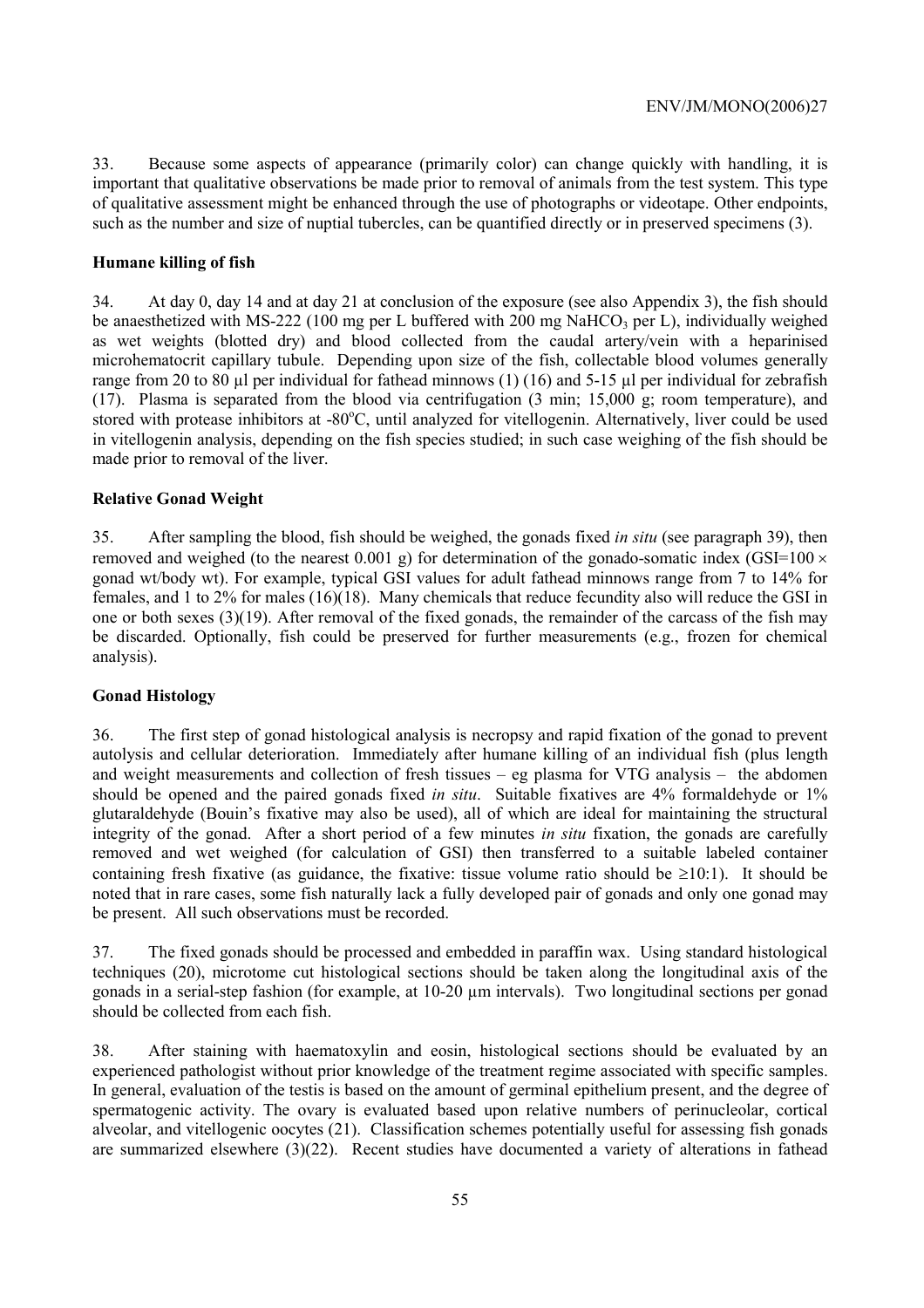minnow gonadal histology associated with exposure to endocrine active chemicals with oestrogenic or androgenic properties (3) (14) (23) (24) (25) (26).

39. The gonadal histology observations will be interpreted based on the expert judgement of a professional pathologist. It is not necessary to evaluate the histological sections using extensive imageanalysis techniques with associated statistical analyses; however, in some cases such techniques may provide useful supplemental information. The pathologist's interpretation of the material should be fully documented in the study report.

40. In addition, as indicated in paragraph 16, a group of 40 fish from the same culture (20 males and 20 females), will be sampled by the technical lead laboratories for each fish species, to perform gonad histology. In this way, additional information will be collected on the normal status of gonads and the natural variability in gonad histology in each species.

### **Vitellogenin (VTG)**

41. VTG is a phospholipoglycoprotein precursor to egg yolk protein that normally occurs in sexuallyactive females of all oviparous species; the production of VTG is controlled by interaction of oestrogens with the estrogen receptor. Significantly, males maintain the capacity to produce VTG in response to stimulation with estrogen receptor agonists; as such, induction of VTG in males and immature females has been successfully exploited as a biomarker specific for oestrogenic compounds in a variety of OECD fish species (1)(2) (3) (28) (29)(30) (31) (32) (33)

### **COMMENT:**

Once the results are available from the US EPA's work on VTG assays, this text may need to be extended to address the specific ELISA method(s), the source of reagents, the type of antibodies used, the intra- and inter-assay CVs and the supporting references.

42. The measurement of VTG should be based upon a quantitative and validated method. Information should be available upon the intra-assay and inter-assay variability of the method used in a given laboratory. For example, using an enzyme-linked immunoabsorbant assay (ELISA) raised to carp (*Cyprinus carpio*) VTG and applied to fathead minnow VTG, coefficients of variation for these values were below 10%, while the inter-laboratory coefficient of variation for juvenile fathead minnow VTG was 34% (34). Similarly, Fenske *et al* (35) reported a competitive ELISA for adult zebrafish plasma VTG, with intra- and inter-assay coefficients of variation of 7.5% and 4.9%, respectively. Further examples of VTG measurements include: fathead minnow (3) (30) (36); medaka (32) (33); zebrafish (15) (17).

43. Different methods are available to assess vitellogenin production in different fish species considered in this assay; a measurement technique that is both relatively sensitive and specific is determination of protein concentrations in plasma via enzyme-linked immunoabsorbant assay (ELISA). For ELISA, polyclonal fathead minnow vitellogenin antibody and purified vitellogenin protein also from the fathead minnow are utilized (28) (29). Polyclonal and/or monoclonal vitellogenin antibodies prepared using protein from other fish species may cross-react with fathead minnow vitellogenin and, hence, also could be useful for assessing this endpoint (30)(36). In either case of homologous immunoassay (antibodies to fathead minnow vitellogenin) or heterologous immunoassay (antibodies raised to vitellogenin from a related fish species) validation of a quantitative method is essential to obtain meaningful results. One challenge to the implementation of the fish endocrine screening assay for routine use will be standardization of the measurement of vitellogenin; ideally, both a standard (perhaps monoclonal) antibody and protein (vitellogenin) standards should be broadly available.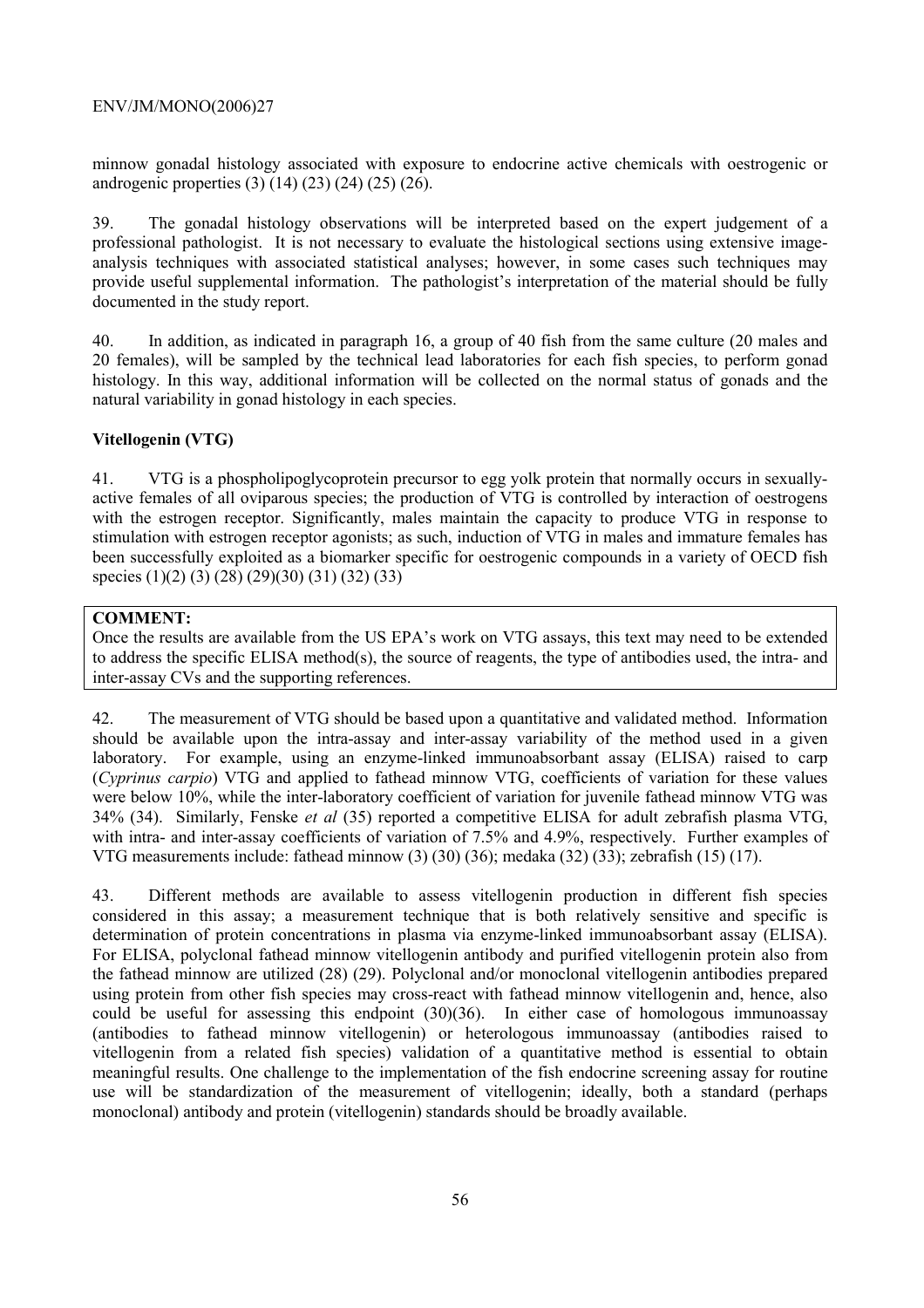### **Optional endpoint: measurement of gonadal steroids**

44. Laboratories that want to measure sex steroids concentration on plasma can do so. Standard operating procedures are available upon request from the lead laboratory.

### **DATA AND REPORTING**

### **Treatment of results**

45. Specific guidance on statistical analyses of biological responses is not given here. To guide on the type of data that should be provided, a proposal for a data template can be found in Appendix 5. All laboratories will use the same template for data collection. It is the responsibility of the lead laboratory to ensure that the template adequately captures all necessary data, and that all laboratories are using it.

### **Evaluation of Biomarker Responses by Analysis of Variance (ANOVA)**

46. To identify potential endocrine activity by a chemical, biomarker responses (including GSI, VTG) are compared between treatments versus controls groups using analysis of variance (ANOVA). If the required assumptions for parametric methods are not met - non-normal distribution (e.g. Shapiro-Wilk's test) or heterogeneous variance (Bartlett's test or Levene's test), consideration should be given to transforming the data to homogenize variances prior to performing the ANOVA, or to carrying out a weighted ANOVA. All biological response data should be analyzed and reported separately by sex (either females or males) where possible.

### **Evaluation of Biomarker Responses by Regression Analysis**

47. To identify potential endocrine activity by a chemical, biomarker responses (including GSI, VTG) across the different treatment concentrations should be examined based on regression analysis (based on three exposure concentrations per chemical). All biological response data should be analyzed and reported separately by sex (either females or males) where possible. Direct observation of concentration-related trends in biological responses can also usefully inform the outcome of such a study for the intrinsic endocrine activity of a test chemical.

### **Interpretation of results**

48. The results should be interpreted with caution where measured toxicant concentrations in test solutions occur at levels near the detection limit of the analytical method.

49. Different options are available for data analysis; these are comprised primarily of routine hypothesis testing procedures, based on ANOVA, and are described elsewhere. For the results of the nonspawning fish assay to be acceptable, the following performance criteria should be met:

### **Test report**

50. The test report must include the following information:

**Test substance:** physical nature and relevant physical-chemical properties, chemical identification data including purity and analytical method for quantification of the test substance where appropriate.

**Test species:** at a minimum scientific name, supplier and any pretreatment.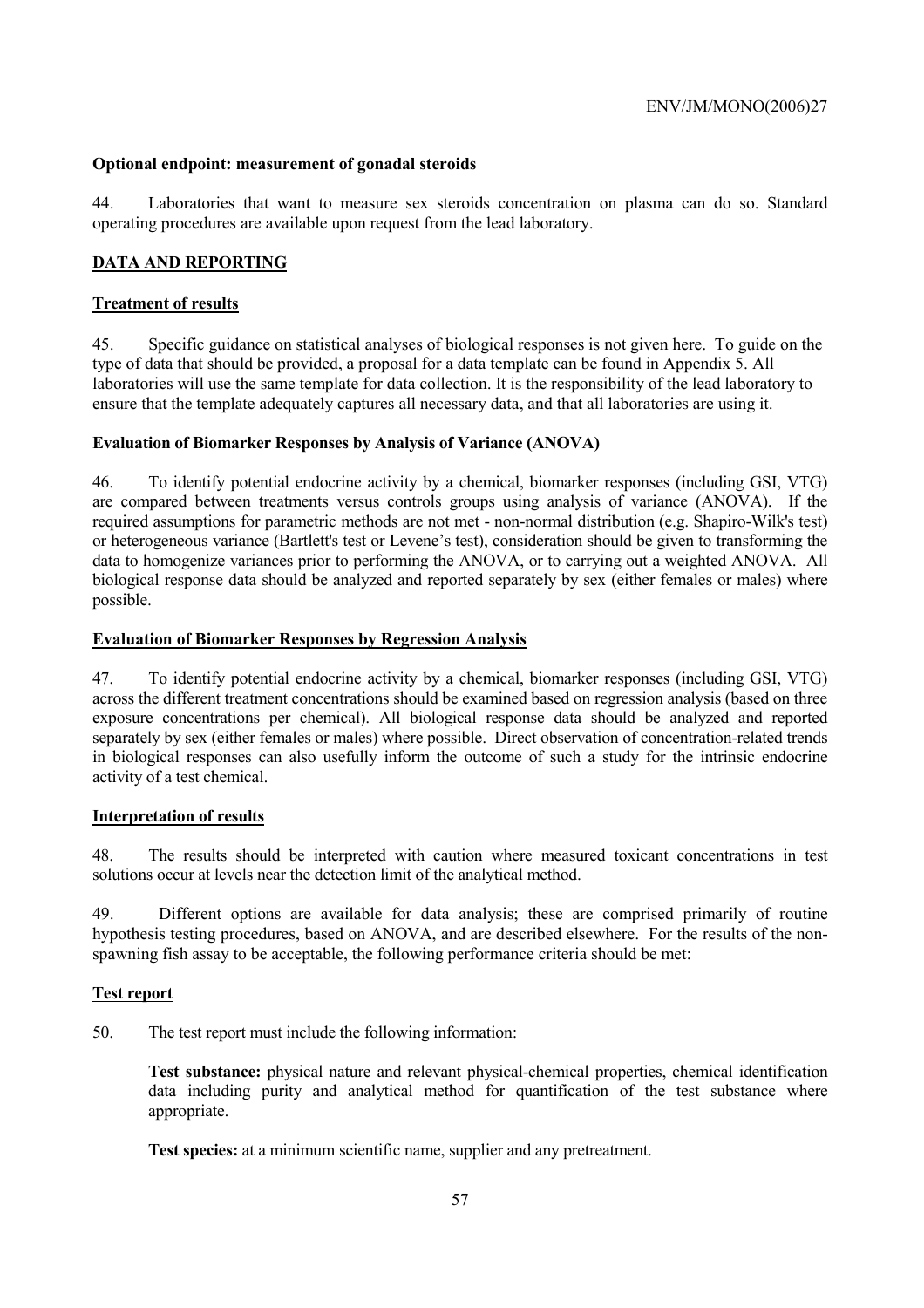**Test conditions:** test procedure used (test-type, loading rate, stocking density, etc.); method of preparation of stock solutions and flow-rate; the nominal test concentrations, the means of the measured values and standard deviations in the test vessels and the method by which these were attained and evidence that the measurements refer to the concentrations of the test substance in true solution; dilution water characteristics (including pH, hardness, alkalinity, temperature, dissolved oxygen concentration, residual chlorine levels, total organic carbon, suspended solids, salinity of the test medium (if measured) and any other measurements made); water quality within test vessels: pH, hardness, temperature and dissolved oxygen concentration; detailed information on feeding (e.g. type of food(s), source, amount given and frequency and analyses for relevant contaminants (eg PCBs, PAHs and organochlorine pesticides);

**Results:** evidence that controls met the validity criterion for survival, and data on mortalities occurring in any of the test concentrations; statistical analytical techniques used, statistics based on fish, treatment of data and justification of techniques used; tabulated data on biological observations of gross morphology (including GSI) and vitellogenin; detailed report on gonadal histology; results of the statistical analysis preferably in tabular and graphical form; incidence of any unusual reactions by the fish and any visible effects produced by the test substance.

### **REFERENCES**

- 1. Panter GH, Thompson RS, Sumpter JP. 1998a. Adverse reproductive effects in male fathead minnows (*Pimephales promelas*) exposed to environmentally relevant concentrations of the natural oestrogens, oestradiol and oestrone. *Aquat Toxicol* 42:243-253.
- 2. Panter GH, Campbell PM, Hutchinson TH, Kime DE, Länge R, Lye C, McCahon P, Sumpter JP, Tattersfield LJ, Tyler CR. 1998b. Effects of endocrine disruptors in the fathead minnow (*Pimephales promelas*). *Abstracts*, 19th Annual Meeting, Society of Environmental Toxicology and Chemistry, Charlotte, NC, USA.
- 3. Ankley, G.T., Jensen, K.M., Kahl, M.D., Korte, J.J., Makynen, E.A. (2001) Description and evaluation of a short-term reproduction test with the fathead minnow (*Pimephales promelas*). *Environmental Toxicology & Chemistry*, 20, 1276-1290.
- 4. Gray MA and Metcalfe CD (1999). Toxicity of 4-*tert*-octylphenol to early life stages of Japanese medaka (*Oryzias latipes*) *Aquat Toxicol* 46(2):149-154
- 5. Groonen S, Denslow N, Manning S, Barnes S, Barnes D and Brouwer M (1999) Serum vitellogenin levels and reproductive impairment of male Japanese medaka (*Oryzias latipes*) exposed to 4-tert-octylphenol. *Environ Hlth Perspect* 10: 385-390
- 6. Shioda T and Wakabayashi M (2000) Effect of certain chemicals on the reproduction of medaka (*Oryzias latipes*) *Chemosphere* 40(3): 239-243
- 7. Bresch H, Beck H, Ehlermann D, Schlaszus H, Urbanek M (1990) A long-term test comprising reproduction and growth of zebrafish (*Danio rerio*) with 4-chloroaniline. *Arch Environ Contam Toxicol* 19: 419-427
- 8. Andersen, L., Bengtsson, B.E., Björk, M., Gessbo, Å., Holbech, H., Hylland, K., Norrgren, L., Pedersen, K.L., Lundgren, A., Petersen, G.I., Steinholz, Å. and Örn, S. (2000) Zebrafish for testing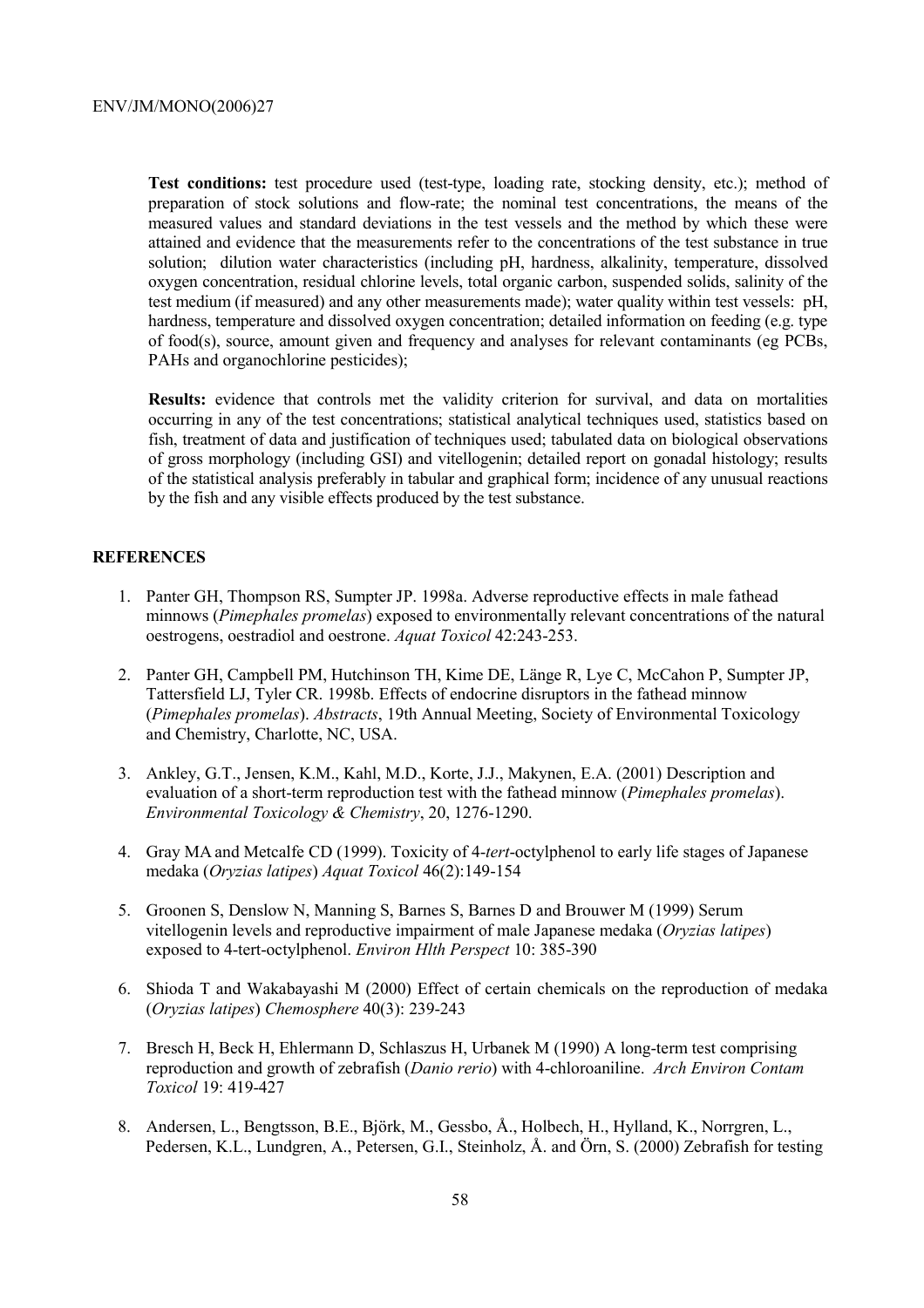endocrine disrupting chemicals. TemaNord 2000:555. ISBN:92-893-0480-4.

- *9.* Andersen, L., Gessbo, Å., Holbech, H. Norrgren, L., Petersen, GI. (2001). Effects of exposure during early development to 17α-ethinylestradiol on the sexual differentiation and induction of vitellogenin in zebrafish (*Danio rerio*). *Aquatic Toxicology*, submitted*.*
- 10. Van den Belt K, Verheyen R and Witters H (2001) Reproductiv effects of ethynylestrdadiol and 4toctylphenol on the Zebrafish (Danio rerio) *Arch Environ Contam Toxicol* 19: 419-427
- 11. Katsiadaki I, Scott AP, Mayer I. The potential of the three-spined stickleback (Gasterosteus aculeatus L.) as a combined biomarker for oestrogens and androgens in European waters. Mar Environ Res 2002 Sep- Dec;54(3-5):725-8
- 12. Smith, RJF. 1974. Effects of 17α-methyltestosterone on the dorsal pad and tubercles of fathead minnows (*Pimephales promelas*). *Can J Zool* 52:1031-1038.
- 13. Panter GH, Hutchinson TH, Hurd KS, Sherren A, Stanley RD, Tyler CR. (2003). Successful detection of (anti-) androgens and aromatase inhibitors using a sub-adult fathead minnow nonspawning assay. CEFIC-EMSG research report reference AQ006. CEFIC, Brussels, Belgium.
- 14. Miles-Richardson SR, Kramer VJ, Fitzgerald SD, Render JA, Yamini B, Barbee SJ, Giesy JP. 1999b. Effects of waterborne exposure of 17â-estradiol on secondary sex characteristics and gonads of fathead minnows (*Pimephales promelas*). *Aquat Toxicol* 47:129-145.
- 15. Holbech H, Andersen L, Petersen GI, Korsgaard B, Pedersen KL, Bjerregaard P. 2001. Development of an ELISA for vitellogenin in whole body homogenate of zebrafish (*Danio rerio*). Comp. Biochem. Physiol. C. 130: 119-131.
- 16. Jensen KM, Korte JJ, Kahl MD, Pasha MS, Ankley GT. 2001. Aspects of basic reproductive biology and endocrinology in the fathead minnow (*Pimephales promelas*). *Comp Biochem Physiol*  28C(1): 127-141
- 17. Van den Belt K, Wester PW, Van der Ven LT, Verheyen R, Witters H. Effects of ethynilestradiol on the reproductive physiology in zebrafish (*Danio rerio*): time dependency and reversibility. *Env Toxicol Chem*, 21, 4, April 2002, pp. 767-775
- 18. Panter GH, Hutchinson TH, LängeR, Whale G, Sumpter JP, Tyler CR. 2001. Quantifying gonadal development in sexually maturing fathead minnows (*Pimephales promelas*). CEFIC-EMSG research report reference AQ004. CEFIC, Brussels, Belgium.
- 19. Makynen EA, Kahl MD, Jensen KM, Tietge JE, Wells KL, Van Der Kraak G, Ankley GT. 2000. Effects of the mammalian anti-androgen vinclozolin on development and reproduction of the fathead minnow (*Pimephales promelas*). *Aquat Toxicol* 48:461-475.
- 20. Roberts RJ (1978). Fish Pathology. Baillere Tindall, London. ISBN 0 7020 0674.
- 21. West G (1990) Methods of assessing ovarian development in fish: a review. *Aust J Mar Freshwater Res* 41: 199-222
- 22. Wester PW and Vos JG (1994) Toxicological pathology in laboratory fish: an evaluation with two species & various environmental contaminants. *Ecotoxicology* 3: 21-44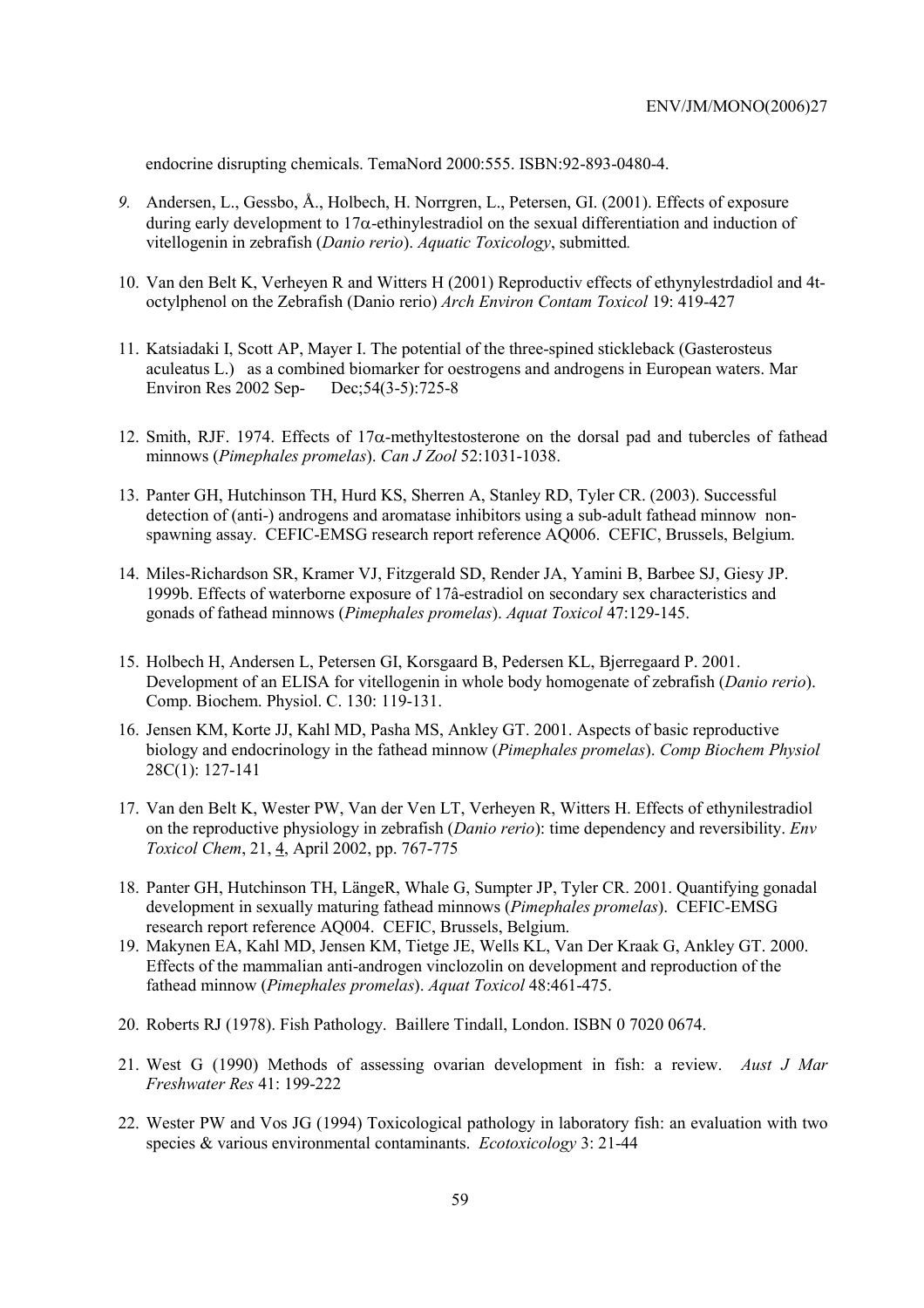- 23. Miles-Richardson SR, Pierens SL, Nichols KM, Kramer VJ, Snyder EM, Snyder SA, Render JA, Fitzgerald SD, Giesy JP. 1999a. Effects of waterborne exposure to 4-nonylphenol and nonylphenol ethoxylate on secondary sex characteristics and gonads of fathead minnows (*Pimephales promelas*). *Environ Res* 80:122-137.
- 24. Harries JE, Runnalls T, Hill E, Harris C, Maddix S, Sumpter JP, Tyler CR. 2000. Development and validation of a reproductive performance test for endocrine disrupting chemicals using pairbreeding fathead minnows (*Pimephales promelas*). *Environ Sci Technol* (in press).
- 25. Kramer VJ, Miles-Richardson S, Pierens SL, Giesy JP. 1998. Reproductive impairment and induction of alkaline-labile phosphate, a biomarker of estrogen exposure in fathead minnows (*Pimephales promelas*) exposed to waterborne 17â-estradiol. *Aquat Toxicol* 40:335-360.
- 26. Panter GH, Hutchinson TH, Länge R, Whale G, Sumpter JP, van Aerle R, Tyler CR. 2002. Quantifying histological development in the gonads of sexually maturing fathead minnow: phase 2. CEFIC-EMSG research report reference AQ005. CEFIC, Brussels, Belgium.
- 27. Thorpe KL, Hutchinson TH, Hetheridge MJ, Scholze M, Sumpter JP, Tyler CR., 2001. Assessing the biological potency of binary mixtures of environmental estrogens using vitellogenin induction in juvenile rainbow trout (Oncorhynchus mykiss). Environ Sci Technol 15;35(12):2476-81
- 28. Parks LG, Cheek AO, Denslow ND, Heppell SA, McLachlan JA, LeBlanc GA, Sullivan CV. 1999. Fathead minnow (*Pimephales promelas*) vitellogenin: Purification, characterization, and quantitative immunoassay for the detection of estrogenic compounds. *Comp Biochem Physiol* 132C:113-125.
- 29. Korte JJ, Kahl MD, Jensen KM, Pasha MS, Parks LG, LeBlanc GA, Ankley GT. 2000. Fathead minnow vitellogenin: Complementary DNA sequence and messenger RNA and protein expression after 17â-estradiol treatment. *Environ Toxicol Chem* 19:972-981.
- 30. Tyler CR, Vandereerden B, Jobling S, Panter G, Sumpter JP. 1996. Measurement of vitellogenin, a biomarker for exposure to oestrogenic chemicals, in a wide variety of cyprinid fish. *Journal of Comp Physiol* 166B: 418-426.
- 31. Rose J, Holbech H, Lindholst C, Noerum U, Povlsen A, Korsgaard B, Bjerregaard P. 2002. Vitellogenin induction by 17β-estradiol and 17α-ethinylestradiol in male zebrafish (*Danio rerio*). Comp. Biochem. Physiol. C. 131: 531-539.
- 32. Nishi K, Chikae M, Hatano Y, Mizukami H, Yamashita M, Sakakibara R, Tamiya E, 2002. Development and application of a monoclonal antibody-based sandwich ELISA for quantification of Japanese medaka (Oryzias latipes) vitellogenin. Comp.biochem. Phys. C 132 (2): 161-169.
- 33. Yokota H, Morita H, Nakano N, Kang IJ, Tadokoro H, Oshima Y, Honjo T, Kobayashi K. 2001. Development of an ELISA for determination of the Hepatic vitellogenin in Medaka (*Oryzias latipes*). *Jpn J Environ Toxicol* 4:87–98.
- 34. Panter GH, Tyler CR, Maddix S, Campbell PM, Hutchinson TH, Länge R, Lye C, Sumpter JP, 1999. Application of an ELISA to quantify vitellogenin concentrations in fathead minnows (*Pimephales promelas*) exposed to endocrine disrupting chemicals. CEFIC-EMSG research report reference AQ001. CEFIC, Brussels, Belgium.